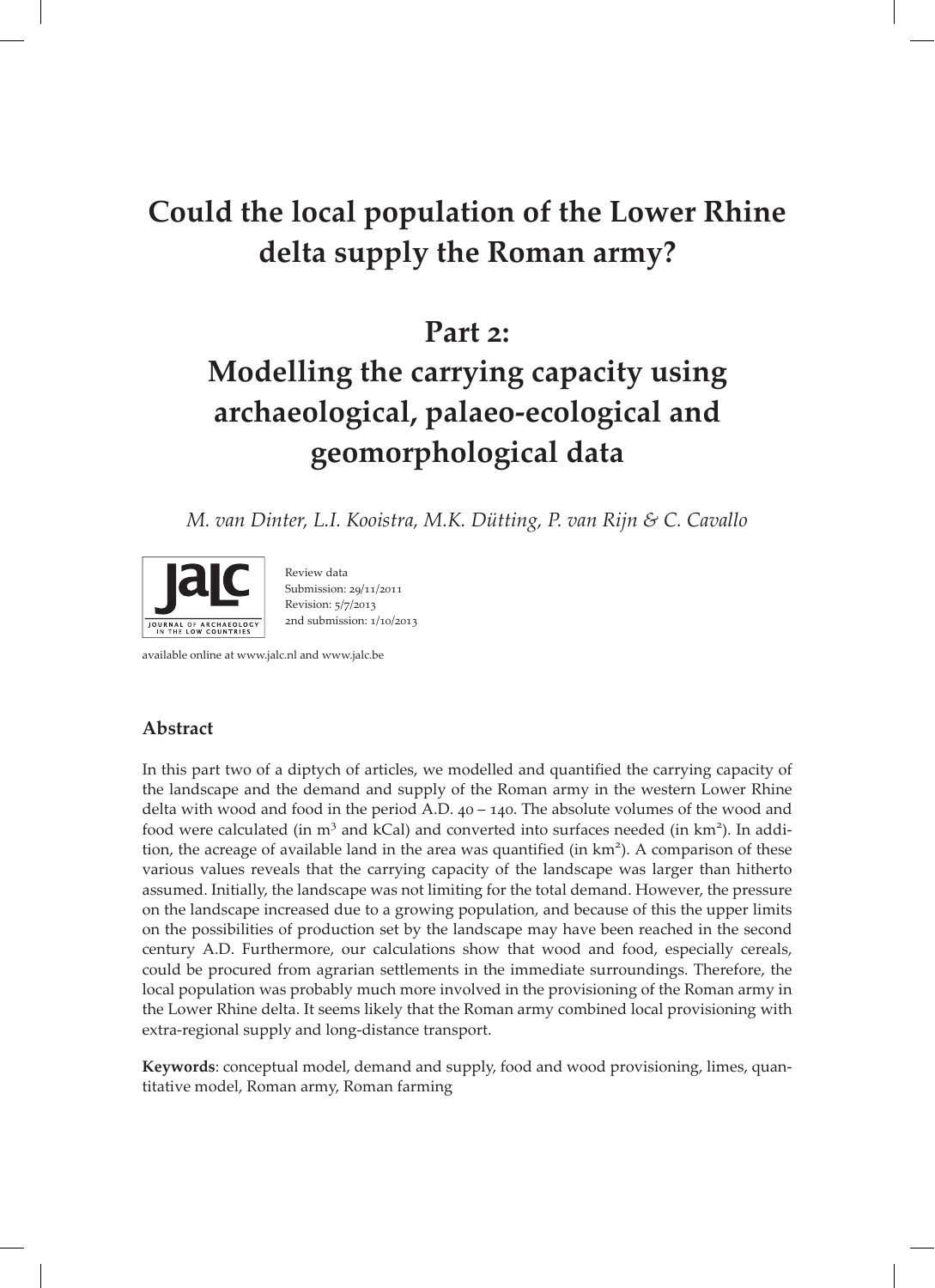#### . Introduction

As a result of a number of recent studies on Roman forts and other military structures in the Rhine delta, the development of the Roman frontier is once again at the centre of attention after a period of relative silence (e.g. Blom & Vos, 2008; Graafstal, in press; Luksen-IJtsma, 2010; Polak et al. 2004; Polak, 2009; Van der Kamp, 2007; idem 2009). The series of small military forts which were built from the 40s A.D. onwards between Vechten and the North Sea was in use well into the third century (fig. 1). The original wooden forts were rebuilt in wood several times, for instance after the Batavian revolt (A.D. 69). It was not until the mid-second century that they were replaced by (partly) stone forts (e.g. Bechert 1983, 94; Blom & Vos 2008, 416; Glasbergen 1972; Haalebos 1977; Ozinga et al. 1989; Polak et al. 2004). It is not only unusual that the forts were rebuilt at the same locations; they were also given a different function at the end of the first century. Initially, they served to protect shipping, but when the Rhine became the northwestern frontier of the Roman Empire, the so-called Limes, the function changed to border defence (Graafstal in press; Polak et al. 2004, 249-250; Van Dinter 2013).

As has already been mentioned in the first part of this diptych, good logistics and supply are key to the success of military operations (e.g. Groenman-Van Waateringen 1989). These aspects probably also formed the basis of the sustainable stay of the Roman army in the Dutch Rhine-Meuse delta, which lasted several centuries. Of course, the Rhine as a transport river by itself was enough to guarantee the successful presence of the Roman army. However, the question is to what extent the limes landscape and the rural population contributed to the success by supplying the army with food and wood.

In the previous century, based on the then still limited set of (bio)archaeological data, researchers believed that the food for the army in the Rhine-Meuse delta was imported: cereals from Gallia and the meat from Barbaricum (Bloemers 1983; Groenman-Van Wateringe 1977; Van Es 1981, 166-173; Willems 1986; Whittaker 1994). At that moment little was known about the origin of the timber for forts and other military structures and the fire wood (Groenman-Van Wateringe 1988; Stuijts 1988; Van Enckevort 1987; Van Rijn 1990).

Part 1 of this diptych of articles gives a descriptive overview of the results of archaeological, palaeo-environmental and geomorphological research that has since been carried out in the Rhine-Meuse delta (Kooistra et al. 2013). This overview reveals that the local population of the central Dutch River Area to the south of the Rhine was completely integrated in the Roman empire as early as the first century. From the end of the first century, this population was certainly capable of producing a surplus of crops, mainly emmer wheat and barley, and livestock, mainly cattle (e.g. Groot 2008; Groot et al. 2009; Heeren 2009; Roymans 2004; Vos 2009). Although not as well researched, this also appears to have been the case for the western Rhine-Meuse delta (Bloemers 1978; Flamman & Goossens 2006; Siemons & Lanzing 2009; Van der Velde 2008). Timber for military constructions was mainly provisioned from the surroundings of the forts (Van Rijn 2004; Lange 2007), except in the case of the large construction campaigns in AD 99/100 and 123/125 during which the road and river infrastructure along the Rhine were drastically renewed (Luksen-IJtsma 2010, 95). Import products were also found in the forts. For example, the cereals spelt wheat and bread wheat were imported, and it cannot be excluded that meat was also imported. The amphorae present in the forts make clear that more products were imported, such as wine, olive oil and fish sauce.

The extent of the local production of food for the army, however, cannot be analysed through descriptive, qualitative research. Therefore, in part  $2$  of the diptych an attempt will be made to establish the extent of the possible local supplies of food and wood to the army in the western Lower Rhine delta. To this end, a conceptual model was developed in which the landscape and its use are central (fig. 2). This conceptual model is based on a existing landscape model (Kooistra 1996, 63-80; 92-113), with the addition of more recent site models (Groot et al. 2009; Groot & Kooistra 2009; Vos 2009). In the models of these authors, the land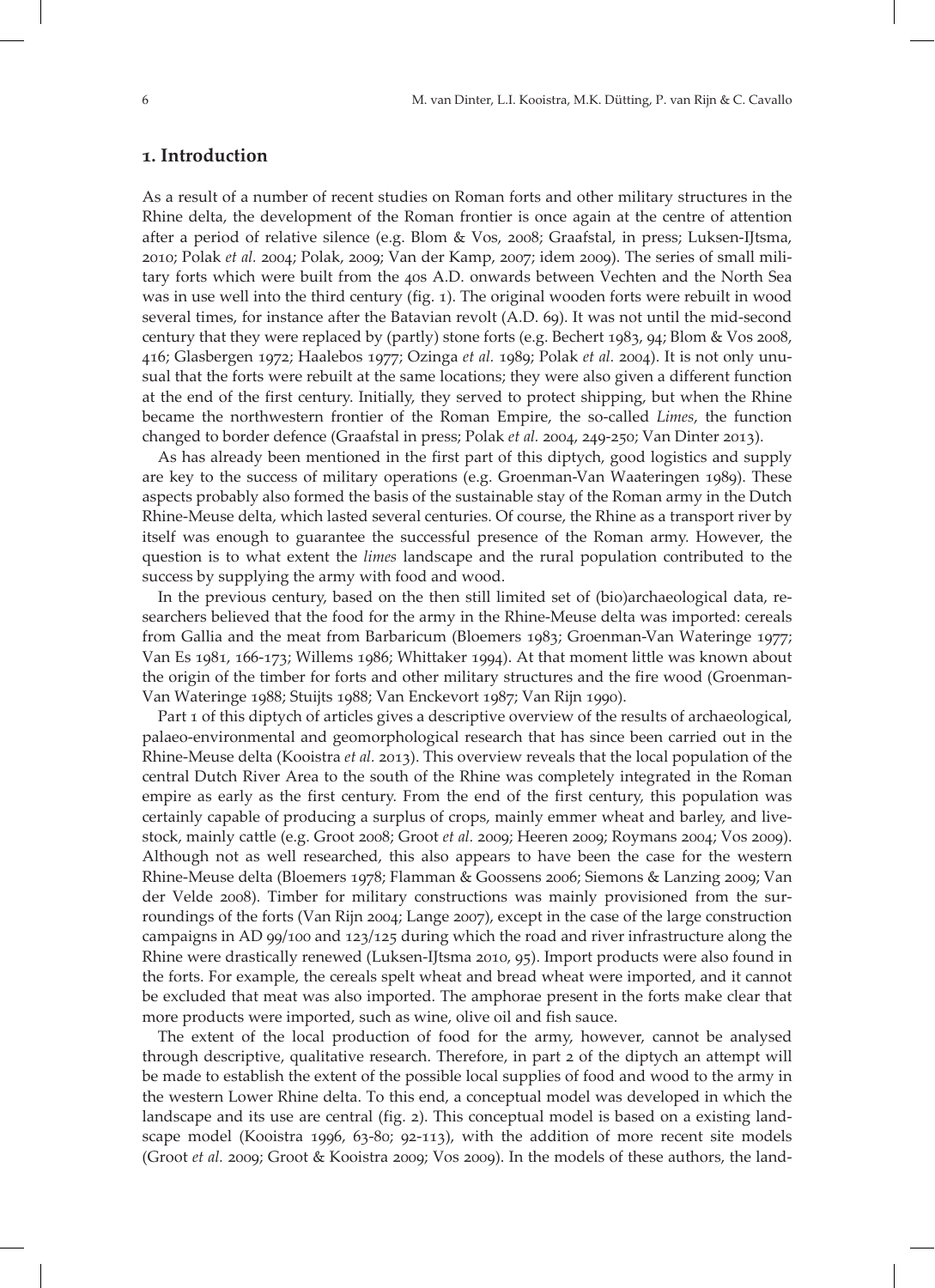scape and its use by the agrarian population were central. The conceptual model presented here is more extensive because it also contains the requirements of the Roman army for food and wood.

Subsequently, this conceptual model is applied to the western Lower Rhine delta for the first one hundred years following the arrival of the Roman army to estimate the demands and supplies of wood and food. Accordingly, these quantities are converted into areas of land necessary to produce the quantities needed. Based on these estimated amounts the following questions will be answered: . Could the provisioning theoretically have been sustained by the local environment? And if so, 2. Could the local rural population hypothetically have produced enough surplus to fulfil the demand of the army? The results of the calculations are also compared to the archaeological evidence described in part one of this diptych.

In this way, the calculations will give an indication whether the carrying capacity of the area was significant or not and contribute to the discussion on the role of the local population in the provisioning of the Roman army and its associates. Therefore, the research offers a unique opportunity to gain further insight into both the carrying capacity of the landscape and the local supply and demand of wood and food in the Lower Rhine delta after the arrival of the Roman army.



Figure 1. Research area in the Netherlands with Rhine delta forts projected on modern topography (after Polak, ). Box indicates research area and in purple the Roman province Germania Inferior at the end of the first century A.D.

# . Methods

#### 2.1 Model concept

For this research we developed a conceptual model to determine the potential of the Lower Rhine landscape in provisioning the Roman army with food and wood (fig. 2). This model is based on three main components: (i) the landscape, (ii) the rural population and (iii) the Roman army and its associates. The area of land available for obtaining wood for timber and fuel, and food production in an area forms the central component of the model. A landscape is a defined area within which the geomorphology, hydrology and (natural) vegetation determine the suitability for human activities, by providing wood, and allowing for arable farming and animal husbandry. This landscape thus poses an upper limit on the availability of local resources.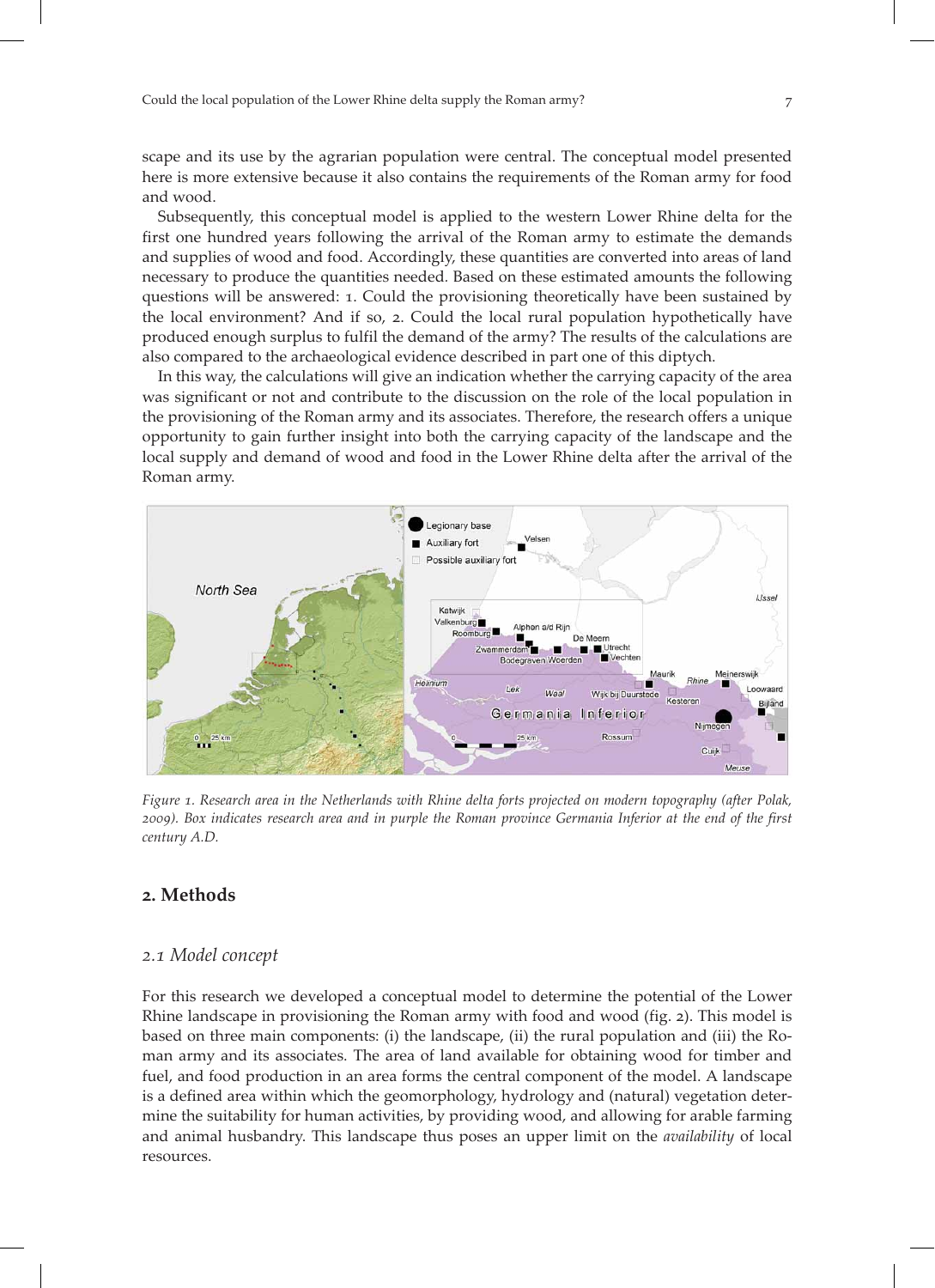

Figure 2. Conceptual model of the landscape services in provisioning wood and food, and the demands of the rural population and the Roman army and its associates in the Rhine-Meuse delta.

The rural population forms the second component in the model. The rural settlements in the delta are *producers* with an agrarian system based on mixed farming. The rural settlements need wood for timber as well as for fuel. This wood was predominantly locally acquired and probably retrieved from different types of woodland that were present in the surroundings. These various woodlands provided different yields, thereby determining the required area of woodlands. The food production consisted of a mixture of vegetable and animal food. The yields of the fields determine the area of arable land needed, and the animal species and herd size determine the areas of grassland and meadows needed for grazing and fodder. If a surplus of both manpower and suitable land is available, the rural population is to a certain extent able to produce extra food for consumers, like the Roman army.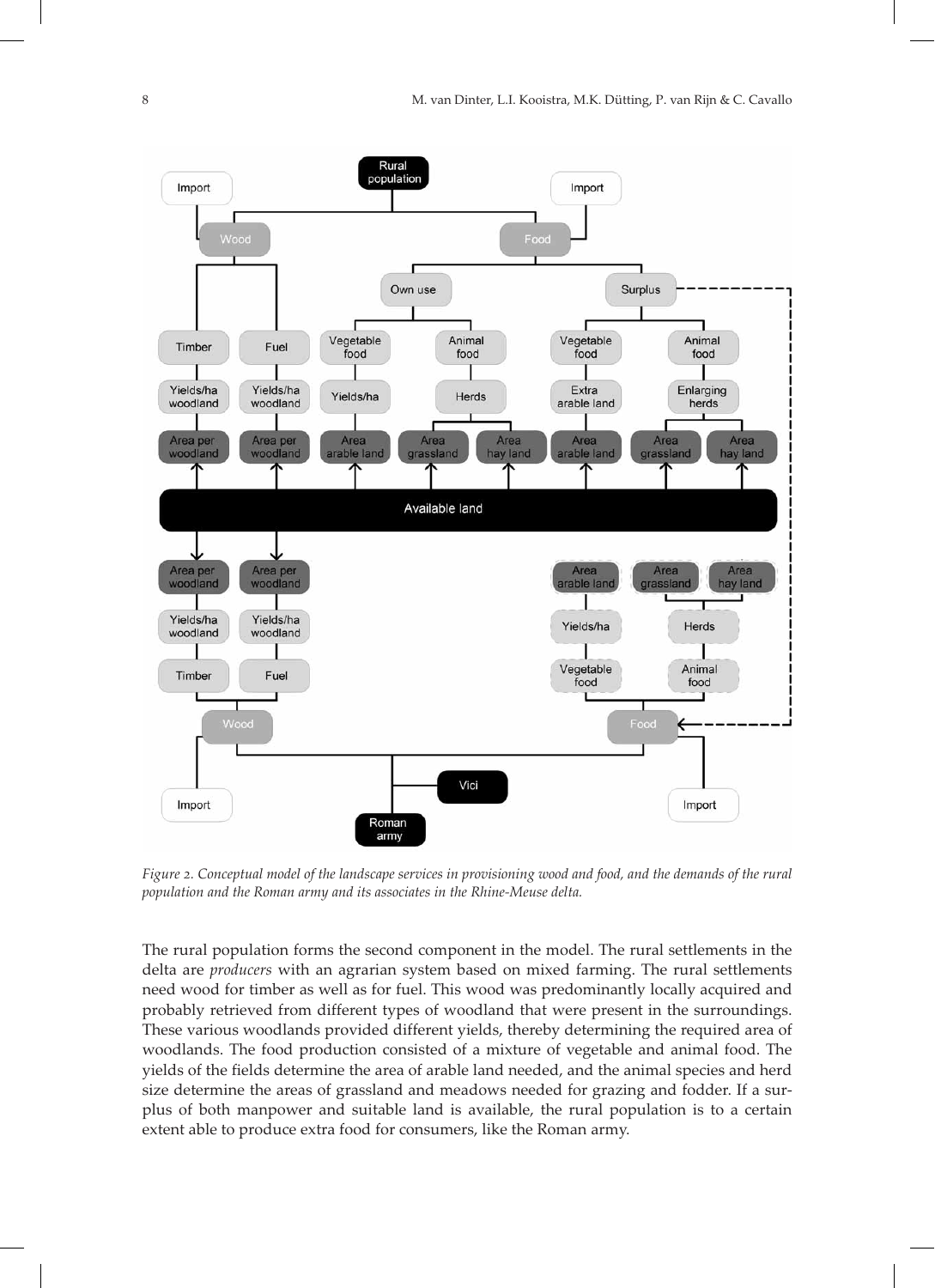The Roman army and its associates, such as relatives of the soldiers, craftsmen and merchants, living in the vici, form the third component in the model. They only produce food on a limited level, e.g. in gardens, and are therefore considered as consumers of food. Their food is mainly provided by the surplus produced by the rural population, complemented by food imported from outside the area. When considering wood, they are not just consumers: in our model the Roman army collects wood required for building and fuel by itself in the area. Still, some wood might have been imported from elsewhere. Locally derived wood would have put an extra claim on the woodlands in the area.

#### 2.2 Model implementation

We applied the model to the *limes* zone in the Lower Rhine delta in the period A.D.  $40 - 140$ . Settlements were located on the alluvial ridges of the Lower Rhine, while the gathering of wood and production of cereals and animal food in the research area is assumed to be basically restricted to a c.10 km wide zone distributed evenly on both sides of the river (fig. 3; Vos , ). The eastern border is positioned halfway between the Roman fort at Vechten and the fort at Wijk bij Duurstede, e.g. about eight kilometres east of Vechten, and the North Sea forms the western border. The study period is limited chronologically to the period from AD to , the time by which a highly complex defence system had been established in the Lower Rhine delta. As the population size distinctly changes around  $\overline{70}$  AD, we distinguish an early Roman period (AD  $40 - 69$ ) and a middle Roman period (AD  $70 - 140$ ).



Figure 3. Palaeogeographical map of the western Lower Rhine delta during the Roman period (after Van Dinter  $2013)$ .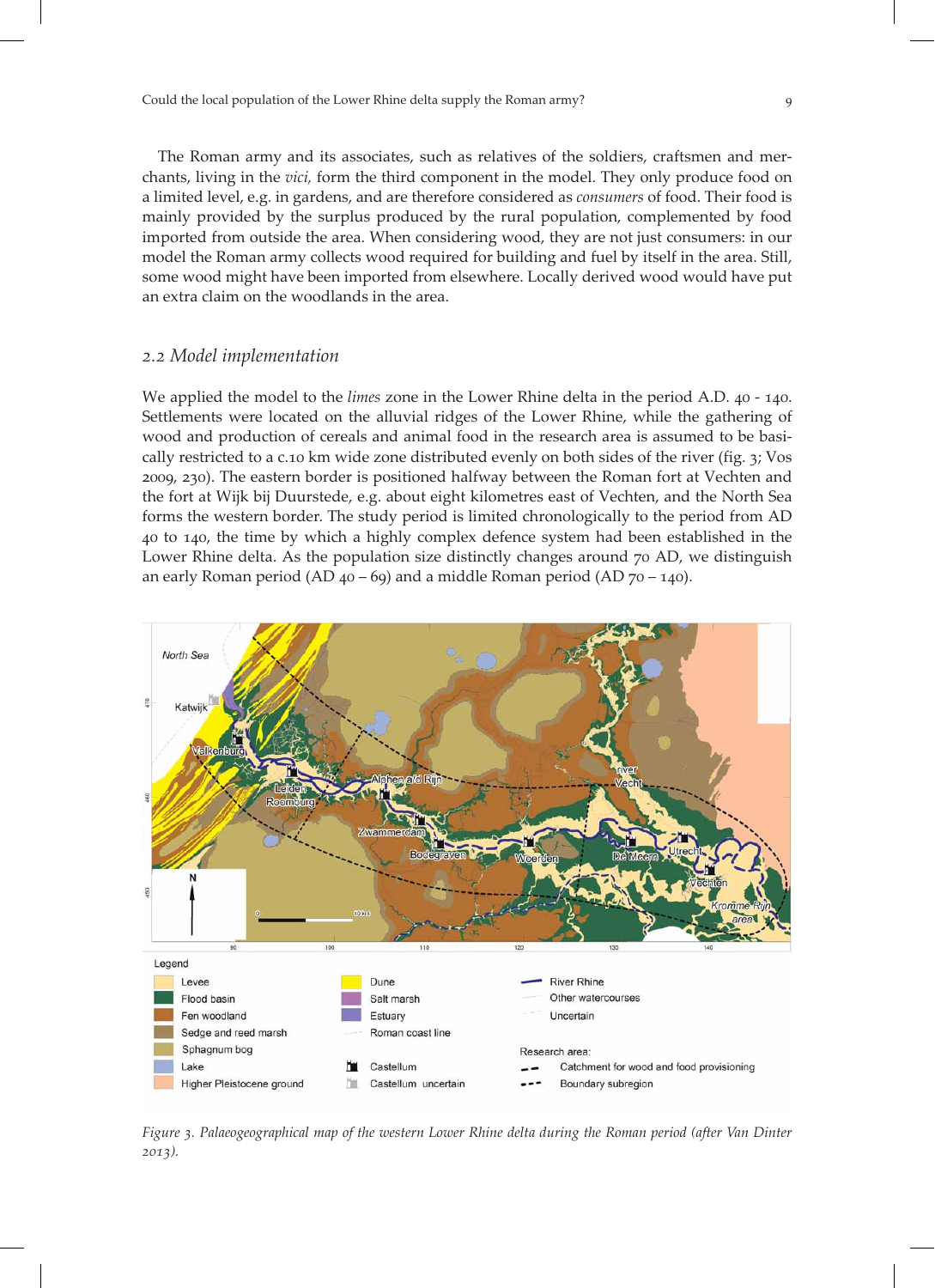To quantify the carrying capacity of the landscape, and the demand and supply of wood and food in the research area we formulated four modules, i) a landscape module to determine the area of land that was available, ii) a population module to reconstruct the population size, iii) a military module to determine the demand of the Roman army and its associates and iv) a rural module to calculate both the demand and the surplus production capacity of the rural settlements. The data required for these modules are based on a geomorphological landscape reconstruction of the research area (fig. 3) combined with (bio)archaeological data from excavations of military sites and rural settlements. Information concerning the required amount of food for the soldiers, other males, women and children, arable systems, viable herds, yields etc. are obtained from historical sources, ethnographical studies or experiments. The complete list of parameter values and underlying assumptions used in our model is given in Appendix 1.

# 2.2.1 Landscape module

The Roman defence system was erected along the south bank of the Lower Rhine (fig. 3). The research area was divided into three different regions, each with their own specific type of landscape (Kooistra *et al.* 2013). The river region in the east with several alluvial ridges with broad levees that enclosed clayey flood basins; the central peat region with large peat areas behind the relatively narrow levees and flood basins of the Rhine; and the western coastal region with the freshwater tidal district, the estuary of the Rhine and the dune area. The various geomorphological units have distinct characteristics in terms of elevation and composition of the subsoil and thereby determined the suitability of the area for settlement, woodland growth, agrarian use and animal husbandry (table 1). The areas of land (in km<sup>2</sup>) that were potentially available in each region for local wood and food supply were determined on the basis of a newly constructed, detailed palaeogeomorphological map (Van Dinter 2013; digitally available at http://www.persistent-identifier.nl/?identifier=urn:nbn:nl:ui:13-08qf-sf). In this detailed map the legend units 'levee' and 'flood basin' are subdivided into sub-classes according to their height. The subdivision between 'high' and 'low' in table 1 are based on this subdivision. The distribution of the levees and flood basins east of fort Vechten, the Kromme Rijn area, are based on Berendsen (1982) and the subdivisions into 'high' and 'low' are set at  $2/3$ respectively  $1/3$  of the total unit 'levee' and conversely for the 'flood basin'.

|                      | Military structures &<br>rural settlements | Wood felling and<br>management | Arable farming | Animal husbandry |
|----------------------|--------------------------------------------|--------------------------------|----------------|------------------|
| Dune                 |                                            |                                |                |                  |
| Levee, high          |                                            |                                |                |                  |
| Levee, low           |                                            |                                |                |                  |
| Flood basin, high    |                                            |                                |                |                  |
| Flood basin, low     |                                            |                                |                | $*$              |
| Fen woodland         |                                            |                                |                |                  |
| Salt marsh           |                                            |                                |                |                  |
| Sedge and reed marsh |                                            |                                |                | **               |
| Sphagnum bog         |                                            |                                |                | ***              |

Table 1. The different landscape units and their potential for human use (colour = possible suitable; partially coloured means only parts of the landscape unit are suitable);  $* =$  only in use as hay land,  $** =$  only in use as grassland, \*\*\* = only areas directly bordering a flood basin are in use as hay land.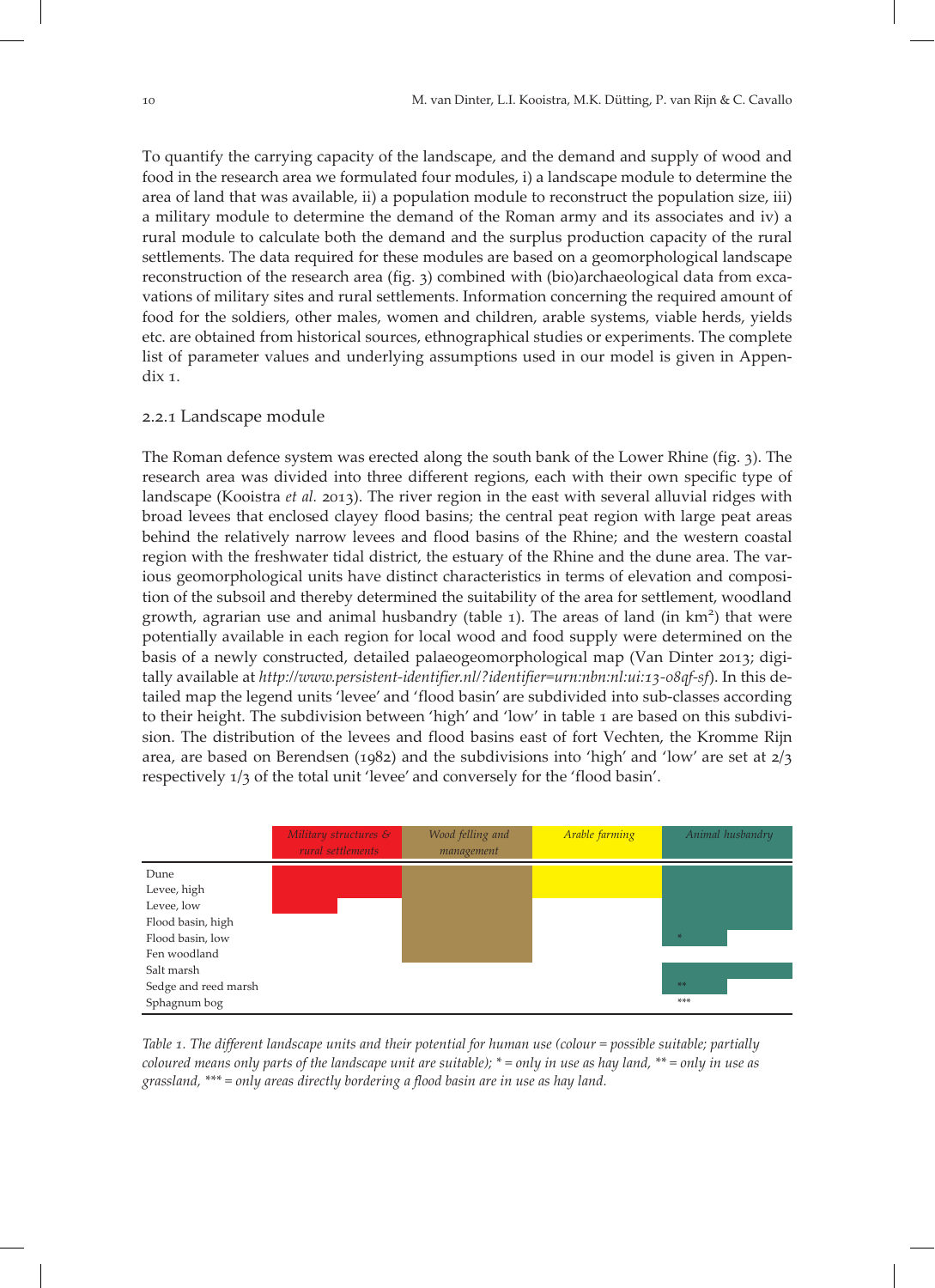The population module estimates the size of both the military and rural populations. The military component in the model focuses on the supply of a *standing* army and includes soldiers stationed in the forts as well as the related inhabitants of the civil settlements, the vici, that over time were erected around the forts. Although the forts downstream of Vechten were built to house one cohort, about 480 - 500 soldiers, writing-tablets excavated in the Roman fort Vindolanda in England show that a fort is often not fully manned (Bowman 2003, tablet Vindolanda II  $154$ ; also http://vindolanda.csad.ox.ac.uk). It appears that several of the western Dutch forts did not contain complete cohorts either. Glasbergen & Groenman-van Waateringe  $(1974)$  assume that cavalry was also stationed in fort Valkenburg in the pre-Flavian period (AD  $40 - 69$ ; phase 1 two turmae and in phase 1b and  $2/3$  both eight turmae, half ala quingenar $ia$ ). As a result, only  $384$  respectively  $256$  men could reside in the fort. Indications for the presence of cavalry are also established for the forts in Vechten and in Utrecht (Zandstra & Polak ; Chorus in press). As this evidence is only recently revealed and the other forts do not show evidence for the presence of cavalry, it is not included in our model. But in paragraph 4.3 we shortly discuss the amount of food needed for the cavalry horses for these three forts and the possibility for local production.

In our calculations we therefore use a number of 350 permanent inhabitants per fort, and assume a double garrison in the larger fort of Vechten (Appendix 1). The extra pressure brought by the provisioning of marching armies, like the gathering of soldiers preceding the British invasion, is not included in our model as these demands are short-termed (Groenmanvan Waateringe 1989). Neither taken into account is the presence of the Roman fleet, because there is no firm evidence (yet) for the presence of large scale military harbours, like in Velsen (Morel 1988; Bosman 1997), in this part of the delta during the research period.

Estimates of the rural population size were derived from the reconstructed number of rural settlements in the research area. We attempted to derive a minimum population size, in order to determine to what extent the surplus production by the rural population could meet the needs of the Roman army.

#### 2.2.3 Military demand module

The military demand of wood and food was estimated in terms of wood volumes and kCal food. We assume that the army was involved in the felling of woodlands to obtain timber for construction of the various military structures and for fuel. The wood demand comprises the necessary volumes of both timber needed for the military structures (forts, watch towers, roads, waterfront installations, and granaries, all including renovation and repair) and fire wood. The presence of bathhouses in the research area has not been established before AD . Therefore, the wood consumption regarding their construction and fuel consumption has not been taken into account (Vollgraff & Van Hoorn 1941; Haalebos 1977, 65; Polak et al. , ). Fire wood was needed for various activities, such as domestic use (cooking, baking and heating), craft activities and for cremations. Part of this firewood was branch wood or picked up, but most likely this was not enough to cover the demand.

Wood for timber has requirements with regard to tree species and size, but is only needed in large quantities during building campaigns or for large-scale maintenance activities. Fuel wood requires a constant supply, but has less demands in terms of tree species and size. These differences have been considered in the model, as well as the rate at which the forests regenerated after cutting (Appendix 1).

We assume that the soldiers and vicus inhabitants were only food consumers and not producers (Kooistra et al. 2013). Estimates of the necessary amount of food of both soldiers and vici inhabitants are based on the diet (in kCal), and the ratio in their diets between plant and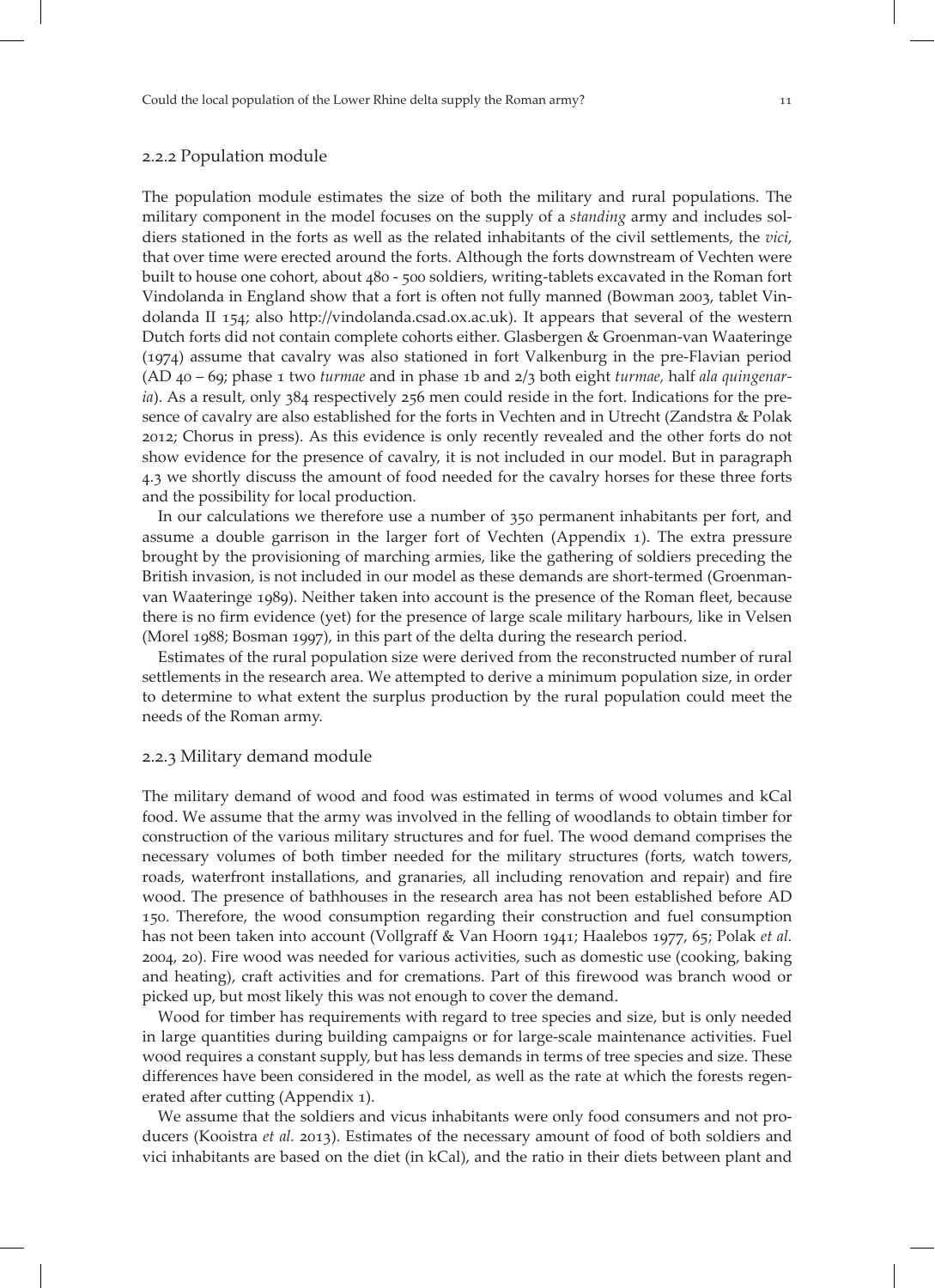animal food. Based on palaeo-ecological and archaeological data it is assumed that the Roman soldiers and their associates acquired most of their energetic requirements from cereals and beef (Kooistra et al. 2013). In this publication, therefore, the calculations are limited to the demand and supply of cereals that could be grown and supplied locally. We assume that the cereals that could not be grown in the rural settlements in the delta due to specific ecological requirements were imported and these are not incorporated in the model (Appendix ). For meat and meat products, we have accordingly assumed the sole use of cattle in our model.

The next step consisted of the translation of the required  $m<sup>3</sup>$  and kCal into areas of woodland, arable fields and grazing grounds (km<sup>2</sup>). According to the range of wood taxa in the archaeological record, the wood would have come from various types of woodlands that grew on the different landscape units. The yields of these various woodlands will have differed. The calculations of the areas of woodland are based on estimated wood yields of the woodlands that were used in the Roman period, natural as well as managed ones, that were present in the various landscape units, and divided over the most likely landscape units.

It was not possible to use the yields of modern natural woodlands in the Netherlands for the estimation of the yields of the natural woodlands (Clerckx et al. 1994; Jansen et al. 1996; Wolf 1995). First of all because that kind of woodland no longer exists today, and secondly because modern woodlands are relatively young, the substrate is generally moderately nutrient-rich and the hydrological situation is not natural in most cases. Estimates for the yield of the Roman woodlands have therefore been based on research on the remnants of a Roman woodland near Zwolle (M.J. Kooistra et al. 2006; Sass-Klaassen & Hanraets 2006), and the trunk diameters in combination with the number of year rings of construction wood used in the Roman forts of Valkenburg and Alphen aan den Rijn.

The calculations for the areas of arable fields are based on the energy yield in kCal per kg cereals, the amount of sowing seed, the yields per ha, the rotation system and any reserves. The calculations for meat, however, cannot be based directly on the number of kCal and their equivalent in terms of numbers of animals. The reason is that the slaughtered animals, in our case cattle, are part of a herd. These herds are not slaughtered all at once, but should provide a long-term, steady supply of meat, with other words, the herds have to be large enough to be and stay viable. Therefore, we have chosen an approach in which the number and size of the herds are central, and in which the yield in kCal per herd per year is estimated. Based on the requirement for meat, expressed in kCal, the number of herds necessary is calculated. The number of ha required for pasture and meadows is calculated per herd. The fact that the age composition of the herd and thus its food intake changes throughout the year as a result of births, growth, deaths and slaughter is taken into account. The yield of pasture and meadows is estimated. Through a combination of these data, it was eventually possible to calculate the total amount of pasture and meadows required. We have used optimum and constant yields to estimate the minimum of land needed to sustain the total population in the research area with wood and food.

#### 2.2.4 Rural production module

The demand for wood and food by the rural population is likewise estimated in terms of  $m<sup>3</sup>$ wood and kCal food and calculated in a similar way to the military demand. From the archaeological record it is clear that the import of both wood, for example wine barrels, and food was very limited and therefore this is not taken into consideration in our calculations. With regard to wood, estimates were made of the required volumes of construction wood for rural farm houses and fire wood (in terms of m<sup>3</sup>), and with the estimated yields of the woodlands (paragraph 2.2.3;  $m^3/ha$ ) the volumes have been translated into the required areas (km<sup>2</sup>).

On the basis of the palaeo-ecological and archaeological data it is assumed that the rural population, just like the military population, obtained most of their energetic needs from cer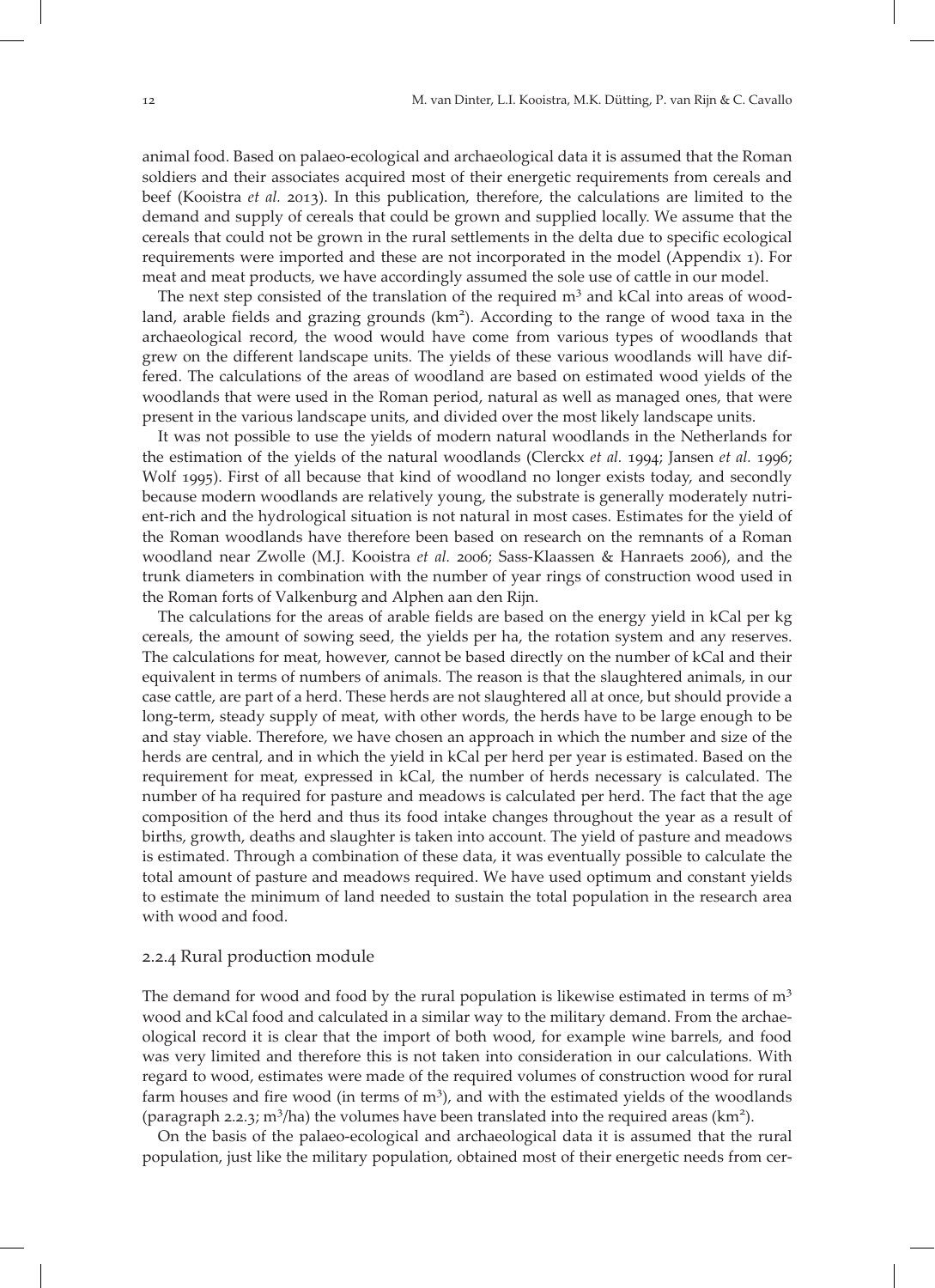eals and beef (Kooistra *et al.* 2013). The estimates for the required amount of food (in terms of kCal) have then been calculated in the same way as in the military module.

Furthermore, the potential surplus production capacity of the arable farming and the animal husbandry was calculated based on surplus labour capacity of the rural population. Subsequently, the total rural demand and supply of food are converted into areas of land (km<sup>2</sup>) necessary to produce these amounts.

# . Local provisioning? Comparisons between carrying capacity, demand and supply

Finally, we compared the area of land that was *available* with the amount of land that was required to provide the total population, e.g. the local farmers as well as the Roman army and its associates, with wood and food. Furthermore, we also considered to what extent the local labour capacity was sufficient to carry out the work involved to produce the amount of food that was needed to provision the Roman army with local products.

# . Results

#### . Land availability

The landscape of the research area contained a variety of units suitable for different uses (fig. and table ). The distribution and dimension of these units differs per region (table ). Table shows the size of the various geomorphological units in the three distinguished regions in the research area. The area of high grounds, such as levees and dunes, as well as the area of wet flood basin roughly decreases from east to west. Furthermore, vast fen woodlands were present behind the flood basin in the central and western part of the research area. In the eastern river region, fen woodlands were only present north of the Rhine, downstream along the river Vecht (fig. 3).

|                           |             | West           |              | Central | East     |               |
|---------------------------|-------------|----------------|--------------|---------|----------|---------------|
|                           | Total       | South          | Total        | South   | Total    | South         |
| Levee, high               | 17          | 11             | 39           | 22      | 105      | 73            |
| Levee, low                | 16          | 9              | 18           | 10      | 27       | 19            |
| Flood basin, high         | 22          | 12             | 18           | 10      | 34       | 24            |
| Flood basin, low          | 43          | 17             | 50           | 27      | 75       | 45            |
| Fen woodland (*)          | 44 $(17^*)$ | $22(5^*)$      | 140          | 77      | 8        | $\circ$       |
| Sedge and reed marsh (**) | 40(30)      | 15(7)          | 20(6)        | 15(6)   | 8(8)     | $\mathcal{O}$ |
| Sphagnum bog              | 11          | $\overline{4}$ | 39           | 25      | $\Omega$ | $\mathcal{O}$ |
| Dune                      | > 36        | > 18           | $\circ$      | $\circ$ | $\Omega$ | $\circ$       |
| Salt marsh                | > 2         | >1             | $\mathbf{O}$ | $\circ$ | $\circ$  | $\circ$       |
| Total                     | > 231       | >109           | 324          | 186     | 257      | 161           |

Table 2. Size of geomorphological units in the western Lower Rhine delta in the Roman period (in  $km^2$ );  $* = on$ barrier plain, \*\* = bordering flood basin.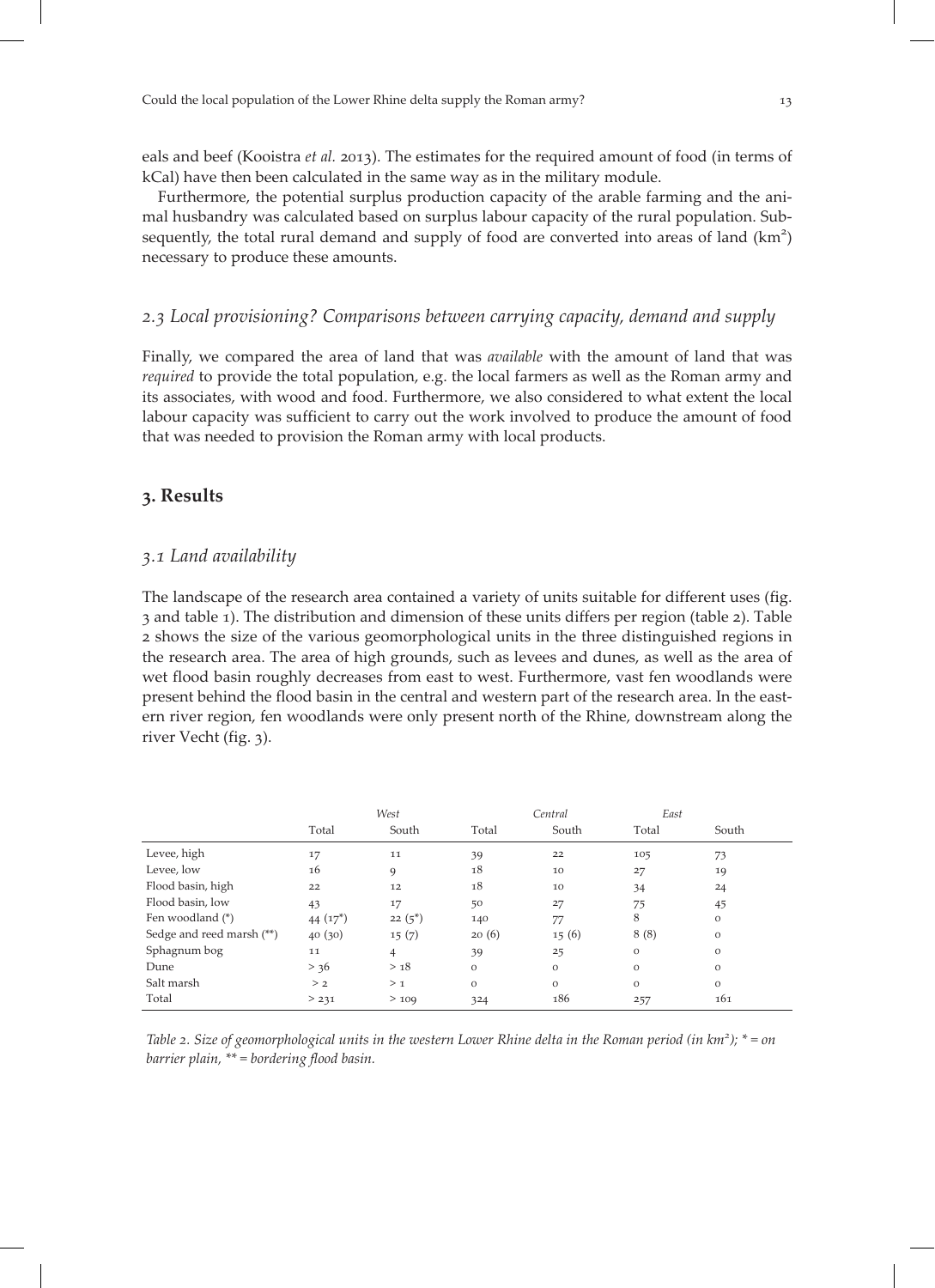# 3.2 Population size

#### 3.2.1 Military population

Based on the assumptions listed in Appendix 1, the ten forts were populated by a total number of  $3,850$  soldiers in both periods (table 3; appendix 1). The minimum number of reconstructed vici inhabitants changed from only 700 vici inhabitants in the early Roman period (around the fort at Vechten) to  $3,850$  in the middle Roman period (table 3). This means that the lowest estimate of the total military population in the research area is  $4,550$  persons in the early Roman period and 7,700 in the middle Roman period (table 3).

|                                   | West     | Central  | East         | Total |
|-----------------------------------|----------|----------|--------------|-------|
| Early Roman Period (AD 40 - 69)   |          |          |              |       |
| Forts $(N)$                       | 3        | 4        | 3            | 10    |
| Vici $(N)$                        | $\Omega$ | $\Omega$ | $\mathbf{I}$ | 1     |
| Number of soldiers                | 1050     | 1400     | 1400         | 3850  |
| Number of vici inhabitants        | $\Omega$ | $\Omega$ | 700          | 700   |
| Total population                  | 1050     | 1400     | 2100         | 4550  |
| Middle Roman Period (AD 70 - 140) |          |          |              |       |
| Forts $(N)$                       | 3        | 4        | 3            | 10    |
| Vici $(N)$                        | 3        | 4        | 3            | 10    |
| Number of soldiers                | 1050     | 1400     | 1400         | 3850  |
| Number of vici inhabitants        | 1050     | 1400     | 1400         | 3850  |
| Total population                  | 2100     | 2800     | 2800         | 7700  |

Table 3. The estimated number of soldiers and vici inhabitants per period per region.

#### 3.2.2 Rural population

Based on the archaeological reports in the national archaeological database ARCHIS, 210 settlements were reconstructed on the levees and the dunes in the research area (Kooistra et al. 2013; table A1 in Appendix 1). Figure 4 shows the location of reconstructed settlements. The distribution of the rural settlements over the research area is not uniform. The eastern and western regions seem to have been more densely populated than the central peat region. In these two regions, there were on average almost two settlements per km<sup>2</sup> high levee. According to Vos (2009, 214) such high settlement densities were only reached in the most densely inhabited regions of the Rhine-Meuse delta.

These settlements were not all inhabited contemporaneously; several were only inhabited during the early or middle Roman period. The number of settlements in the Rhine-Meuse delta increased during the first two centuries A.D. (Kooistra  $et$   $al.$  2013). To account for the differentiation in settlement sizes, we use an average number of farmsteads per settlement, the so-called settlement-unit with 1.5 farmsteads, which were inhabited by c. 10 people for each rural settlement (Appendix 1). The amount of land that was occupied by the settlementunits themselves is not taken into account in the model, because this turned out to be less than % on the levees and dunes in the Early and Middle Roman period (Appendix ).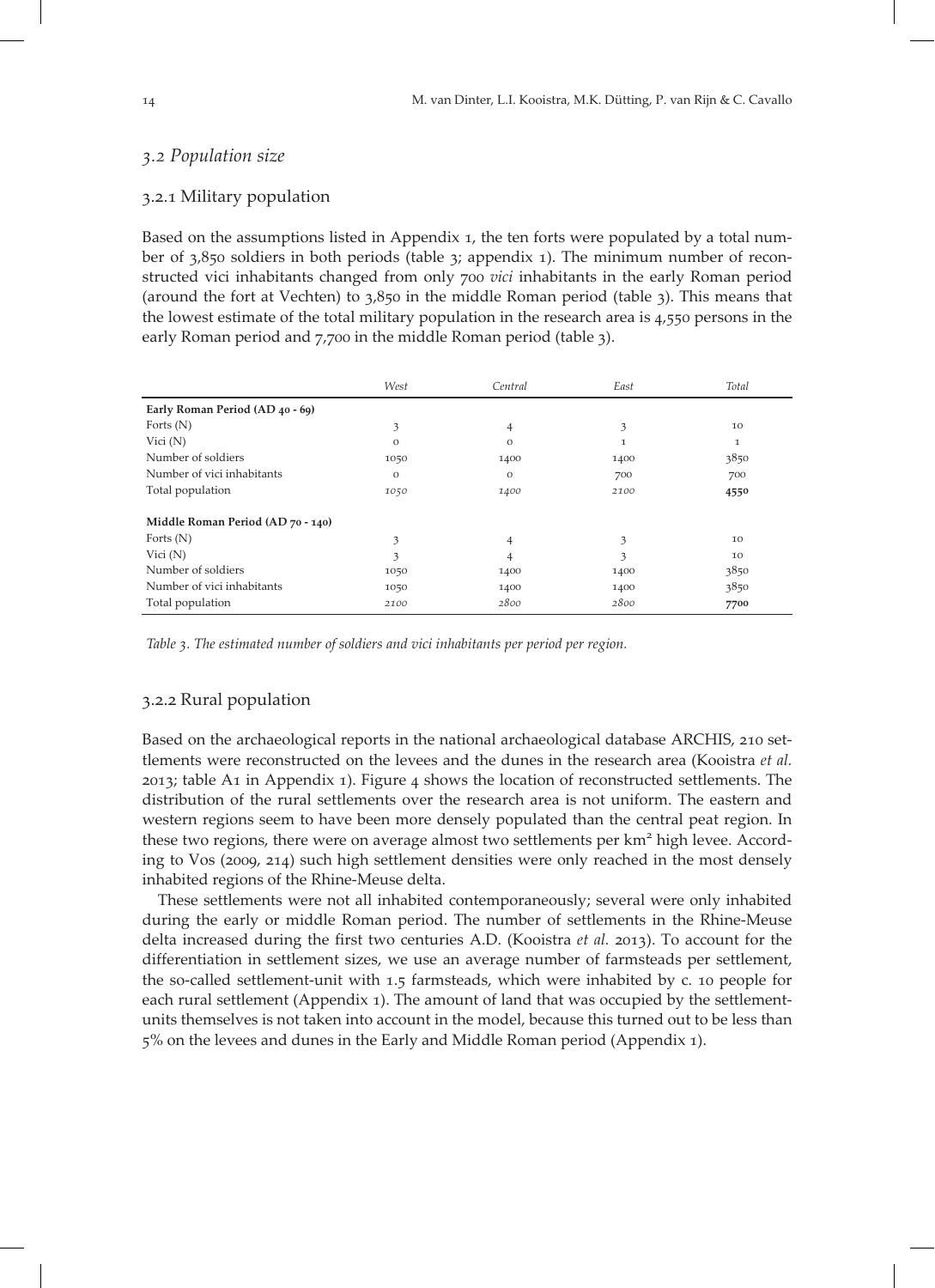

Figure 4. Reconstructed settlements in the western Lower Rhine limes zone based on ARCHIS database (2009; after Kooistra et al. 2013).

These estimates and associated assumptions (table  $Az$  in Appendix  $1$ ) lead to a reconstruction of 105 settlement-units in the early Roman period and 177 in the middle Roman period (table A2 in Appendix 1). When considering that there were settlements that disappeared (e.g. by natural river erosion or excavation of sand or clay by human for raw material during later centuries) or so far have remained undiscovered, a correction was applied that leads to a minimum reconstructed number of settlements of about 120 in the early Roman period and about 200 in the middle Roman period (table 4; table A3 in Appendix 1). In both periods  $38$  of these settlement-units were located north of the Rhine. This leads to a reconstruction of 1,200 people in the early Roman period, a figure that nearly doubles to 2,000 in the middle Roman period. This implies that the military population largely outnumbered the rural population in both time periods, roughly by a factor  $3.5$  (table  $3$  and  $4$ ).

|                                      | West | Central | East | Total |
|--------------------------------------|------|---------|------|-------|
| Early Roman period $(AD_40 - 69)$    |      |         |      |       |
| Northern dunes                       | 10   |         |      | 10    |
| Northern levees                      | 9    | 9       | 10   | 28    |
| Southern dunes                       | 4    |         |      | 4     |
| Southern levees                      |      | 11      | 63   | 79    |
| Total                                | 28   | 20      | 73   | 121   |
| Middle Roman period (AD $70 - 140$ ) |      |         |      |       |
| Northern dunes                       | 10   |         |      | 10    |
| Northern levees                      | 9    | 9       | 10   | 28    |
| Southern dunes                       | 8    |         |      | 8     |
| Southern levees                      | 10   | 21      | 127  | 158   |
| Total                                | 37   | 30      | 137  | 204   |

Table 4. The minimum number of reconstructed rural settlement-units per region and location north and south of the river Rhine.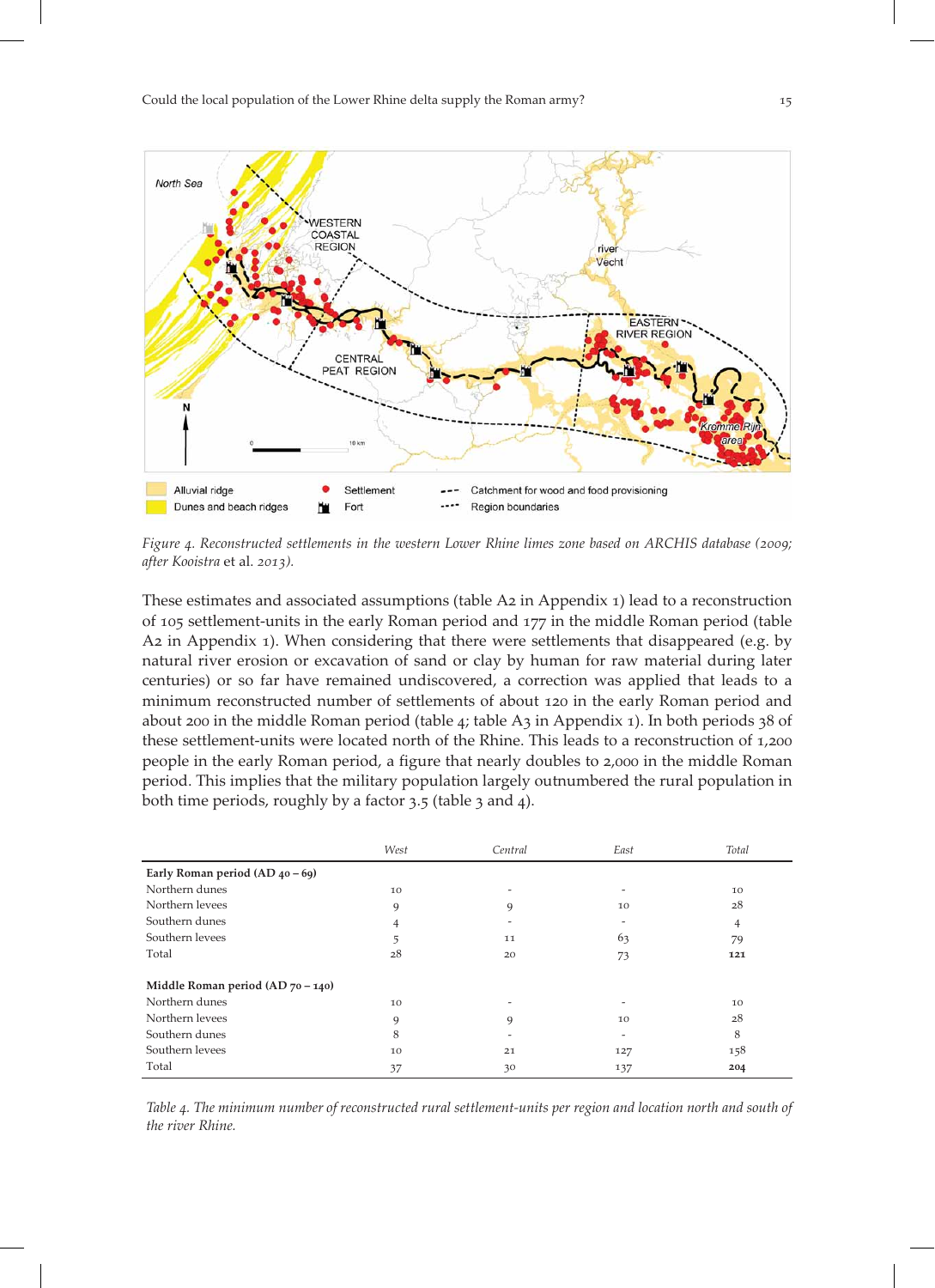# 3.3 Military demand

# 3.3.1 Wood demand

Wood research has shown that most timber was acquired locally (Kooistra et al. 2013). This wood was acquired in various forests which differed in composition and structure from modern woodlands. As the yields from modern woodlands differed largely from those in Roman times, they could not be used for calculations. Therefore the yields of the Roman woodlands had to be estimated.

| Tree taxon<br>Growth<br>category* |                | Age<br>(from year of germination) |                          | Trunk diameter<br>(at breast height in cm) |            | Yields<br>$(in \ m3/ha)$ |             |
|-----------------------------------|----------------|-----------------------------------|--------------------------|--------------------------------------------|------------|--------------------------|-------------|
|                                   |                | Modern                            | Roman                    | Modern                                     | Roman      | Modern<br>"Natural"      | Roman       |
| Oak                               | $3 - 4$        | $80 - 120$                        | $82 - 122$               | $15.8 - 23.3$                              | $10 - 20$  | $105 - 171$ a            | $100 - 125$ |
| Oak                               | 5              | $80 - 120$                        | $123 - 244$              | 38.2                                       | $34 - 40$  | 247 a                    |             |
| Oak                               | -              |                                   |                          | $\overline{\phantom{a}}$                   | ۰          | $\overline{\phantom{a}}$ | $50 - 75 b$ |
| Alder/Oak/Birch                   | 4              | 90                                | $\overline{\phantom{a}}$ | 26.5                                       | $30 - 40$  | 139 a                    | 100         |
| Alder                             | 8              | $10 - 25$                         |                          | $4.6 - 13.8$                               | $6 - 15$   | 13 - 136 a               | $13 - 100$  |
| Ash/elm                           | 4              | 90                                | $58 - 217$               | 22.5                                       | 25.5       | 195 a                    | 175         |
| Ash/elm                           | $\overline{4}$ | Up to $55$                        |                          | 16.2                                       | $9 - 16.5$ | 135 a                    | 100         |
|                                   |                |                                   |                          |                                            |            | Alder coppice            |             |
| Alder                             |                | $30 - 40$                         |                          |                                            |            | $80 - 230$ C             | 200         |
| Alder/Ash                         |                | $8**$                             | $12***$                  | $8 - 10$                                   | $7 - 15$   | 200 - 250**** d          |             |

Table 5. Estimates of the yields of Roman trees (in grey), on the basis of the differences between present-day and Roman woodlands, in ages and trunk diameters of the various taxa. Except for the reference of Casparie all references relate to modern data. The Roman data are distilled from archaeological and dendrochronological research carried out in the research area; \* = an indication for the variations of wood accretion (in the production levels of wood volume), depending on factors such as soil types, hydrological regime, etc., \*\* = for fuel, \*\*\* = for timber (this number of rings is based on c. 40 counts of archaeological samples of alder).

References: a. Jansen et al. 1996, b. yields of the 'bog fringing forest' are deduced from Casparie 1982, 155, c. Clerckx et al. 1994, d. Ter Keurs pers. com.

| Geomorphological unit               | Estimated wood yield (in m3/ha) | Main taxa            |
|-------------------------------------|---------------------------------|----------------------|
| Levee, high                         | 100                             | Oak, maple, ash, elm |
| Levee, low                          | 125                             | Alder, ash           |
| Flood basin, high                   | 125                             | Alder, willow        |
| Coppice on low levees or high flood | 200                             | Alder                |
| basin                               |                                 |                      |
| Fen woodland                        | 75                              | Oak, ash, alder      |
| Barrier plains                      | 100                             | Alder, willow        |

Table 6. Estimated yields of Roman woodlands (with the main taxa found in the archaeological record and wood remains) on the different geomorphological units in the Lower Rhine delta.

The yields from the Roman woodlands were estimated based on age and (estimated) diameters of (real or reconstructed) Roman tree remains (Staring 1983; Jansma 1995; Fokma 1998; M.J. Kooistra et al. 2006; Sass-Klaassen & Hanraets 2006). Table 5 shows a comparison of these values with those of various taxa of modern trees. The differences are remarkable: remains of Roman tree trunks with diameters similar to modern trees usually contain many more year rings than modern trees. In other words, trees from Roman natural woodlands grew slower than present trees and were thinner than modern trees of the same age. Hence, the yields of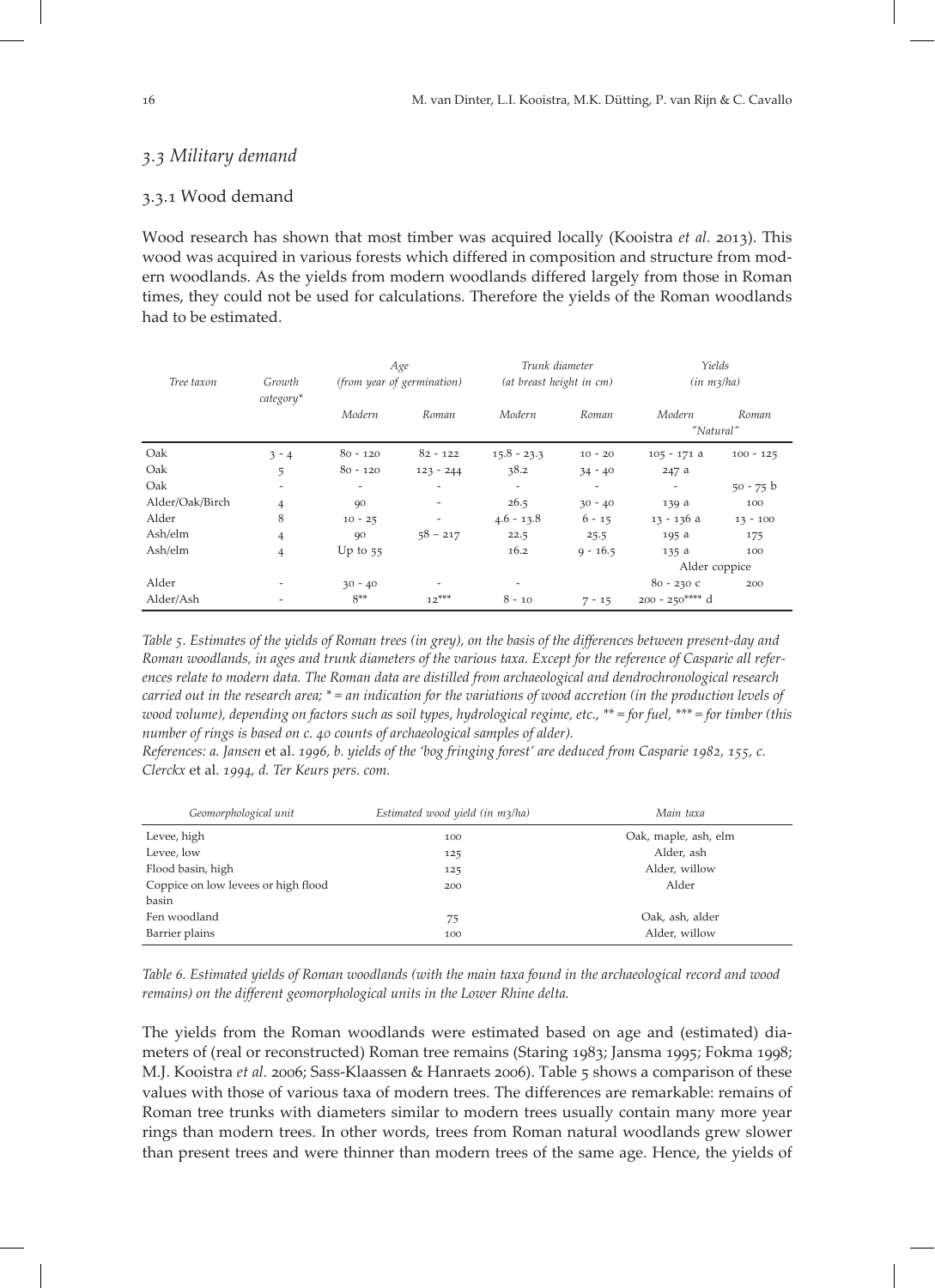Roman woodlands were lower than those of modern woodlands (table 5). Based on these estimates, the wood yields were calculated for the various forest types present on the different geomorphological units in Roman times (table ). The resulting yields vary strongly among different woodland types. The lowest yields were obtained for the woodlands on the fens, while the highest yields would have come from alder coppices located on the lowest parts of the levees and the high parts of the flood basin.

According to the assumptions indicated in Appendix 1, the total minimum estimated wood demand of the military population was  $7.3 \times 10^5$  m<sup>3</sup> in the early Roman period and rose to 28.7  $x$  10<sup>5</sup> m<sup>3</sup> in the middle Roman period (table 7; table A<sub>5</sub> in Appendix 1). The woodlands that most likely provided these quantities are shown in table  $7$ . These forests cover  $37.6 \text{ km}^2$  in total in the early Roman period and  $45.2 \text{ km}^2$  in the middle Roman period. Both the actual and the relative amounts of exploited woodlands differ per region and time period, depending on the population size and presence of different woodlands. It is assumed that in the early Roman period only the high levees in the central peat region still carried substantial areas of natural mixed woodlands. The natural woodlands on the levees in the eastern river region and western coastal region were most probably already largely deforested, as these areas were relatively densely populated in pre-Roman times (Kooista et al. 2013). Therefore, it is assumed that the Roman army stationed in the eastern region mainly exploited the flood basins and the fens downstream along the river Vecht. The forts in the western coastal region most likely retrieved part of their timber from the natural mixed woodlands on the levees in the peat area, only a few kilometres upstream.<sup>1</sup> By AD 70, these woodlands had been felled almost completely (Van Rijn 2004). To cope with the disappearance of these resources, the Roman army probably found a permanent solution through the development of alder copses on the edge of the levees and in the flood basins. These copses could provide both timber and firewood.

|                                           | West                     |                          | Central                  |                          | East                     |                          | Total                    |                          |
|-------------------------------------------|--------------------------|--------------------------|--------------------------|--------------------------|--------------------------|--------------------------|--------------------------|--------------------------|
|                                           | Timber                   | Fuel                     | Timber                   | Fuel                     | Timber                   | Fuel                     | Timber                   | Fuel                     |
| Early Roman period $(AD_40 - 69)$         |                          |                          |                          |                          |                          |                          |                          |                          |
| Demand (in $m^3$ x $10^5$ )               | 0.3                      | 1.4                      | 0.4                      | 1.8                      | 0.6                      | 2.8                      | 1.4                      | 6.0                      |
|                                           | km <sup>2</sup>          | km <sup>2</sup>          | km <sup>2</sup>          | km <sup>2</sup>          | km <sup>2</sup>          | km <sup>2</sup>          | km <sup>2</sup>          | km <sup>2</sup>          |
| Levee, high                               | $1.1$ *                  | $\overline{\phantom{m}}$ | 1.9                      | 4.6                      | 3.1                      | $\overline{\phantom{a}}$ | 6.2                      | 4.6                      |
| Levee, low                                | 0.9                      | $\overline{\phantom{a}}$ | 0.8                      | 3.7                      | 1.3                      | 3.7                      | 2.9                      | 7.4                      |
| Flood basin, high                         | 0.8                      | 1.8                      | 0.8                      | 3.7                      | 1.3                      | 3.7                      | 2.8                      | 9.2                      |
| Fen woodland                              | 0.2                      |                          | $\overline{\phantom{a}}$ | 2.0                      | -                        |                          | 0.2                      | 2.0                      |
| Barrier plains                            | $\overline{\phantom{a}}$ | 2.3                      | $\overline{\phantom{a}}$ | $\overline{\phantom{a}}$ | $\overline{\phantom{a}}$ | $\overline{\phantom{m}}$ | 0.0                      | 2.3                      |
| Total                                     | 3.0                      | 4.1                      | 3.4                      | 14.0                     | $5 - 7$                  | 7.4                      | 12.1                     | 25.5                     |
|                                           |                          |                          |                          |                          |                          |                          |                          |                          |
| Middle Roman period (AD 70 - 140)         |                          |                          |                          |                          |                          |                          |                          |                          |
| Demand (in $m^3$ x 10 <sup>5</sup> )      | 1.6                      | 6.4                      | 1.6                      | 8.6                      | 1.9                      | 8.6                      | 5.1                      | 23.6                     |
|                                           | km <sup>2</sup>          | km <sup>2</sup>          | km <sup>2</sup>          | km <sup>2</sup>          | km <sup>2</sup>          | km <sup>2</sup>          | km <sup>2</sup>          | km <sup>2</sup>          |
| Levee, high                               | $\overline{\phantom{a}}$ | $\overline{\phantom{a}}$ | $\overline{\phantom{a}}$ | $\overline{\phantom{a}}$ | $\overline{\phantom{a}}$ | $\overline{\phantom{a}}$ | $\overline{\phantom{a}}$ | $\overline{\phantom{a}}$ |
| Levee, low                                | $\overline{\phantom{a}}$ | $\overline{\phantom{a}}$ | $\overline{\phantom{a}}$ | 2.5                      | 0.9                      | $\overline{\phantom{a}}$ | 0.9                      | 2.5                      |
| Flood basin, high                         | $\overline{\phantom{a}}$ | $\overline{\phantom{a}}$ | $\overline{\phantom{m}}$ | 2.5                      | 0.9                      | $\overline{\phantom{a}}$ | 0.9                      | 2.5                      |
| Coppice on low levees or high flood basin | 0.9                      | 1.8                      | 1.3                      | 2.5                      | 1.0                      | 4.9                      | 3.1                      | 9.2                      |
| Fen woodland                              | $11.1$ **                | $\overline{\phantom{a}}$ | $8.6**$                  | $\overline{\phantom{a}}$ | $1.8**$                  | $\overline{\phantom{a}}$ | 21.6                     | 0.0                      |
| Barrier plains                            |                          | 4.6                      | $\overline{\phantom{a}}$ | $\overline{\phantom{a}}$ | $\overline{\phantom{a}}$ | $\overline{\phantom{a}}$ | 0.0                      | 4.6                      |
| Total                                     | 12.0                     | 6.4                      | 9.8                      | 7.4                      | 4.6                      | 4.9                      | 26.5                     | 18.7                     |

Table 7. Estimate of wood demand  $(m^3)$  for military population per region in the period between AD 40 and 140, converted into  $km<sup>2</sup>$  and divided over the woodlands on the most likely used different geomorphological units. Difference in total values are due to rounding; \* partially retrieved in central peat area, \*\* (partially) retrieved north of the river Rhine.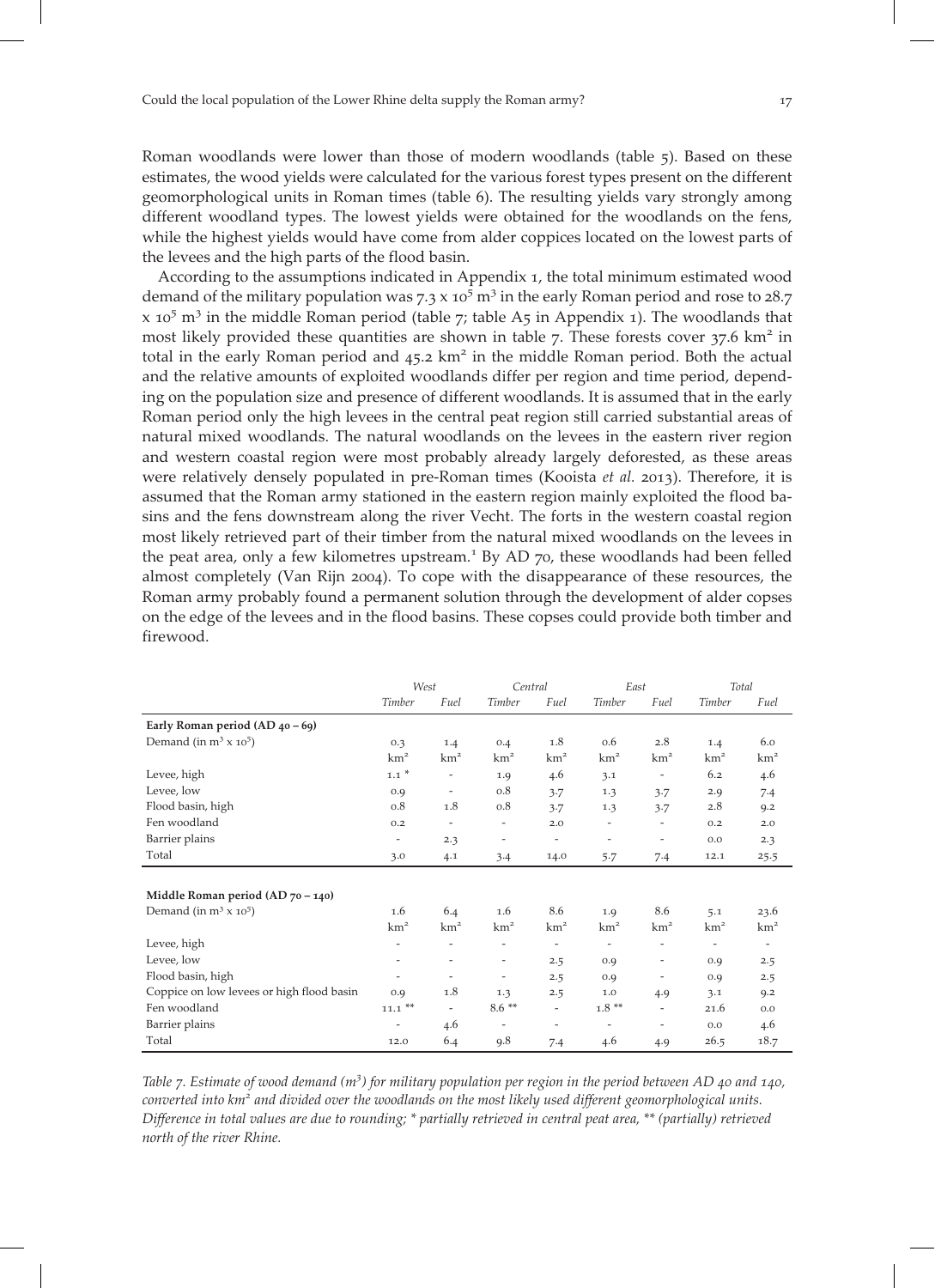#### 3.3.2 Demand of vegetable food

Cereals were the most important food for the Roman soldiers (Kooistra 2009; idem 2012; Kooistra et al. 2013). Therefore, the calculations for the demand and supply of vegetable food are only based on the consumption of cereals. Although part of the cereals for the Roman army was imported from elsewhere, it is likely that a substantial part was obtained from local farmers and thus produced within the study area (Kooistra *et al.* 2013). In our calculations we therefore assumed that 50% of the total military demand for cereals was derived from cereals that could be produced in the local surroundings. Based on the assumptions for the vegetable food demand (Appendix ), the estimated total energy requirement of locally produced cereals per year for the army and its associates in the research area was  $16.1 \times 10^8$  kCal in the early Roman period and  $24.9 \times 10^8$  kCal in the middle Roman period (table 8). The total area of cultivated arable fields needed to feed the army and its entourage with emmer and barley was 6.6 km<sup>2</sup>. In the middle Roman period, when vici appeared around all forts, 10.2 km<sup>2</sup> of arable fields would have been required for cereal production. As the model is based on a twocourse rotation, this means that the abovementioned areas need to be multiplied by two, resulting in a total of about  $13 \text{ km}^2$  in the early Roman period and about 20 km<sup>2</sup> in the middle Roman period (table 8).

|                                                            | West              | Central           | East              | Total                         |
|------------------------------------------------------------|-------------------|-------------------|-------------------|-------------------------------|
| Early Roman period (AD 40 - 69)                            |                   |                   |                   |                               |
| Energy needed for soldiers (kCal)                          | $3.9 \times 10^8$ | $5.1 \times 10^8$ | $5.1 \times 10^8$ | 14.1 $\times$ 10 <sup>8</sup> |
| Energy needed for vici inhabitants (kCal)                  | $\circ$           | $\circ$           | $2 \times 10^8$   | $2 \times 10^8$               |
| Total energy needed for soldiers and vici (kCal)           | $3.9 \times 10^8$ | $5.1 \times 10^8$ | $7.1 \times 10^8$ | $16.1 \times 10^8$            |
| Arable land needed for soldiers $(km^2)$                   | 1.6               | 2.1               | 2.1               | 5.8                           |
| Fallow land needed for soldiers $(km^2)$                   | 1.6               | 2.1               | 2.1               | 5.8                           |
| Arable land needed for vici inhabitants $(km^2)$           | $\circ$           | $\Omega$          | 0.8               | 0.8                           |
| Fallow land needed for vici inhabitants $(km^2)$           | $\Omega$          | $\Omega$          | 0.8               | 0.8                           |
| Total arable + fallow land needed $(km^2)$                 | 3.2               | 4.2               | 5.8               | 13.2                          |
| Middle Roman period $(AD70 - 140)$                         |                   |                   |                   |                               |
| Energy needed for soldiers (kCal)                          | $3.9 \times 10^8$ | 5.1 $\times 10^8$ | 5.1 $\times 10^8$ | 14.1 $\times$ 10 <sup>8</sup> |
| Energy needed for vici inhabitants (kCal)                  | $3.0 \times 10^8$ | 3.9 $\times 10^8$ | 3.9 $\times 10^8$ | $10.8 \times 10^8$            |
| Total energy needed for soldiers and vici (kCal)           | $6.9 \times 10^8$ | $9.0 \times 10^8$ | $9.0 \times 10^8$ | $24.9 \times 10^8$            |
| Arable land needed for soldiers (km <sup>2</sup> )         | 1.6               | 2.1               | 2.1               | 5.8                           |
| Fallow land needed for soldiers (km <sup>2</sup> )         | 1.6               | 2.1               | 2.1               | 5.8                           |
| Arable land needed for vici inhabitants (km <sup>2</sup> ) | 1.2               | 1.6               | 1.6               | 4.4                           |
| Fallow land needed for vici inhabitants (km <sup>2</sup> ) | 1.2               | 1.6               | 1.6               | 4.4                           |
| Total arable + fallow land needed (km <sup>2</sup> )       | 5.6               | 7.4               | 7.4               | 20.4                          |

Table 8. Cereal demand for locally produced cereals, e.g. emmer and barley, (kCal) necessary to feed the Roman army and the vicus inhabitants per region in the period between AD 40 and 140, converted into areas of cultivated arable land with cereals and fallow land  $(km^2)$ .

#### 3.3.3 Demand of animal food

Because cattle was the main meat provider of the army, the calculations for the demand and supply of domestic meat and meat products are only based on the consumption of beef (Kooistra *et al.* 2013). As no data are available on the size and calorific value of cattle herds kept by the farmers in the Roman period in the Rhine-Meuse delta and the amount of land needed for pasture, these parameters are estimated by combining data on herd size, composition, slaughter patterns, and calorific values from several studies (Gregg 1988; Lauwerier  $1988$ ; IJzereef  $1981$ ; Meffert 1998). According to Gregg ( $1988$ ), the minimum size of a viable herd is at least 30 heads in winter time. Based on our assumptions, such a herd will annually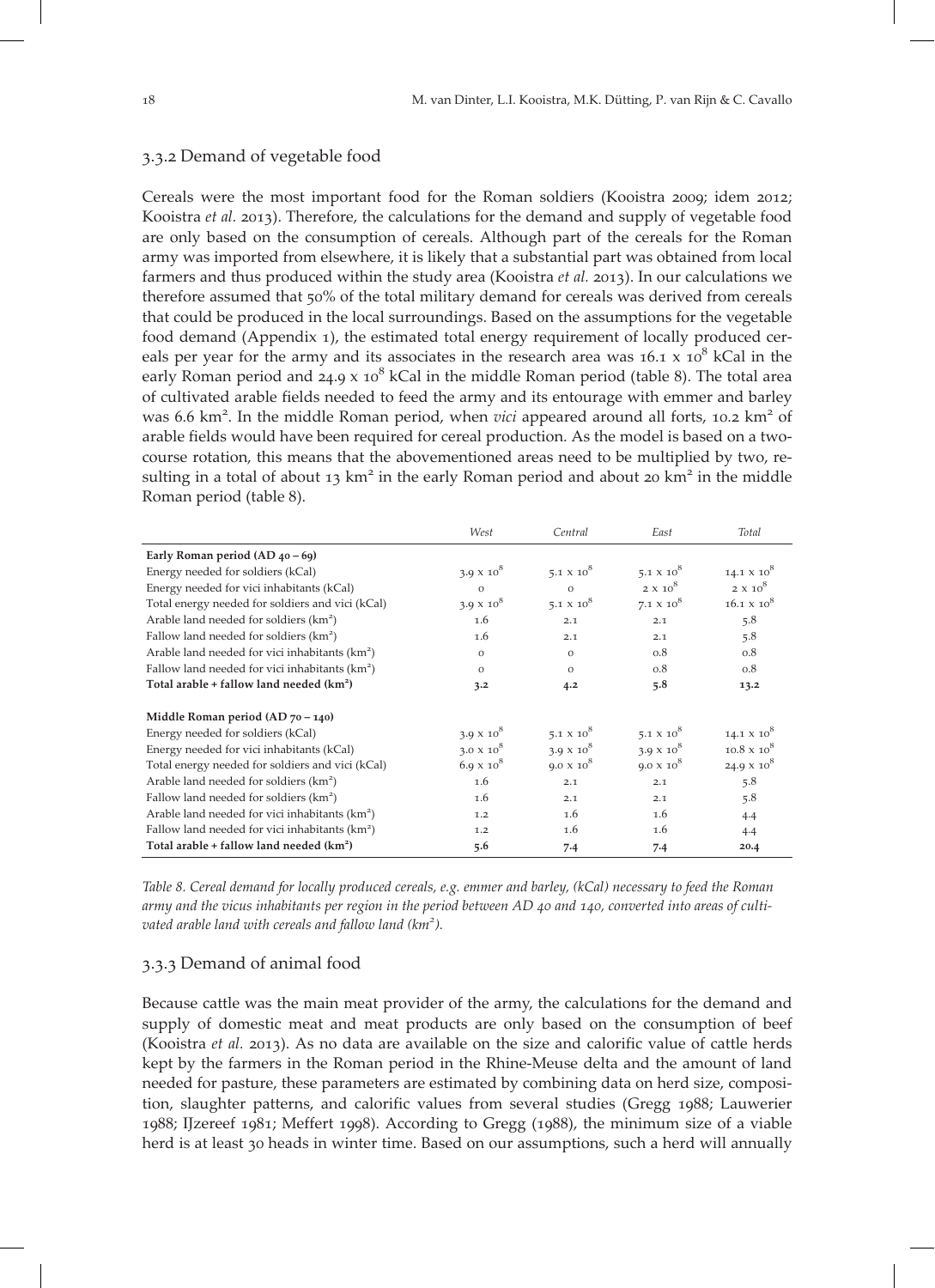yield a total of 2.3 x  $10^6$  kCal (table A6 in Appendix 1). As a settlement-unit needs 1.8 x  $10^6$ kCal of meat products yearly (Appendix 1, ad 3.4.3), this would leave  $0.5 \times 10^6$  kCal - equivalent to almost one cow a year - to the settlement as surplus for exchange or storage, feasting, ritual etc. As this herd size does not yield a significant surplus of meat for the Roman army, a herd size of 50 heads in winter time was taken as the basis for further calculations. A herd of this size has a different composition and size structure than one with 30 heads. The increase results in a proportionally different slaughter pattern. A herd of 50 heads will annually yield 3.8 x  $10^6$  kCal (table A7 in Appendix 1). This means that a herd of 50 heads may produce a yearly surplus of c. 2.0 x  $10^6$  kCal, an equivalent of c. 4 mature cows.

We assume that the herds grazed on the pastures and fallow land. After harvesting, they could also feed on the stubble left on the arable fields. During the winter period, lasting four months, they were fed with hay. Yet, the herd size is not stable throughout the year. Calving, natural deaths and slaughter influence the herd size. Therefore, different numbers were used to calculate the hay and grass consumption. Table 9 shows the size and relative food intake of each age group during the year. During the winter months an equivalent of  $45.6$  mature cows were used for calculations on hay consumption and during the grazing season an equivalent of 47.9 cows for pasture.

Based on three bovines per ha, the areas needed for pasture of a herd of 50 heads amounts to  $16$  ha (section  $3.4.3$  in Appendix  $1$ ). In addition, hay meadows were needed to produce fodder for the winter period. As a herd of 50 heads would consume hay to the equivalent of 45.6 mature cows and assuming a high annual yield of 3400 kg hay per ha, at least an extra . ha of meadow was needed to sustain the herd's needs during the winter months (section  $3.4.2$  in Appendix 1). Hence, an area of at least  $26.1$  ha of pasture and meadow was needed to sustain a viable herd of 50 heads. Assuming a fallow system was used for crop cultivation (section  $3.3.2$ ), the additionally required land for pasture and meadows by a settlement-unit to sustain a herd was reduced by the amount of fallow land, which is 3.3 ha per settlementunit (section  $3.4.2$  in Appendix 1).

| Herd<br>composition | Number in winter Food intake (% of<br>when fed hay | mature cow) | Total intake herd<br>for hay (as number<br>of mature cow) | Number in<br>grazing period | Food intake<br>$(\%$ of mature cow) | Total intake herd<br>for pasture<br>(as number of<br>mature cow) |
|---------------------|----------------------------------------------------|-------------|-----------------------------------------------------------|-----------------------------|-------------------------------------|------------------------------------------------------------------|
| Calf                | $\mathcal{O}$                                      | $\circ$     | $\circ$                                                   | 15                          | 15                                  | 2.25                                                             |
| Up to 1 year        | 12                                                 | 80          | 9.6                                                       | $\circ$                     | $\circ$                             | $\mathbf{O}$                                                     |
| Heifer              | 10                                                 | 80          | 8                                                         | 22                          | 80                                  | 17.6                                                             |
| Oxen                | 7                                                  | 100         | 7                                                         |                             | 100                                 | 7                                                                |
| Cow                 | 19                                                 | 100         | 19                                                        | 19                          | 100                                 | 19                                                               |
| Bull                | $\overline{2}$                                     | 100         | 2                                                         | $\overline{2}$              | 100                                 | 2                                                                |
| Total               | 50                                                 | -           | 45.60                                                     | 65                          | $\overline{\phantom{a}}$            | 47.85                                                            |

Table 9. Calculations of pasture needed for a herd composition of 50 heads in winter. Food intake is calculated to the equivalent of mature cows ( $1$  mature cow taken as  $100\%$ ; see also Gregg 1988, 107).

Based on the assumptions for the demand of meat (Appendix 1), the total energy requirement of meat per year for the army and its associates in the research area is reconstructed at  $10.7 \times$  $10^8$  kCal in the early Roman period and  $16.5 \times 10^8$  kCal in the middle Roman period (table 10). As one herd of 50 heads produced a yearly surplus of  $2.0 \times 10^6$  kCal, the reconstructed settlement-units would have been able to produce 2.4  $\times$  10<sup>8</sup> kCal in the early Roman period and 3.3 x 10<sup>8</sup> kCal in the middle Roman period (table 10). This, however, is only 20-25 % of the meat required for the army; none of the regions would have been able to produce enough animal food for the army in both periods. This apparent deficit means that the number of herds needed was larger. An extra herd of  $50$  heads would yield a surplus of  $3.8 \times 10^6$  kCal, as the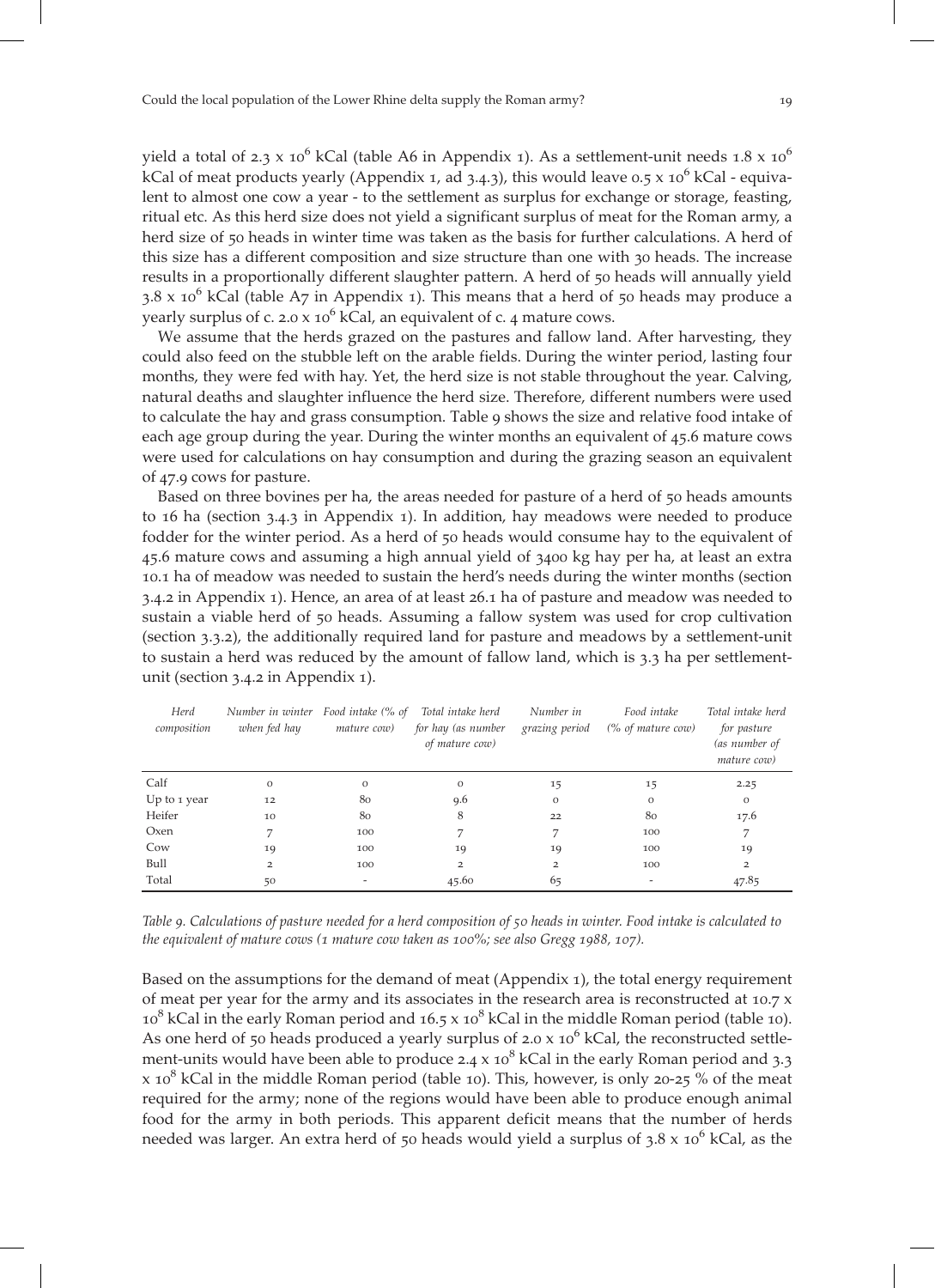demands of the rural settlement-units in the area were already fulfilled. Thus, 219 extra herds of heads would be needed in the early Roman period, roughly corresponding to two additional herds per settlement-unit when distributed evenly (table 10). These extra herds would by themselves require an extra land-use for the Roman army and the *vici* inhabitants of  $57.1$ km<sup>2</sup>, distributed over 35 km<sup>2</sup> of pasture and 22.1 km<sup>2</sup> of meadows.(table 10). Together with the land in use by the settlement-units (table  $13$  and  $15a$ ), the total area needed for animal husbandry in the early Roman period would be  $84.7 \text{ km}^2$ , of which 50.4 km<sup>2</sup> needed for pasturage and  $34.3 \text{ km}^2$  as meadow.

For the middle Roman period, with a reconstructed number of 166 settlements south of the river Rhine and an increased number of *vici* inhabitants, the need for extra herds increased to  $348$ , adding up to a total of  $514$  herds of  $50$  heads (table 10). So again, when distributed evenly, each settlement-unit had to take care of approximately three or even four herds. These extra herds would require an extra 90.8 km<sup>2</sup>. This figure would, together with the land used by the local population (table 13 and 15b) add up to a total of 128.7  $km^2$ , distributed over 76.8  $km^2$  of pasture and  $51.9 \text{ km}^2$  of meadow. This would be the absolute minimum of land needed for animal husbandry to sustain the Roman army and its associates in the research area in this period with meat (table 10).

|                                                                                                 | West              | Central           | East              | Total              |
|-------------------------------------------------------------------------------------------------|-------------------|-------------------|-------------------|--------------------|
| Early Roman period $(AD_40 - 69)$                                                               |                   |                   |                   |                    |
| Energy needed for soldiers (kCal)                                                               | $2.6 \times 10^8$ | $3.4 \times 10^8$ | $3.4 \times 10^8$ | $9.4 \times 10^8$  |
| Energy needed for vici inhabitants (kCal)                                                       |                   |                   | $1.3 \times 10^8$ | $1.3 \times 10^8$  |
| Total energy needed for soldiers and vici (kCal)                                                | $2.6 \times 10^8$ | $3.4 \times 10^8$ | $4.7 \times 10^8$ | $10.7 \times 10^8$ |
| Rural settlements (keeping one herd of 50 heads) (N)                                            | 28                | 20                | 73                | 121                |
| Surplus production of rural settlements (kCal)                                                  | $0.6 \times 10^8$ | $0.4 \times 10^8$ | $1.4 \times 10^8$ | $2.4 \times 10^8$  |
| Extra herds needed to feed Roman army and vici (N; excl. domestic need)                         | 53                | 80                | 86                | 219                |
| Pasture needed for extra herds $(km^2)$                                                         | 8.5               | 12.8              | 13.8              | 35.0               |
| Meadows needed for extra herds $(km^2)$                                                         | 5.4               | 8.1               | 8.7               | 22.1               |
| Total of herds needed to feed Roman army, vici and domestic need of settle-                     | 81                | 100               | 159               | 340                |
| ment-units $(N)$                                                                                |                   |                   |                   |                    |
| Middle Roman period (AD $70 - 140$ )                                                            |                   |                   |                   |                    |
| Energy needed for soldiers (kCal)                                                               | $2.6 \times 10^8$ | $3.4 \times 10^8$ | $3.4 \times 10^8$ | $9.4 \times 10^8$  |
| Energy needed for vici inhabitants (kCal)                                                       | $1.9 \times 10^8$ | $2.6 \times 10^8$ | $2.6 \times 10^8$ | $7.1 \times 10^8$  |
| Total energy needed for soldiers and vici (kCal)                                                | $4.5 \times 10^8$ | $6.0 \times 10^8$ | $6.0 \times 10^8$ | $16.5 \times 10^8$ |
| Rural settlements (keeping one herd of 50 heads) (N)                                            | 18                | 21                | 127               | 166                |
| Surplus production of rural settlements (kCal)                                                  | $0.4 \times 10^8$ | $0.4 \times 10^8$ | $2.5 \times 10^8$ | $3.3 \times 10^8$  |
| Extra herds needed to feed Roman army and vici (N; excl. domestic need)                         | 109               | 147               | 92                | 348                |
| Pasture needed for extra herds $(km^2)$                                                         | 17.4              | 23.5              | 14.7              | 55.7               |
| Meadows needed for extra herds $(km^2)$                                                         | 11.0              | 14.8              | 9.3               | 35.1               |
| Total of herds needed to feed Roman army, vici and domestic need of settle-<br>ment-units $(N)$ | 127               | 168               | 219               | 514                |

Table 10. Demand of meat (kCal) necessary to feed the Roman army and the vicus inhabitants per region in the period between AD 40 and 140, converted into numbers of herds and areas of pasturage and meadow needed for extra herds (based on surplus production of herds of 50 heads in wintertime).

# 3.4 Rural demand and supply

# 3.4.1 Wood demand

There is little information on the wood used for farms and barns in the rural settlements in the research area in the first and second centuries A.D. (Lange 2009). Rural settlements in other areas provide information that mostly alder, ash and oak had been used for construction (Van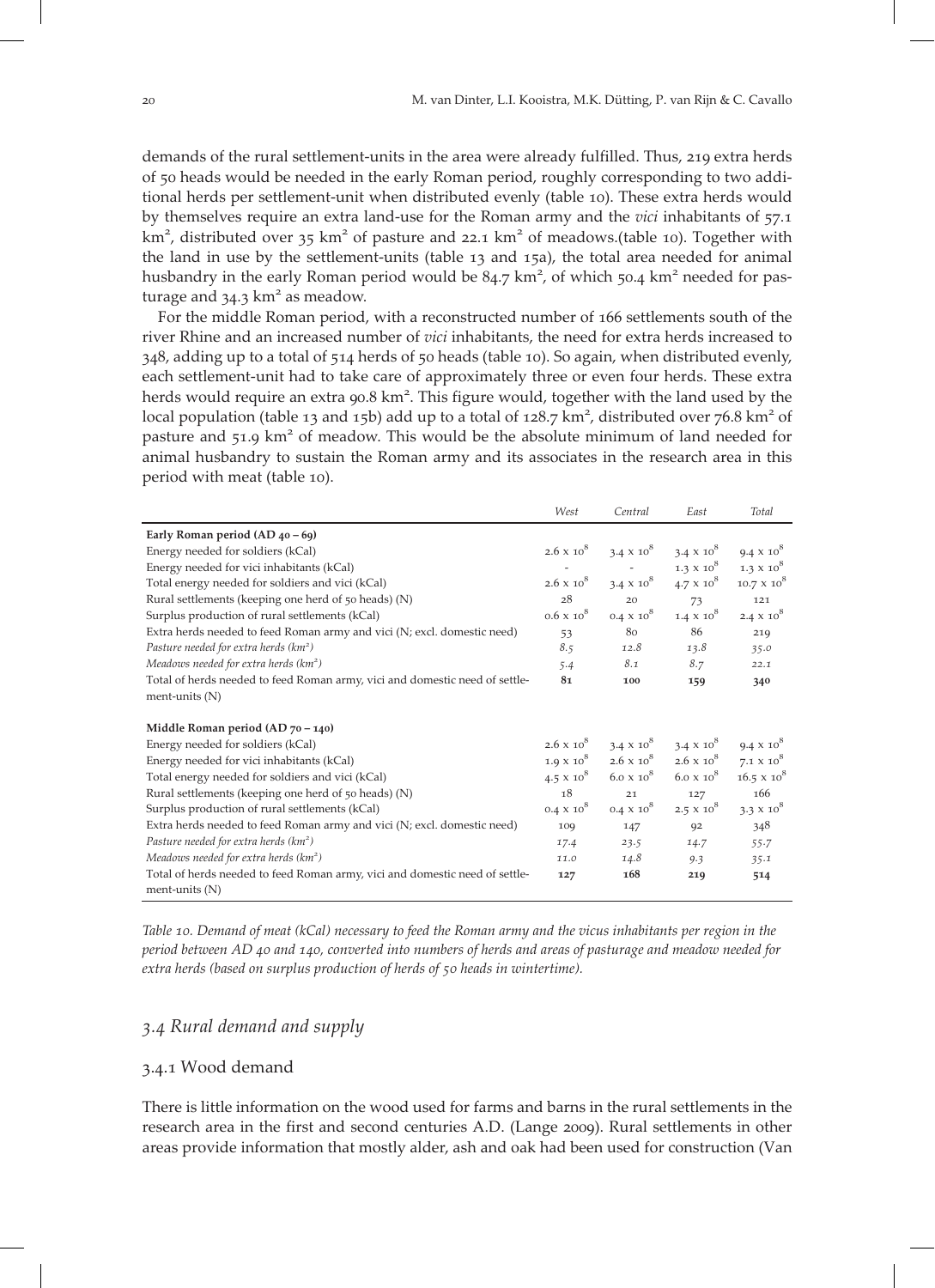quantity of timber and firewood is estimated per settlement-unit (table A8 in Appendix 1). Based on these assumptions the total wood demand of the rural settlements is calculated at c. 1.2  $\times$  x10<sup>5</sup> m<sup>3</sup> in the early Roman period and rises to 5.1  $\times$  x10<sup>5</sup> m<sup>3</sup> in the middle Roman period (table  $11$  and table A8 in Appendix  $1$ ). The forests that most likely provided these quantities cover 4  $km<sup>2</sup>$  in total in the early Roman period and 2.3  $km<sup>2</sup>$  south of the river in the middle Roman period. The quantities needed are very small and almost negligible compared to those used by the army and the *vici* in both periods (table 7). The rural settlements in both periods were in all probability supplied by alder retrieved from woodlands nearby. In the early Roman period, the wood is assumed to be derived from the various natural woodlands on the levees and in the flood basin, the fen woodlands and the barrier plains. In the middle Roman period, natural woodlands on the levees and flood basin had become scarce. There are strong indications that a system of wood management was introduced and that most wood was acquired from alder coppices established on the high flood basins. With the development of these alder coppice it is likely that the rural population became involved in the management. The appearance of farm buildings of native character in the  $2<sup>nd</sup>$  century, for example on the site of Valkenburg-Marktveld (Hallewas et al. 1993, 37-42) in former military territory could be interpreted in this view.

|                                           |                          | West                     |                          | Central                  | East                     |                          | Total |                 |
|-------------------------------------------|--------------------------|--------------------------|--------------------------|--------------------------|--------------------------|--------------------------|-------|-----------------|
|                                           | N                        | S                        | N                        | S                        | N                        | S                        | N     | S               |
| Early Roman period (AD 40 - 69)           |                          |                          |                          |                          |                          |                          |       |                 |
| demand (in m3 $x$ 10 <sup>*</sup> 5)      | 0.1                      | 0.7                      | 0.1                      | 0.1                      | 0.1                      | 0.1                      | 0.3   | 0.9             |
|                                           |                          | km <sup>2</sup>          |                          | km <sup>2</sup>          | km <sup>2</sup>          |                          |       | km <sup>2</sup> |
| Levee, high                               | 0.05                     | -                        |                          | ٠                        | $\overline{\phantom{a}}$ | $\overline{\phantom{0}}$ | 0.05  | 0.00            |
| Levee, low                                | 0.04                     | $\overline{\phantom{a}}$ | ٠                        | $\overline{\phantom{a}}$ | 0.16                     | 0.99                     | 0.20  | 0.99            |
| Flood basin, high                         | 0.04                     | 0.02                     | 0.01                     | $\overline{\phantom{a}}$ | 0.16                     | 0.99                     | 0.21  | 1.01            |
| Fen wood land                             | $\overline{\phantom{a}}$ | $\overline{\phantom{a}}$ | 0.46                     | 0.58                     | $\overline{\phantom{a}}$ | -                        | 0.46  | 0.58            |
| Barrier plains                            | 0.32                     | 0.18                     | $\overline{\phantom{m}}$ | $\overline{\phantom{a}}$ | $\overline{\phantom{a}}$ | ۰                        | 0.32  | 0.18            |
| Total                                     | 0.45                     | 0.20                     | 0.47                     | 0.58                     | 0.32                     | 1.99                     | 1.23  | 2.76            |
| Middle Roman period (AD 70 - 140)         |                          |                          |                          |                          |                          |                          |       |                 |
| demand (in m3 $\times$ 10 <sup>*</sup> 5) | 0.3                      | 0.3                      | 0.2                      | 0.6                      | 0.3                      | 3.5                      | 0.8   | 4.3             |
|                                           |                          | km <sup>2</sup>          |                          | km <sup>2</sup>          | km <sup>2</sup>          |                          |       | km <sup>2</sup> |
| Levee, low                                |                          | 0.02                     |                          | 0.17                     |                          |                          |       |                 |
| Flood basin, high                         |                          | 0.02                     |                          | 0.17                     |                          |                          |       |                 |
| Barrier plains                            |                          | 0.18                     |                          | $\overline{\phantom{a}}$ |                          | -                        |       |                 |
| Coppice on low levees or high flood basin |                          | 0.09                     |                          | 0.17                     |                          | 2.05                     |       | 2.31            |
| Total                                     |                          | 0.3                      |                          | 0.51                     |                          | 2.05                     |       | 2.31            |

Table 11. Minimum wood consumption for timber and fuel  $(m^3)$  for agrarian settlements per region in the period between AD 40 and 140, converted into  $km<sup>2</sup>$  and divided over the woodlands on the most likely used different geomorphological units. Difference in total values are due to rounding.

# 3.4.2 Arable farming

The rural population was autarchic in food supply; cereals were the primary vegetable food component (Kooistra et al. 2013). Based on the assumptions of vegetable food demand, one settlement-unit needed  $3.3$  ha to satisfy its own needs for cereal food (Appendix 1). The minimum amount of land necessary to feed the total rural population in the early Roman period amounts to 8.0 km<sup>2</sup>, distributed over 2.6 km<sup>2</sup> north of the river and 5.4 km<sup>2</sup> south of the river Rhine (table 12). In the middle Roman period, the number of settlements south of the river doubled and therefore 13.6  $km^2$  was needed of which 11  $km^2$  was located south of the river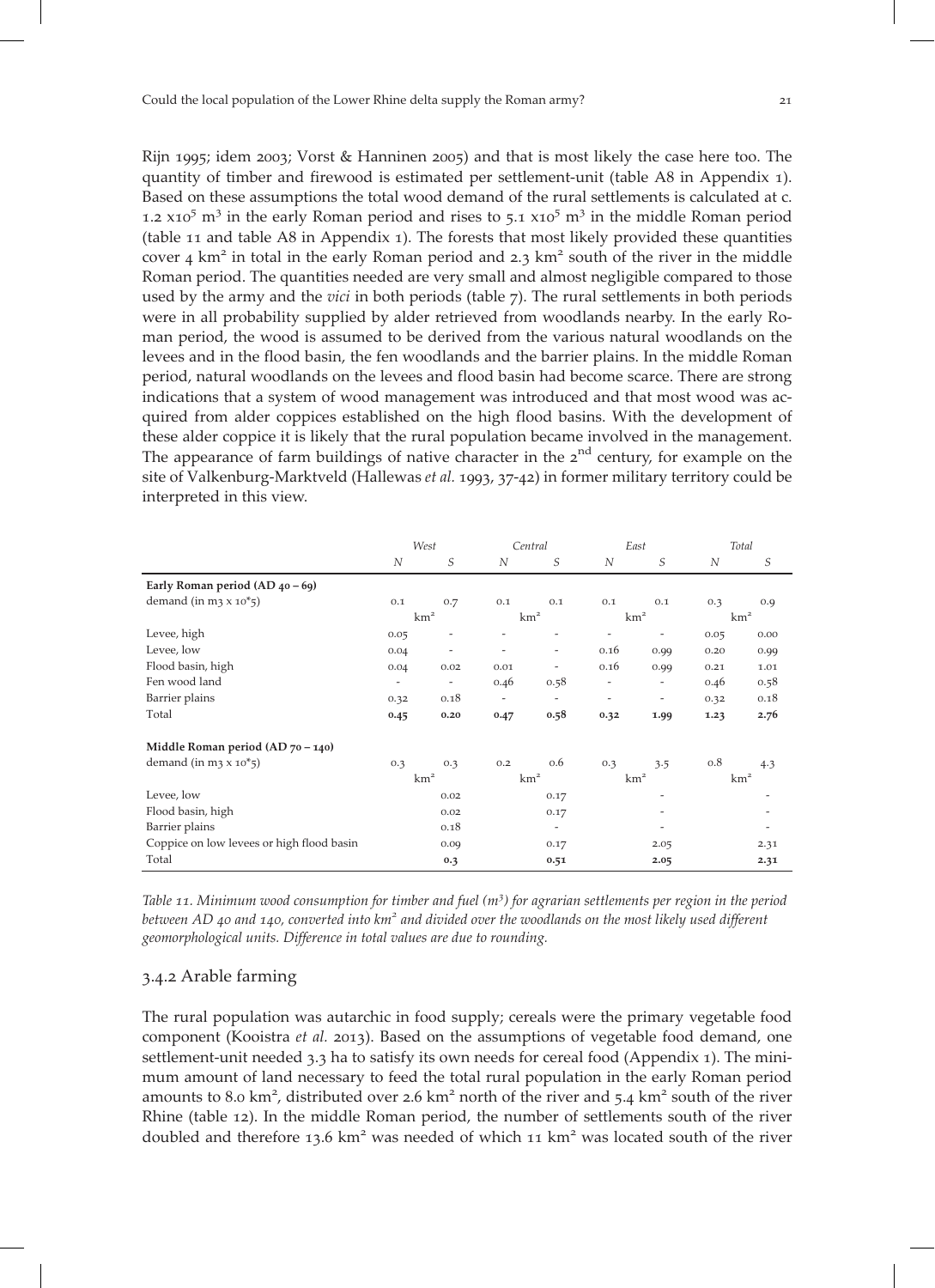Rhine. These areas were smaller than those required to fulfil the demand of the military population, but less than the ratio of the population sizes because we assumed that the military population imported part of the consumed cereals, e.g. spelt wheat and bread wheat (Appendix  $1$ ;  $50\%$ ).

|                                                  | West |     | Central |     | East |     | Total |     |
|--------------------------------------------------|------|-----|---------|-----|------|-----|-------|-----|
|                                                  | N    | S   | N       | S   | N    | S   | N     | S   |
| Early Roman period $(AD_40 - 69)$                |      |     |         |     |      |     |       |     |
| Settlements (N)                                  | 19   | 9   | 9       | 11  | 10   | 63  | 38    | 83  |
| Arable land for own use (km <sup>2</sup> )       | 0.6  | 0.3 | 0.3     | 0.4 | 0.3  | 2.1 | 1.3   | 2.7 |
| Fallow land for own use $(km^2)$                 | 0.6  | 0.3 | 0.3     | 0.4 | 0.3  | 2.1 | 1.3   | 2.7 |
| Total land needed for own use (km <sup>2</sup> ) | 1.2  | 0.6 | 0.6     | 0.8 | 0.6  | 4.2 | 2.6   | 5.4 |
| Middle Roman period $(AD 70 - 140)$              |      |     |         |     |      |     |       |     |
| Settlements (N)                                  | 19   | 18  | 9       | 21  | 10   | 127 | 38    | 166 |
| Arable land for own use $(km^2)$                 | 0.6  | 0.6 | 0.3     | 0.7 | 0.3  | 4.2 | 1.3   | 5.5 |
| Fallow land for own use $(km^2)$                 | 0.6  | 0.6 | 0.3     | 0.7 | 0.3  | 4.2 | 1.3   | 5.5 |
| Total land needed for own use $(km^2)$           | 1.2  | 1.2 | 0.6     | 1.4 | 0.6  | 8.4 | 2.6   | 11  |

Table 12. Areas of arable and fallow land (in  $km^2$ ) needed to feed the rural population per region and period;  $N =$ north of the river Rhine;  $S =$  south of the river Rhine.

# 3.4.3 Animal husbandry

Cattle was the main meat provider in agrarian settlements during the entire Roman period (Kooistra et al. 2013). In our model, meat products consumed by the rural population were entirely obtained from their own cattle. A settlement-unit needed c.  $1.8 \times 10^6$  kCal per year (Appendix  $1$ ). With one herd of  $50$  heads per settlement-unit and each herd requiring at least 16 ha of pasture and 10.1 ha of hay meadow (Appendix 1). As seen above (section 3.4.2) a fallow system was used for crop cultivation; the additionally required land for pasture by a settlement-unit to sustain a herd was reduced by the amount of fallow land, which is 3.3 ha per settlement-unit (section 3.4.2 in Appendix 1). The minimum area necessary to feed the total rural population in the early Roman period amounts to  $8.7 \text{ km}^2$  north of the river and 18.9  $km<sup>2</sup>$  south of the river Rhine (table 13). In the middle Roman period, when the number of settlements south of the river had doubled, accordingly requiring  $37.8 \text{ km}^2$  of pasture and meadow land south of the river Rhine.

|                                      | West |     |     | Central |     | East |     | Total |
|--------------------------------------|------|-----|-----|---------|-----|------|-----|-------|
|                                      | N    | S   | N   | S       | N   | S    | N   | S     |
| Early Roman period $(AD_40 - 69)$    |      |     |     |         |     |      |     |       |
| Settlements = herds $(N)$            | 19   | 9   | 9   | 11      | 10  | 63   | 38  | 83    |
| Land needed for husbandry $(km^2)$   | 4.3  | 2.1 | 2.1 | 2.5     | 2.3 | 14.4 | 8.7 | 18.9  |
| Pasture $(km^2)$                     | 2.4  | 1.1 | 1.1 | 1.4     | 1.3 | 8.0  | 4.8 | 10.5  |
| Meadow $(km2)$                       | 1.9  | 0.9 | 0.9 | 1.1     | 1.0 | 6.4  | 3.8 | 8.4   |
| Middle Roman period (AD $70 - 140$ ) |      |     |     |         |     |      |     |       |
| Settlements = herds $(N)$            | 19   | 18  | 9   | 21      | 10  | 127  | 38  | 166   |
| Land needed for husbandry $(km^2)$   | 4.3  | 4.1 | 2.1 | 4.8     | 2.3 | 29.0 | 8.7 | 37.8  |
| Pasture $(km^2)$                     | 2.4  | 2.3 | 1.1 | 2.7     | 1.3 | 16.1 | 4.8 | 21.1  |
| Meadow $(km^2)$                      | 1.9  | 1.8 | 0.9 | 2.1     | 1.0 | 12.8 | 3.8 | 16.8  |

Table 13. Areas of pasturage and hay land needed (in km<sup>2</sup>) for animal husbandry to feed rural population per region and period (based on one herd of 50 heads in wintertime per settlement-unit). Difference in total values are due to rounding;  $N =$  north of the river Rhine;  $S =$  south of the river Rhine.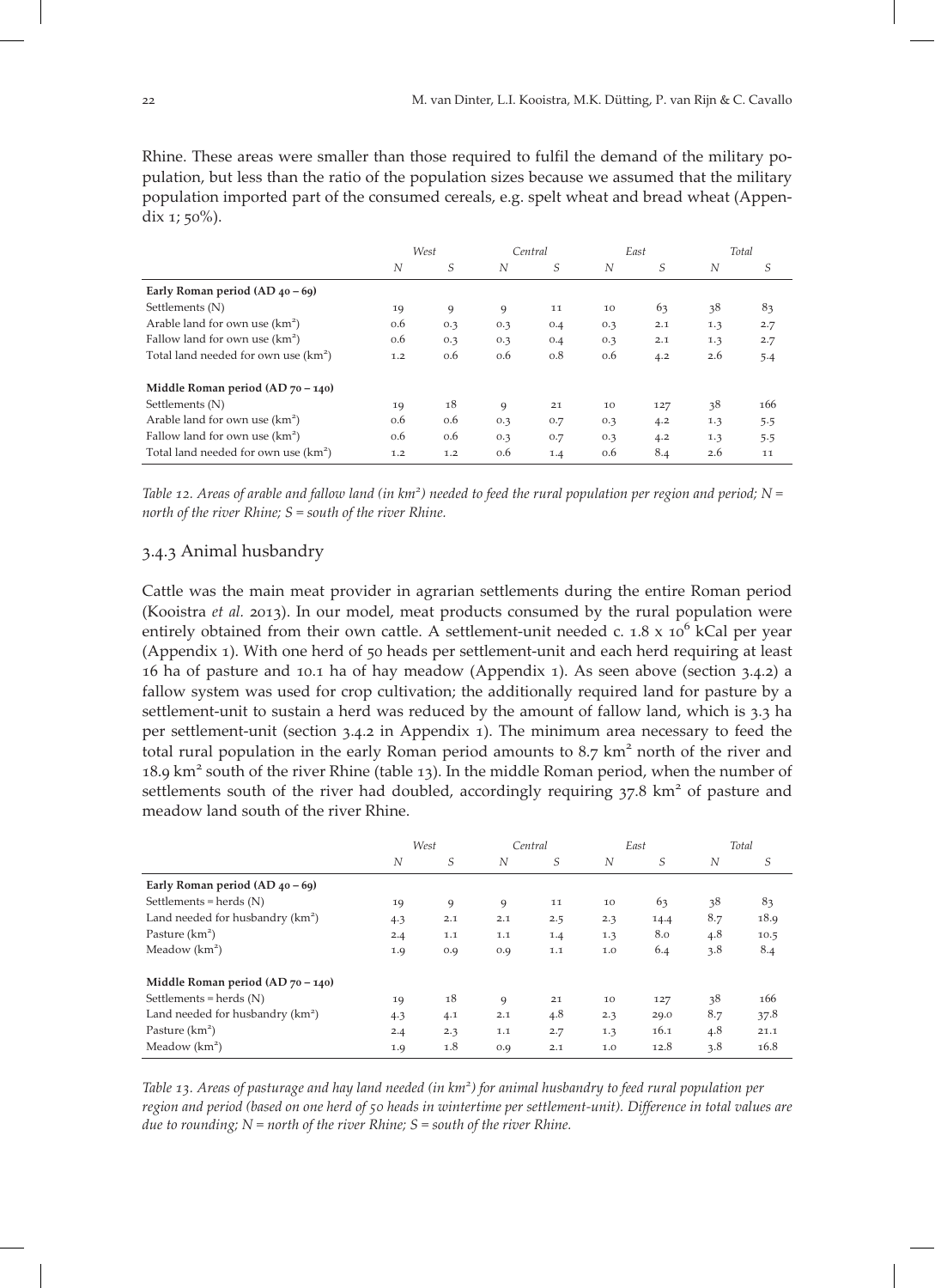#### 3.4.4 Rural surplus production

#### Arable farming

We assumed that the agrarian population had to produce cereals for the army, in addition to the production of their own consumption, and that the soldiers and the vicani did not contribute to the production process. As manpower is essential for the cultivation of cereals, this implies that the rural labour potentially forms a constraint for the surplus production for the Roman army. In the process of grain production, the labour exertion during harvest is a potential bottleneck. Ploughing, sowing, and working the soil can be accomplished by a small number of people over a longer period of time. Harvest time, on the other hand, is limited, because if the grain remains in the field too long after ripening, the ears fall apart before they can be harvested. In addition, the chance that the ripe grain will be eaten by, for example, birds or mice, increases the longer it remains in the field. Therefore, the harvest had to be completed within two weeks (Gregg 1988).

|                                                                   | West          |        | Central                  |        | East                     |      | Total                    |      |
|-------------------------------------------------------------------|---------------|--------|--------------------------|--------|--------------------------|------|--------------------------|------|
|                                                                   | N             | S      | N                        | S      | N                        | S    | N                        | S    |
| Early Roman period $(AD_40 - 69)$                                 |               |        |                          |        |                          |      |                          |      |
| Settlements (N)                                                   | 19            | 9      | 9                        | 11     | 10                       | 63   | 38                       | 83   |
| Potential arable land available for surplus production (km2)      | 1.8           | 0.9    | 0.9                      | 1.0    | 1.0                      | 6.0  | 3.7                      | 7.9  |
| A. Sum arable fields (km2)                                        | 2.7           |        | 1.9                      |        | 7.0                      |      |                          | 11.6 |
| B. Arable land needed for demand of military population (km2)     | 1.6           |        |                          | 2.1    |                          | 2.9  |                          | 6.6  |
| Net result (A-B), surplus (+) or deficit (-) of arable land (km2) | 1.1<br>$-0.2$ |        | 4.1                      |        |                          | 5.0  |                          |      |
| Extra settlements needed to compensate deficit (N)                |               |        | $\overline{\mathbf{c}}$  |        |                          |      |                          |      |
| Middle Roman period $(AD 70 - 140)$                               |               |        |                          |        |                          |      |                          |      |
| Settlements south of the Rhine (N)                                |               | 18     | $\overline{\phantom{a}}$ | 21     |                          | 127  |                          | 166  |
| A. Potential arable land available for surplus production (km2)   |               | 1.7    | $\overline{\phantom{a}}$ | 2.0    | $\overline{\phantom{a}}$ | 12.1 | $\overline{\phantom{a}}$ | 15.8 |
| B. Arable land needed for demand of military population (km2)     | 2.8<br>۰      |        | $\overline{\phantom{a}}$ | 3.7    | -                        | 3.7  | $\overline{\phantom{a}}$ | 10.2 |
| Net result (A-B), surplus (+) or deficit (-) of arable land (km2) |               | $-1.1$ | -                        | $-1.7$ | -                        | 8.4  | -                        | 5.6  |
| Extra settlements needed to compensate deficit (N)                |               | 9      |                          | 14     |                          |      |                          |      |

Table 14. Number of settlements and estimated areas of arable land (in km<sup>2</sup>) available for surplus production based on labour capacity  $(A)$ , the demand of the military population  $(B)$  and the net result  $(A-B)$  per time period and per region;  $N$  = north of the river Rhine;  $S$  = south of the river Rhine.

The potential cereal surplus production capacity per region per time period based on the availability of extra labour provided by the rural settlements is shown in table 14. In the early Roman period, the maximum amount of available labour for surplus production allows cultivation of 7.4 km<sup>2</sup> north of the river and 15.8 km<sup>2</sup> south of the river, or 23.2 km<sup>2</sup> in total. In the middle Roman period, when we assume that only the settlements south of the river delivered surplus production, the available labour capacity allowed cultivation of  $31.6 \text{ km}^2$  of land. When this surplus production capacity is compared to the demand of the Roman army and its associates, it turns out that in both the early and middle Roman period the total number of reconstructed settlement-units was large enough to provide extra labour for surplus production. However, the amounts of the surplus production differed per region. In the early Roman Period, the rural settlements south of the river Rhine in the eastern river region alone could have provided sufficient surplus for that region, while the forts in the central peat region and in the western coastal region could only have been supplied with enough emmer and barley if the settlements on the northern side of the Rhine helped in providing it. In the middle Roman period, when we assume that only settlements south of the river produced surplus for the Roman army, shortages must have occurred in the central peat region and in the western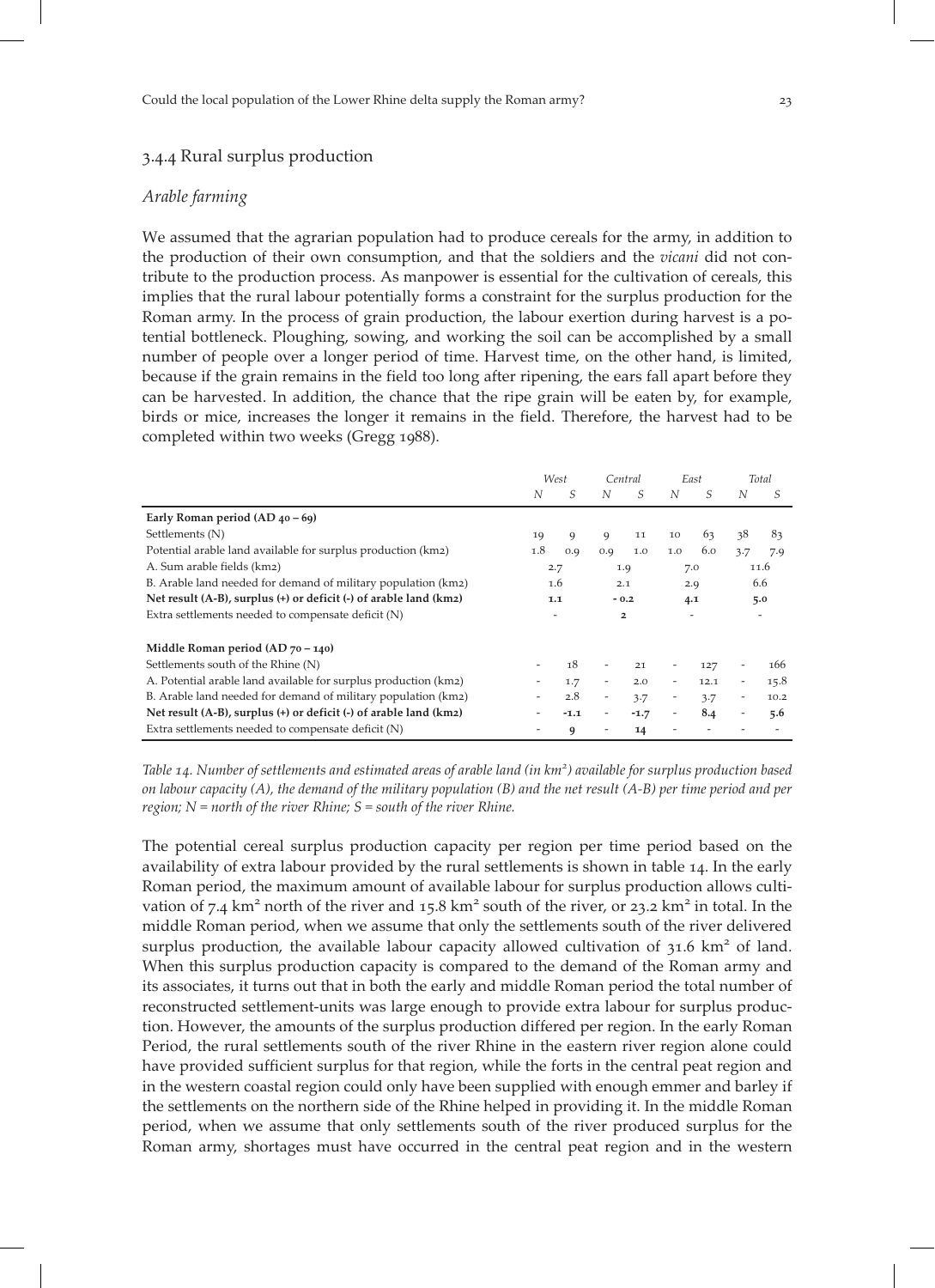coastal region. However, the agrarian population of the eastern river region would have been able to produce enough emmer and barley not only for the military and vici inhabitants stationed in the region, but also to supplement the production deficiencies in the central peat and western coastal regions.

#### Cereal transport

The imported cereals for the Roman army, e.g. spelt wheat and bread wheat, were most likely transported by ship, either over the North Sea and up the river, or by navigating downstream on the rivers Rhine or Meuse (Haalebos 1997). Cereals that were produced by the local rural population were probably also preferably transported by ship, along the rivers and many smaller tributaries in the limes zone. Because not all cereal-producing farms were positioned along waterways, the cereals must have been transported over land over short distances. It is likely that cattle belonging to the local herds were used for this. Therefore, our model does not account for extra draught cattle in the rural population.

# Animal husbandry

In order to calculate the surplus production of animal food, initially the surplus of the herds of the settlement-units is assumed to be used for the army's demand for meat. In section 3.3.3, we have seen that when taking one herd of 50 heads per settlement-unit, in both periods c. three-quarters of the yearly demand for meat from the army cannot be met (table 10). Therefore, the number of extra herds required to meet this demand was calculated in that paragraph. Since the needs of the local population were already satisfied by the yield of their own herd, the total yield of these extra herds can be supplied to the Roman army as surplus. It has already been established earlier that in both the early and middle Roman periods each settlement-unit had to keep at least two to three extra herds on average to meet the total demand from the army. However, the settlements are not evenly spread over the landscape in the research area. This picture becomes even stronger in the middle Roman period when only the settlements on south of the river Rhine are supposed to produce for the Roman army and its associates. When we look at the individual regions, it becomes clear that due to the limited number of reconstructed settlements in the central peat and western coastal region even more herds per settlement-unit would have been necessary there, while in the eastern river region only c. one herd extra was needed per settlement-unit (table 10).

# Draught cattle

To satisfy the demands of the Roman army, our model assumes that the local farmers bred more cattle. Some of these would have been used temporarily as draught animals. Therefore, it was not necessary to breed even more cattle to supply sufficient draught power for the ploughing of a larger number of fields. After being used as draught animals, the cattle could still be supplied to the army as food. Archaeozoological research on the fortress Alchester where relatively older animals were present than in the contemporary sites from the region (Thomas 2008), suggests that the army was indeed supplied with cattle that had first been used as draught animals.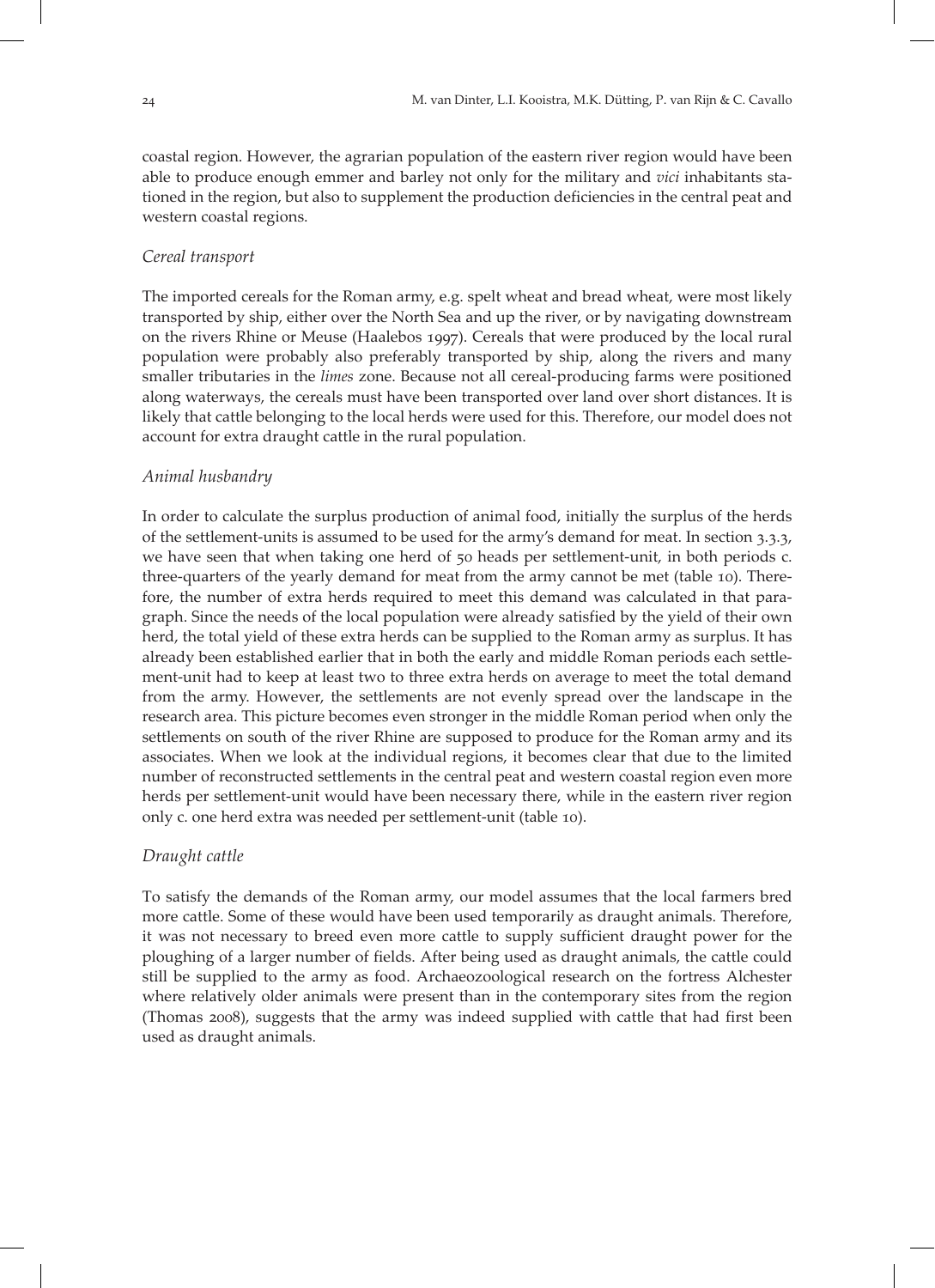# . Discussion

| а.                     | Salt marsh               | Sedge and<br>reed marsh* | Dune           | Levee, high              |                              | Levee, low Flood basin, Flood basin,<br>high | low                      | Fen<br>woodland          | Barrier plain<br>with fen |
|------------------------|--------------------------|--------------------------|----------------|--------------------------|------------------------------|----------------------------------------------|--------------------------|--------------------------|---------------------------|
|                        | (km2)                    | (km2)                    | (km2)          | (km2)                    | (km2)                        | (km2)                                        | (km2)                    | (km2)                    | woodland<br>(km2)         |
| Western coastal region |                          |                          |                |                          |                              |                                              |                          |                          |                           |
| Available land         | $\overline{2}$           | 30                       | 36             | 17                       | 16                           | 22                                           | 43                       | 27                       | 17                        |
| Woodland               | L,                       | ÷,                       | $\overline{a}$ | $1.2$ **                 | 0.9                          | 2.7                                          | $\overline{\phantom{a}}$ | 0.2                      | 2.8                       |
| Arable land            |                          | ÷                        |                | 5.6                      | $\overline{\phantom{a}}$     | $\overline{\phantom{a}}$                     | ٠                        | $\overline{a}$           | $\sim$                    |
| Grassland ***          |                          | $\overline{\phantom{a}}$ |                |                          | 12.0                         |                                              | $\overline{\phantom{a}}$ |                          |                           |
| Hay land               |                          |                          |                | $8.1\,$                  |                              |                                              |                          |                          |                           |
| Central peat region    |                          |                          |                |                          |                              |                                              |                          |                          |                           |
| Available land         | ÷,                       | 6                        |                | 39                       | 18                           | 18                                           | 50                       | 140                      |                           |
| Woodland               |                          |                          |                | 6.5                      | 4.4                          | 4.5                                          | $\overline{\phantom{a}}$ | 3.1                      |                           |
| Arable land            |                          |                          |                | 5.6                      | $\overline{\phantom{a}}$     | $\frac{1}{2}$                                | ٠                        | ÷,                       |                           |
| Grassland ***          |                          |                          |                |                          | 15.3                         |                                              | L,                       |                          |                           |
| Hay land               |                          |                          |                |                          |                              | 10.1                                         |                          |                          |                           |
| Eastern river region   |                          |                          |                |                          |                              |                                              |                          |                          |                           |
| Available land         |                          | 8                        |                | 105                      | 27                           | 34                                           | 75                       | 8                        |                           |
| Woodland               |                          |                          |                | 3.1                      | 6.1                          | 6.1                                          | $\overline{\phantom{a}}$ |                          |                           |
| Arable land            |                          |                          |                | 10.6                     | $\bar{\phantom{a}}$          | $\overline{\phantom{a}}$                     | $\overline{a}$           |                          |                           |
| Grassland ***          |                          | $\overline{\phantom{a}}$ |                |                          | 23.0                         |                                              | $\overline{\phantom{a}}$ |                          |                           |
| Hay land               |                          |                          |                |                          |                              | 16.1                                         |                          |                          |                           |
| <b>Total</b>           |                          |                          |                |                          |                              |                                              |                          |                          |                           |
| Available land         | $\overline{\mathbf{c}}$  | 44                       | 36             | 161                      | 61                           | 74                                           | 168                      | 175                      | 17                        |
| Woodland               | L,                       | ÷,                       | $\overline{a}$ | 10.8                     | 11.5                         | 13.2                                         | $\overline{\phantom{a}}$ | 3.3                      | 2.8                       |
| Arable land            |                          |                          |                | 21.8                     | $\overline{\phantom{a}}$     | $\overline{\phantom{a}}$                     |                          | $\overline{\phantom{0}}$ |                           |
| Grassland ***          |                          | L,                       |                | 50.4                     |                              |                                              |                          |                          |                           |
| Hay land               | $\frac{1}{2}$            |                          |                | 34.3                     |                              |                                              |                          |                          |                           |
| b.                     |                          |                          |                |                          |                              |                                              |                          |                          |                           |
| Western coastal region |                          |                          |                |                          |                              |                                              |                          |                          |                           |
| Available land         | $\mathbf 1$              | 7                        | 18             | 11                       | 9                            | 12                                           | 17                       | 17                       | 5                         |
| Woodland               |                          | L,                       | $\overline{a}$ |                          |                              | 2.8                                          | $\overline{\phantom{a}}$ | $11.1$ ****              | 4.8                       |
| Arable land            |                          |                          |                | 6.8                      | $\qquad \qquad \blacksquare$ | $\overline{\phantom{a}}$                     | ÷,                       |                          |                           |
| Grassland ***          |                          | $\overline{\phantom{a}}$ |                | 19.7                     |                              |                                              | $\frac{1}{2}$            |                          |                           |
| Hay land               | $\overline{\phantom{a}}$ |                          |                | 12.8                     |                              |                                              |                          |                          |                           |
| Central peat region    |                          |                          |                |                          |                              |                                              |                          |                          |                           |
| Available land         |                          | 6                        |                | 22                       | 10                           | 10                                           | 27                       | 77                       |                           |
| Woodland               |                          |                          |                | Ξ                        |                              | 9.1                                          | $\bar{\phantom{a}}$      | $8.6***$                 |                           |
| Arable land            |                          |                          |                | 8.8                      | $\overline{a}$               |                                              |                          |                          |                           |
| Grassland ***          |                          |                          |                |                          | 26.2                         |                                              |                          |                          |                           |
| Hay land               |                          |                          |                |                          |                              | 17.0                                         |                          |                          |                           |
| Eastern river region   |                          |                          |                |                          |                              |                                              |                          |                          |                           |
| Available land         |                          |                          |                | 73                       | 19                           | 24                                           | 45                       |                          |                           |
| Woodland               |                          |                          |                | $\overline{\phantom{a}}$ |                              | 9.8                                          | $\overline{\phantom{a}}$ | $1.8***$                 |                           |
| Arable land            |                          |                          |                | 15.8                     | $\overline{\phantom{a}}$     | $\overline{\phantom{a}}$                     |                          |                          |                           |
| Grassland ***          |                          |                          |                |                          | 30.8                         |                                              | L,                       |                          |                           |
| Hay land               |                          |                          |                |                          |                              | 22.1                                         |                          |                          |                           |
| Total                  |                          |                          |                |                          |                              |                                              |                          |                          |                           |
| Available land         | $\mathbf 1$              | 13                       | 18             | 106                      | 38                           | 46                                           | 89                       | 94                       | 5                         |
| Woodland               |                          | ÷,                       | $\overline{a}$ | $\overline{a}$           |                              | 21.7                                         | ÷.                       | $21.6$ ****              | 4.8                       |
| Arable land            |                          | ÷                        |                | 31.4                     | ä,                           | $\overline{\phantom{a}}$                     |                          |                          | $\overline{\phantom{a}}$  |
| Grassland ***          |                          | $\overline{\phantom{a}}$ |                | 76.8                     |                              |                                              | $\overline{\phantom{a}}$ |                          |                           |
| Hay land               | ÷                        |                          |                |                          | 51.9                         |                                              |                          |                          |                           |

Table 15. Area of land available (in  $km^2$ ) versus the minimum amount of land (in  $km^2$ ) needed to provide the rural and military population with wood (brown), cereals (yellow) and meat (green) per region and time period and distributed over the potential suitable landscape units. In the middle Roman period, the supply for the military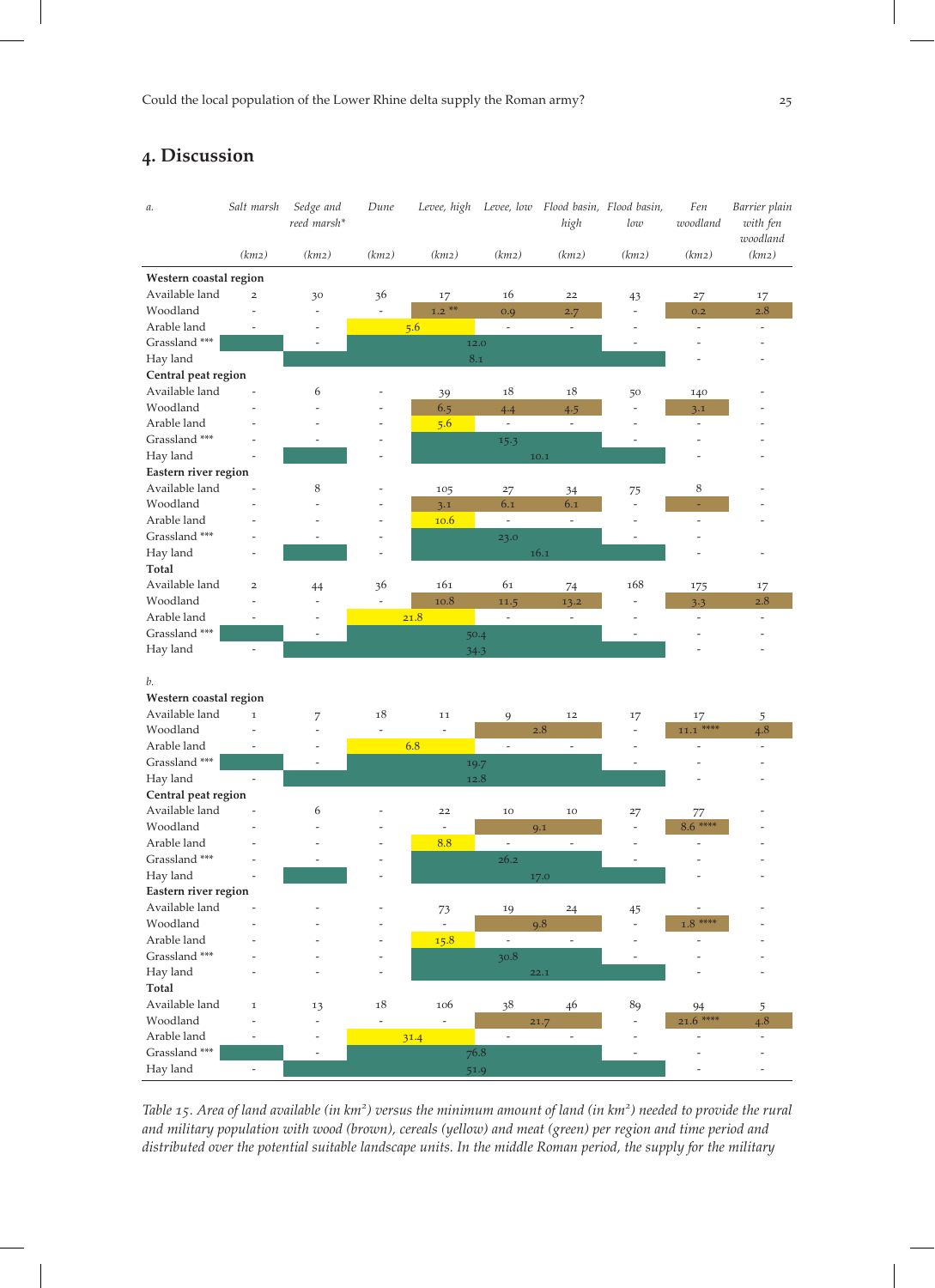population was no longer derived from land located north of the river Rhine (Kooistra 2009; Appendix 3.3.2);  $* =$ bordering flood basin, \*\*= partially retrieved in central peat area, \*\*\* = corrected for use of fallow land for grazing, \*\*\*\* (partially) retrieved north of river.

# . Land availability and suitability

Table 15 shows the total area of land that is available and the amount of land which is minimally necessary to provision the entire population, i.e. the rural settlements plus the Roman army and vici, with wood and locally produced plant and animal food. The comparison indicates that the landscape in the research area did not form a limiting factor for supplying the necessary amount of wood, cereals and animal products to the rural settlements as well as to the Roman army and its associates during the early and middle Roman periods (table 15). Timber, cereals and fodder could largely be retrieved from different landscape units, thereby avoiding conflicting spatial demands (Kooistra et al. 2013).

Timber could be collected from the various types of woodland that grew on the levees and in the flood basin as well as the vast fen woodlands further away. This is in agreement with the wood remains of Roman military constructions, which show that most of the timber used in military constructions came from local woodlands. In the early Roman period, the natural old woodlands on the levees and the natural alder wetland woodlands on the higher parts of the flood basins were felled. Later on, timber wood was mainly obtained from the alder copses established on the low levees and flood basins, but also from woodlands on the peat situated more inland (table 15b).

Cereals could only have been cultivated on the higher parts of the levees and the dunes. Table 15 shows that enough potentially suitable land was present for this purpose, assuming that only 50% of the cereals consumed by the soldiers and vici inhabitants consisted of locally produced cereals, even if only fields were utilized that were located on the levees and dunes south of the river Rhine. Thus, the landscape was not necessarily a limiting factor in the supply of locally produced cereals, e.g. emmer and barley, to the Roman army and the vici.

Livestock probably grazed on the low parts of the levees and in the fertile flood basin (table ). Furthermore, both the fallow land and the stubble fields provided supplementary food for the animals. Finally, animal fodder could be harvested on the low parts of the levee and in the high parts of the flood basin. And although we assume that only the settlements on the south bank provided supplies in the middle Roman period, grazing may have taken place on both sides of the river Rhine in the flood basin, only needing a few extra guards against cattle thieves. The landscape was thus not a limiting factor for the grazing area of the herds needed to provide enough meat for the total population in the research area.

According to our estimates, roughly 20% of the levees, flood basins and dunes were required for wood and food provisioning during the early Roman period, rising to c. 55% in the middle Roman period. These figures are minimum estimates as our calculations are based on estimates of minimum population sizes, maximum surplus labour capacity per rural settlement and constant and optimal harvest yields. For the early Roman period this minimum required area is only a quarter of the available landscape; and even if the real requirement would have been twice as large, this area was still available. Therefore, we are confident that in the early Roman period the landscape did not limit local supply. However, if the results are indeed under-estimates of the real numbers, this implies that in the middle Roman period the landscape may have limited a completely local supply.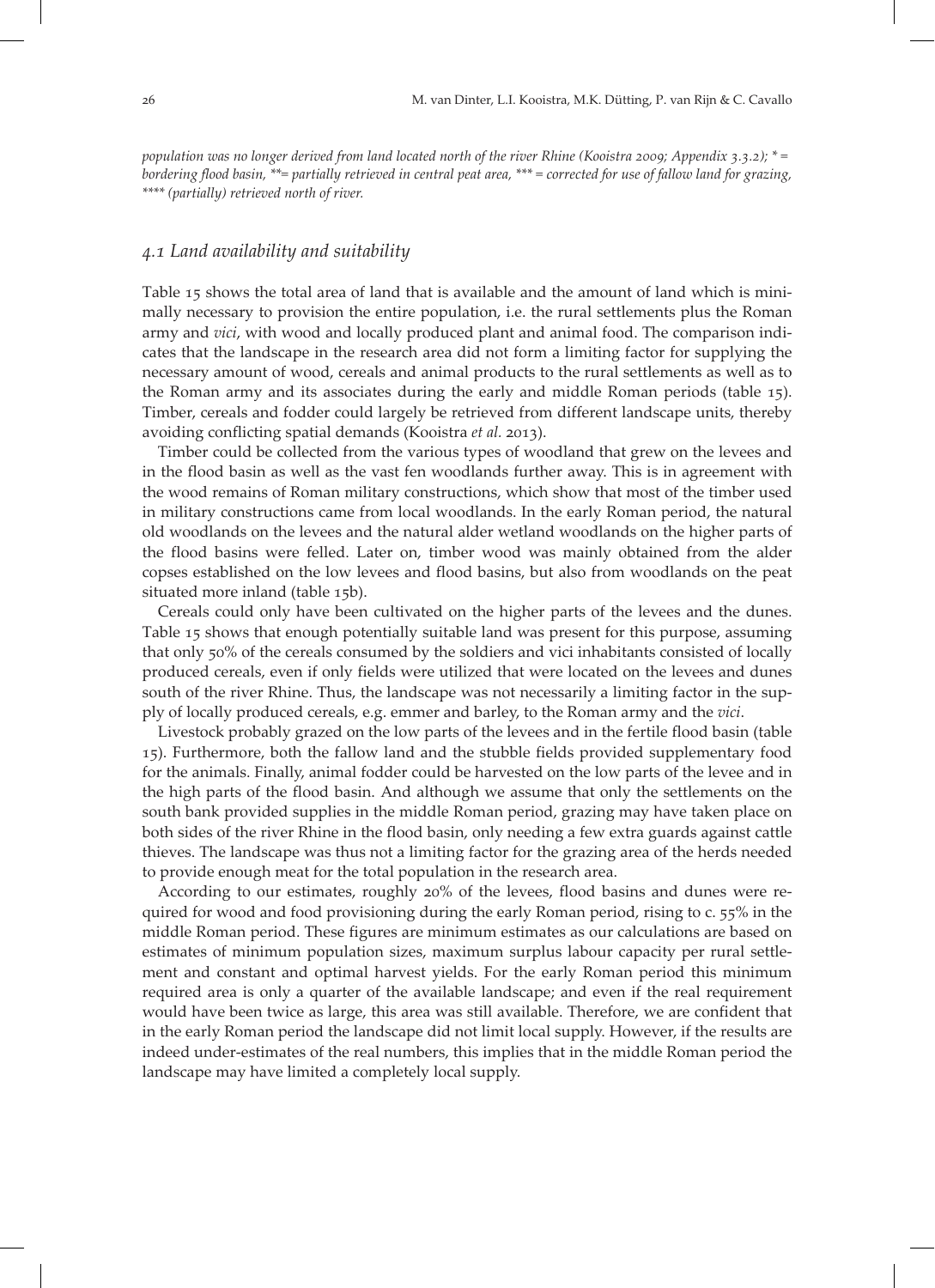#### . Labour availability

The size of the rural population did form a limiting factor for the provisioning of the army and its associates with locally produced food. The largest problem arose for the meat supply. The rural settlements had to increase the amount of livestock and on average take care of c. three herds of 50 heads per settlement-unit both in the early and middle Roman period. This would amount to 150 animals in wintertime. We think this is implausible, especially as no archaeological data are available that point to keeping larger herds, such as an increased number of stable boxes in the byre-houses, or the construction of extra sheds where animals could be housed. We think that even when the herds were kept outside all year long, which is most likely as the winters are fairly mild in the Netherlands and the cattle was much sturdier than nowadays, some stable capacity would have been necessary, especially for cattle used for extra labour and providing milk. But more importantly, the amount of extra (herding) labour was probably strongly limited in the early Roman period because of incomplete households as local farmers were recruited as Roman soldiers (Tacitus, Germ. 29; Hist. 4.12, 17). It is assumed that this recruitment was replaced by taxing in the middle Roman period (Groot et al. 2009). Although it is often supposed that herding was a children's task, it seems impossible for the children of one settlement-unit to herd c. 150 animals and even more in summer. Another aspect to take into account is the distribution of the settlements throughout the landscape: in densely populated areas, the herdsmen would have to take their animals to fields at considerable distances from their homes. So, it is likely that the majority of the meat products was imported, probably extra-regionally, for instance from the densely occupied central Dutch river area (Vossen 2003; Heeren 2009, 191) or additional supply came from other sources such as pork, sheep and goat, or fishing and fowling (see also section 4.3). The way transport of (live or dead) animals or meat products was organised and the problems it posed will not be discussed in this article.

The reconstructed number of settlements in the peat region during the early Roman period, and in the peat and coastal region during the middle Roman period was too low to provide enough labour power during harvest time of the locally grown cereals, e.g. emmer wheat and barley. However, the rural labour capacity and the carrying capacity of the landscape for surplus production of cereals in the river area were sufficiently large to overcome this problem. Again, incompleteness of households may also have limited the labour availability for cereal production. Thus, the actual surplus production might have been smaller in the early Roman period than calculated. The total storage capacity in the settlements, indicated by the number and size of the granaries, increased from the 40s AD onwards and in the second century the storage capacity exceeded the demand for the local community (Groot et al. 2009; Heeren ). This suggests that rural settlements in the middle Roman period were indeed capable of substantial surplus production, and that the associated extra labour capacity was available.

We assume that the tree felling and management of the woodlands were governed by the Roman army or its associates, and that the soldiers themselves were involved in wood cutting. It is unknown whether the rural population was also (structurally) employed for this task. If so, the rural labour capacity for felling trees was probably enough to fulfil the daily needs of wood, but prior to intensive building campaigns of the Roman army their capacity was probably too low. Furthermore, employment of local farmers would not have been possible during periods of harvest and slaughter.

Periods and intensity of the different provisioning activities varied throughout the year (fig. ). During certain time periods several activities coincided, for example during late autumn with the slaughtering of cattle, ploughing of the fields and wood felling. To avoid this leading to labour shortage, activities might have been shifted in time. For example, wood cutting might have been postponed from autumn to the winter period. To overcome temporary labour shortages during periods of peak activities external labour force may also have been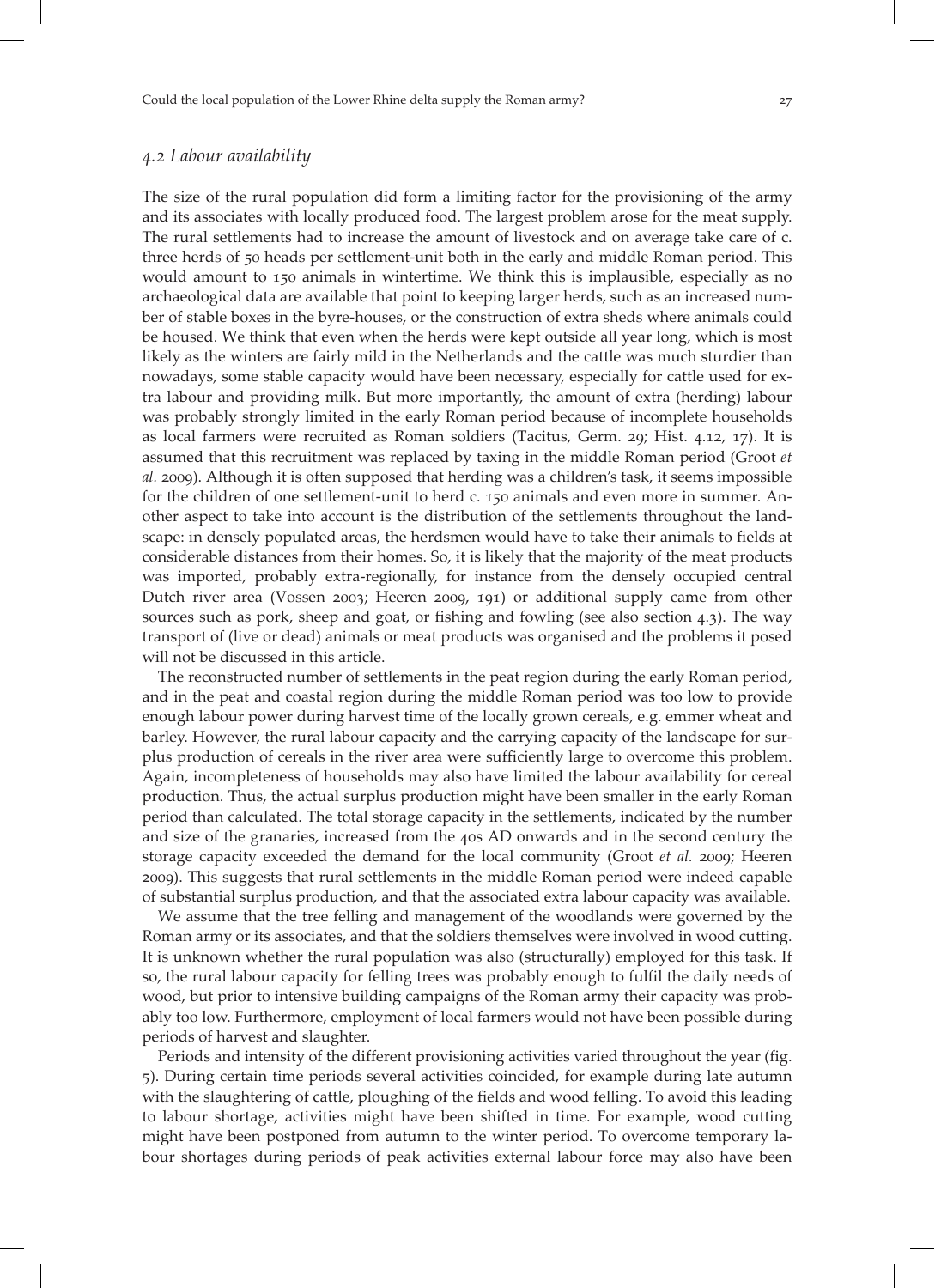attracted, consisting either of military personnel, seasonal workers from elsewhere or a combination of both. It is likely that the soldiers were at least employed during the building of the military structures like forts, watchtowers and roads. During summertime the soldiers had their military duties and therefore it is assumed that they were not involved in cereal harvesting. If besides the rural population extra assistance was indeed called upon, the logistics were probably so complex that only a tight organisation, like the Roman army, could have directed such authority. If these workmen were already inhabitants of the *vici*, their provisioning is included in the calculations; if not, extra supplies were needed temporarily.



Figure 5. Employment of workmen needed for harvesting of wood, production of cereals and animal food production during the year (intensity of colour reflect labour intensity).

#### . Parameter uncertainties

The model consists of many parameter values that influence the model outcome. The assigned parameter values are based on a large number of assumptions, inevitably leading to considerable uncertainties. While it was impossible to estimate all uncertainties and to undertake a full uncertainty assessment we will address here the main sources of uncertainty and the potential implications for the obtained results.

The landscape reconstruction, which forms the template for the provisioning of wood and food, is based on high-resolution data (Van Dinter, 2013). Errors in the size of different landscape units within the research area are less than a few  $km<sup>2</sup>$  per unit, implying no significant change in the interpretation of land availability in Roman times.

Our main concern is the reconstruction of the rural population size. The calculations are based on a minimum number of reconstructed settlement-units (table 4). However, it is possible that the number of undiscovered settlements is underestimated, especially in the central peat region and in the dune area. Therefore, we performed a maximum calculation in which we assumed a uniform, maximum density on the high levees and dunes of one settlementunits/ $km<sup>2</sup>$  both north and south of the river in the early Roman period, and one settlementunit/km<sup>2</sup> north of the river Rhine and two settlement-unit/km<sup>2</sup> south of the river in the middle Roman period (table 16). These estimates led to a reconstruction of 200 settlement-units in the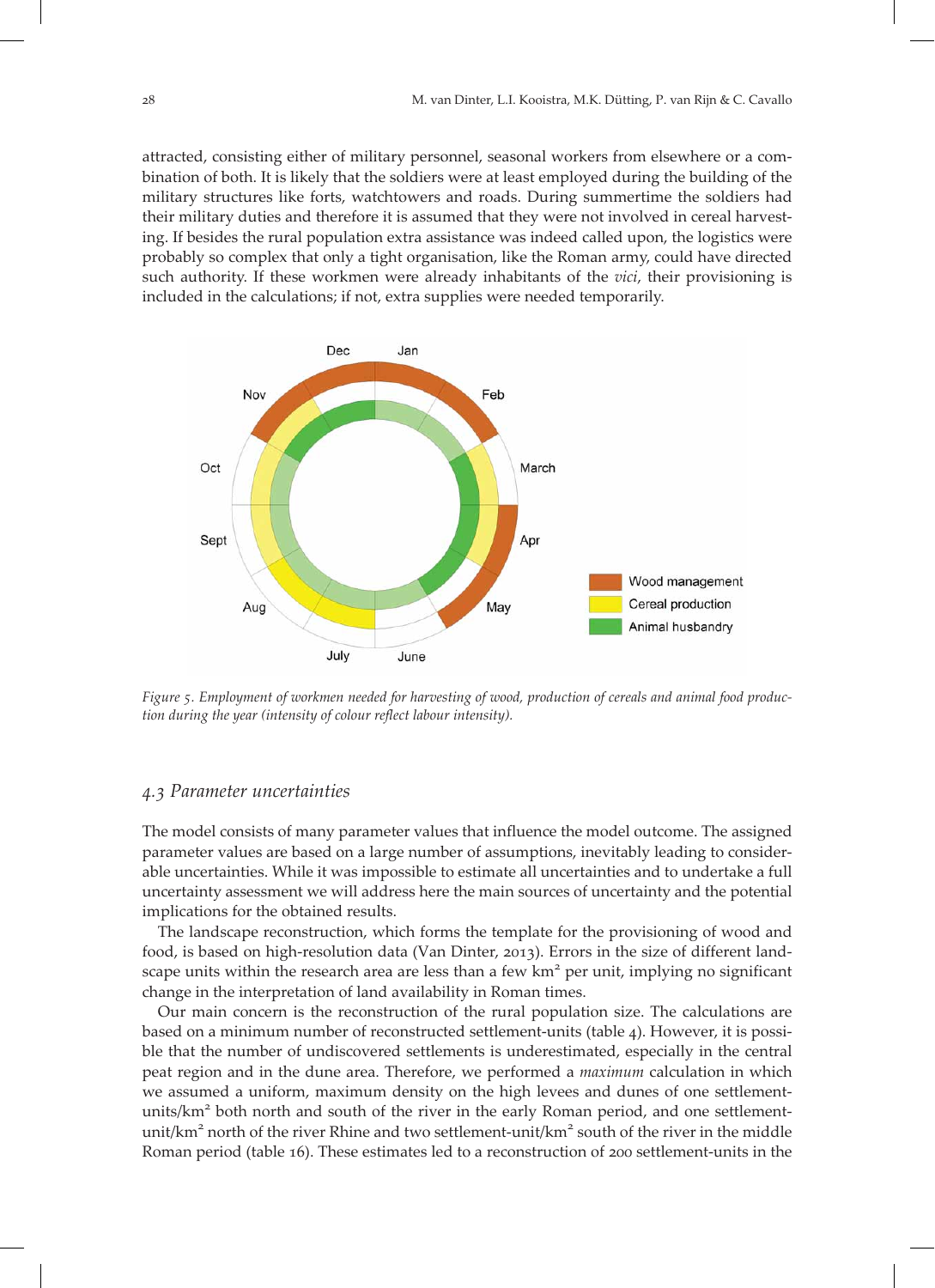|                                      | West | Central | East | Total |
|--------------------------------------|------|---------|------|-------|
| Early Roman period $(AD_40 - 69)$    |      |         |      |       |
| Northern dunes                       | 18   |         |      | 18    |
| Northern levees                      | 7    | 18      | 32   | 57    |
| Southern dunes                       | 18   |         | -    | 18    |
| Southern levees                      | 11   | 22      | 73   | 106   |
| Total                                | 54   | 40      | 105  | 199   |
| Middle Roman period (AD $70 - 140$ ) |      |         |      |       |
| Northern dunes                       | 18   |         |      | 18    |
| Northern levees                      | 7    | 18      | 32   | 78    |
| Southern dunes                       | 36   |         |      | 18    |
| Southern levees                      | 22   | 44      | 146  | 158   |
| Total                                | 83   | 62      | 178  | 323   |

early Roman period and over 300 in the middle Roman period. This is almost a doubling of the total numbers when compared to our minimum estimate of settlement-units.

Table 16. The maximum number of reconstructed rural settlements-units per region and location north and south of the river Rhine.

If the rural population did indeed reach these maxima, wood consumption would have increased, but the demand of the local population was relatively smaller when compared to the demand of the military population. The vast fen woodlands north and south of the Rhine formed an almost inexhaustible source of wood. Neither would the area of land needed to supply the total population in the area with food have posed a problem. Moreover, the rural population would have had a larger surplus of labour capacity and therefore have been able to produce more cereal surplus. This would imply that every region would have been able to produce enough to provision the army stationed in that region (table 16 vs table 14). However, each settlement still would have had to guard implausibly large herds, *i.e.* 100 heads. It is unlikely that this maximum settlement density was reached in the whole research area, especially not in the peat region. The true population size probably lies somewhere in between these minimum and maximum reconstructions.

Another significant uncertainty in the model is the number of soldiers stationed in the research area and the associated number of vicus inhabitants. If the maximum number of soldiers was reached, c. 5,500 soldiers would have been present and accordingly c. 5,500 vici inhabitants (table 17; Kooistra et al. 2013). Sommer (1984; 1991) even suggests that the number of people living in the vicus might have been twice the number of soldiers. Although only small sections of the vici in the Lower Rhine delta have been excavated these mainly uncovered extensively used areas, often interpreted as gardens, thus leaving only a few hectares per vicus for dwellings (e.g. Hazenberg 2000; Ploegaert 2006; Vos et al. 2012). Therefore, we think that each vicus only consisted of a few dozen houses. Such a small number of dwellings does not match very large garrisons and presumably implies that our assumption of 350 soldiers per fort and an equal number of people living in the surrounding vicus is rather a maximum estimate than an under-estimate. Still, if indeed 5,500 soldiers were (temporarily) present in both periods, the military food demand would have increased by a factor 1.5 in both periods. In that case, the landscape could probably still provide sufficient supply of wood and food in the early Roman period, but the rural population would have been too small to feed this population, both in terms of cereals and meat. In the middle Roman period both the landscape and the labour force provided by the rural population would probably have become restricting.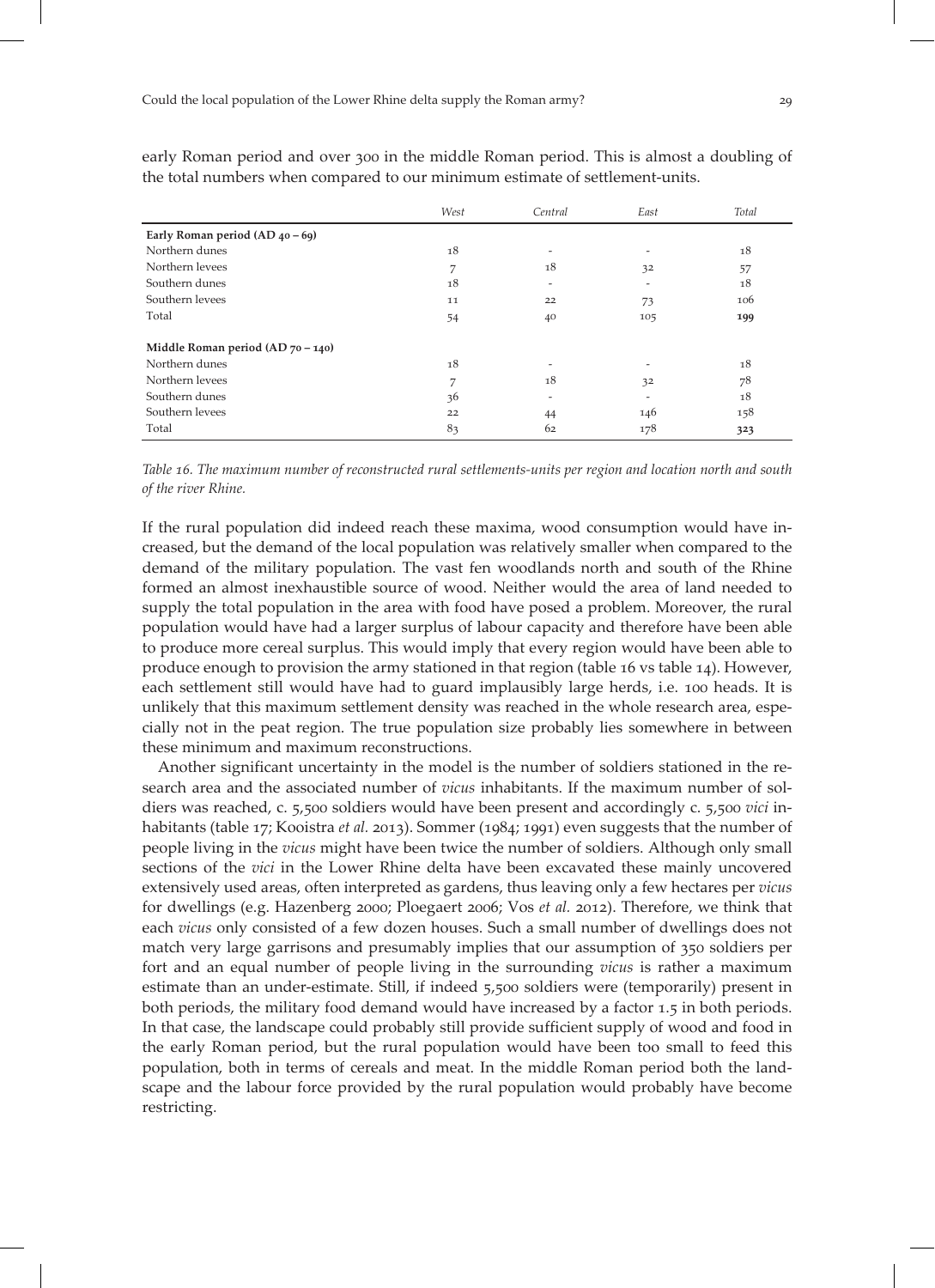|                                      | West     | Central  | East | Total |
|--------------------------------------|----------|----------|------|-------|
| Early Roman period $(AD_40 - 69)$    |          |          |      |       |
| Forts $(N)$                          | 3        | 4        | 3    | 10    |
| Vici $(N)$                           | $\Omega$ | $\Omega$ | 1    | 1     |
| Number of soldiers                   | 1500     | 2000     | 2000 | 5500  |
| Number of vici inhabitants           | $\Omega$ | $\Omega$ | 1000 | 1000  |
| Total population                     | 1500     | 2000     | 3000 | 6500  |
| Middle Roman period (AD $70 - 140$ ) |          |          |      |       |
| Forts $(N)$                          | 3        | 4        | 3    | 10    |
| Vici $(N)$                           | 3        | 4        | 3    | 10    |
| Number of soldiers                   | 1500     | 2000     | 2000 | 5500  |
| Number of vici inhabitants           | 1500     | 2000     | 2000 | 5500  |
| Total population                     | 3000     | 4000     | 4000 | 11000 |

Table 17. The maximum number of soldiers and vici inhabitants per period per region.

Another uncertainty is the ratio in the consumption of cereal/plant food and animal food, and the species consumed. The rural and military population may have relied on a larger portion of other plant-based categories or on animal products obtained through hunting or fishing than assumed in our model. For example, the fish traps, tanks and fish remains unearthed at or near military sites in the research area show that fish was caught and eaten by the soldiers (Beunder 1990; Esser et al. 2007; Lange 2012; Van Regteren Altena & Sarfatij 1994a; idem b; Van Rijn 1993; idem 2013). Clearly, fish was a source of protein. However, fish can never have been responsible for more than a small portion in the daily needs of the Roman soldiers. And contemporary rural settlements, even when located near rivers, brooks or the sea, do often not yield any indication for fish-consumption, a phenomenon that cannot be explained by excavation methods (e.g. Groot 2009). Also, hunting in the Roman army was severely restricted. The consumption of sheep/goat, chicken and pig has been attested in both rural settlements and military installations in our research area but never in large quantities (Cavallo et al. 2008a; Groot 2008; Groot et al. 2009; Groot & Kooistra 2009). And the ratio of land required for grazing and the calorific output of sheep and goat are negative compared to that of cattle; very large herds and amounts of land would be necessary for the same output of calories.

But even when the meat rations of the soldiers are reduced, the number of extra herds per settlement-unit would on average have been too large in terms of labour availability. F.e. if only c. 10% of the diet consisted of meat and meat products from cattle only, so almost half the amount used in our model, the number of extra herds per settlement-unit would have been about one extra herd of  $50$  heads in the early Roman period and c. two herds in the middle Roman period (see also paragraph 4.2). This still seems too large to manage for onesettlement-unit.

Also, it is assumed that the yields of the arable fields and grasslands, and the health of the herds were optimal and constant. However, conditions in nature are not constant and optima rarely occur. Hail storms, diseases and pests, periodic flooding and droughts would frequently have caused harvest failure and thereby regularly have reduced the potential local surplus production. In our opinion, soil exhaustion was not likely to have influenced production in the delta as fertile sediment was regularly provided by flooding, even on the high levees (Berendsen & Stouthamer 2001).

Then again, the archaeological record shows the presence of cavalry (Glasbergen & Groenman-van Waateringe,  $1974$ ; Chorus, in press) and horses in rural settlements (Cavallo *et al.*) 2008b; Goossens 2010; Van Dijk 2008a; idem 2008b; Vos & Lanzing 2000). In addition, pack animals, like mules, may also be assumed to have been present. The extra needs of these non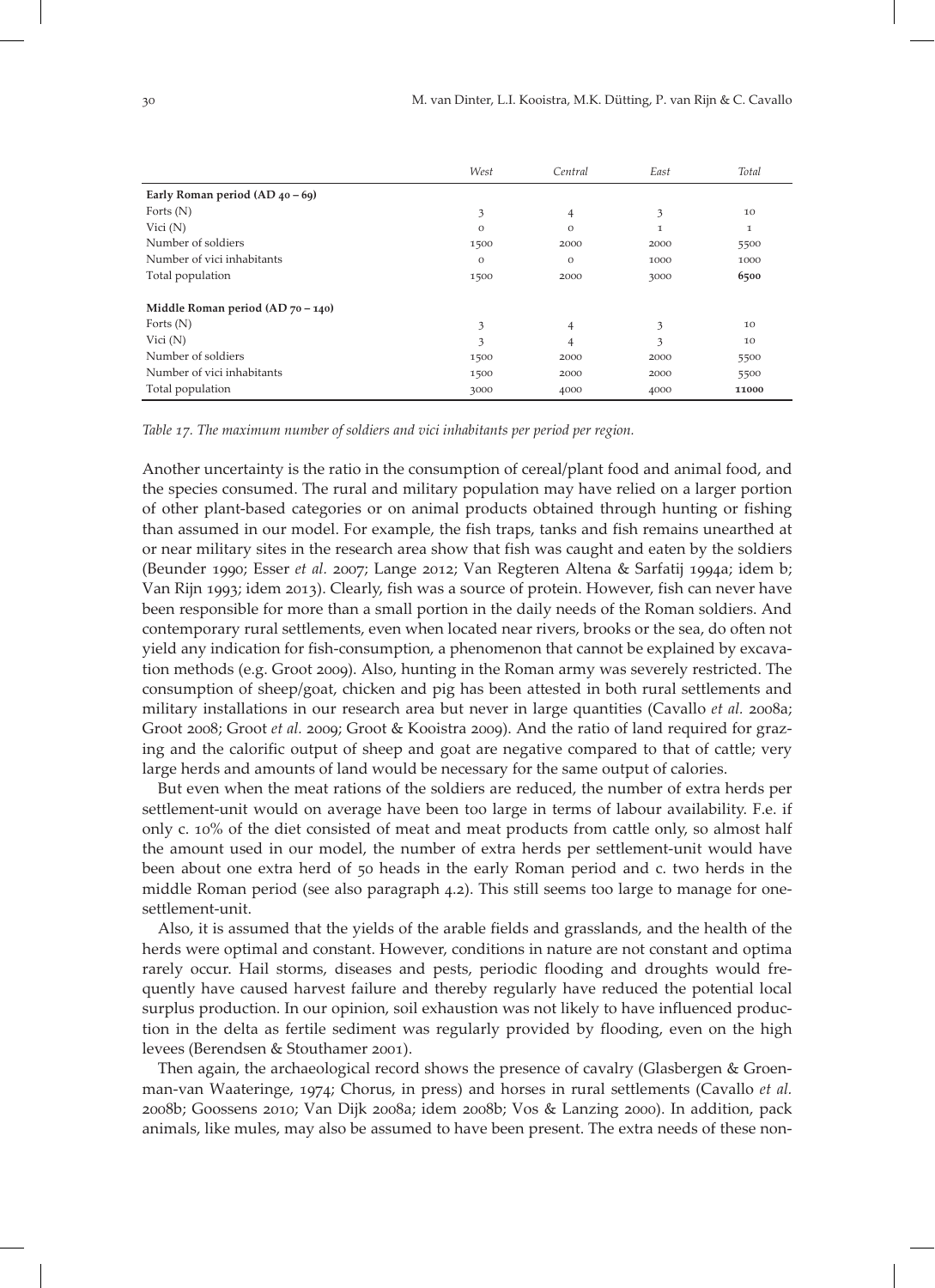food animals in terms of fodder and housing have been left out of our calculations but put an extra pressure on the landscape.

The ration of cereals of a cavalry-soldier with horse and servant(s) obviously differed from the ration of an auxiliary soldier. According to Polybius, who lived in the second century BC, a Roman cavalry-soldier received two Attic *medimni* of wheat a month (equal to c. 2.5 kilo per day; Erdkamp 1998) and seven *medimni* of barley (equal to c. 8.8 kilo per day). Hereby, it is assumed that the wheat was consumed by the soldier and his servant(s) while the barley was consumed by the horse and pack animals. An auxiliary cavalry-soldier received less:  $\frac{1}{3}$ Attic *medimni* per month (c. 1.7 kilo of wheat per day), and  $\frac{1}{2}$  attic *medimni* per month (c. 6.3) kilo barley per day; Polybius 6.39).

Evidence for the presence of cavalry-units is only established for the forts in Vechten, Utrecht en Valkenburg (paragraph 2.2.2). Due to the comparable size of the forts in Valkenburg and Utrecht, it it is not plausible that more than an half halve *ala quingenaria* (8 turmae, each consisting of 16 horsemen) at the most was stationed in the fort in Utrecht as well. However, the fort in Vechten was larger and might have housed a larger cavalry-unit. To feed the horses and other pack animals of one half ala quingenaria c. 600 tons of barley would have been needed per year (8 turmae x 16 horses x 6.3 kilo barley x  $365$  days). To grow this amount of barley, 7.5  $km^2$  arable land is necessary per half *ala quingenaria* or 15  $km^2$  including fallow land (Appendix  $3.3.2$ ). Considering the required space for stables, however, it is likely that fewer soldiers were stationed in the forts with cavalry units than in the forts without cavalry. However, the ration of cereals for a horse is much larger than that for a soldier (Polybius 6.39). Therefore, when it comes to the supply of cereals, soldiers and horses are not interchangeable in a cereal supply-model.

In our model, in the early Roman period there are some rural settlement-units that could potentially cultivate extra arable land, both in the western coastal region and in the eastern river region (i.e.  $5.2 \text{ km}^2$  in total; table  $14$ ). In the middle Roman period, this is only the case in the astern region, i.e. 8.4  $km<sup>2</sup>$  (table 14). Since 7.5  $km<sup>2</sup>$  was already required to grow barley for one half ala quingenaria, there are not enough agrarian settlements in our research area to supply at least three ala quingenaria with enough barley for horses and pack animals. Thus, this barley must have been imported. The eastern river region was part of the relatively densely populated and intensively exploited *civitas Batavorum* (Kooistra *et al.* 2013). Research by Vossen and Groot (2009) argued that farmers of the entire civitas Batavorum must have been able to supply enough barley for the Roman army in the Dutch delta, including horses.

Altogether, we assume that the numerous parameters will not all have been estimated either too high or all too low; some will be estimated too high and others too low. We believe that the total results of our calculations do not change significantly by various changes in parameters. This means that the order of magnitude of the estimated demand and supply will remained the same, so that the conclusions of section  $4.1$  and  $4.2$  will be upheld.

# 4.4 Provisioning of the Roman army

In the opinion of the authors, the rural population in the Lower Rhine delta may have been much more involved in the provisioning of the Roman army between AD 40 and 140, especially for wood and cereals, than has been assumed until now. For meat supply, the picture is less clear. The rural settlements in the central part of the Rhine-Meuse delta do show changes in settlement structure, storage capacity and animal husbandry, proving that they were already integrated into a larger economical framework in the early phase of military presence (Groot et al. 2009; Heeren 2009). Apparently, the arrival of the Roman army influenced the rural settlements to change their economy and intensify their production, perhaps by putting pressure on and taxing the rural population. However, the local provisioning of food had to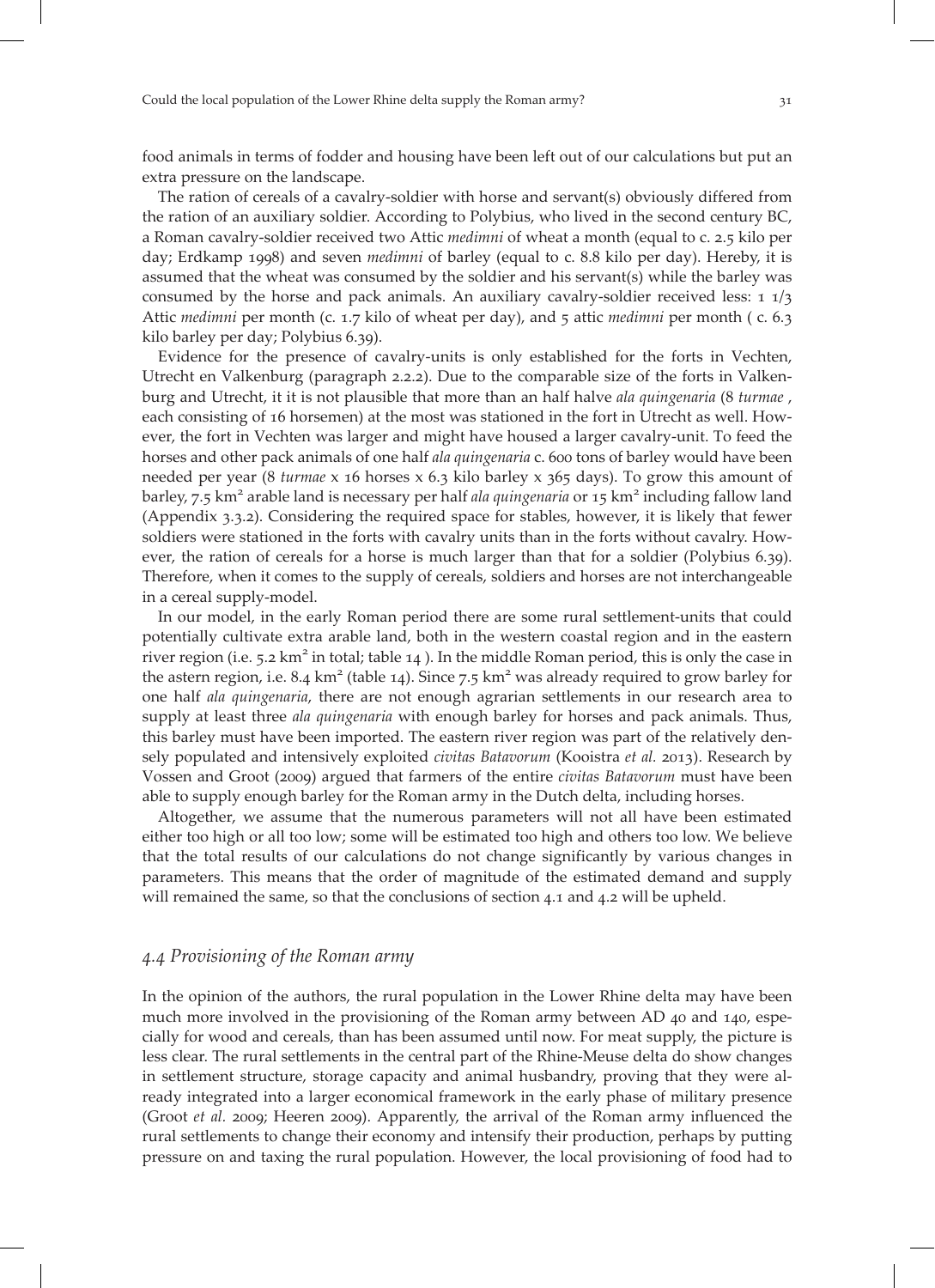be combined with import over long(er) distances, just as in other parts and other periods of the Roman Empire, for example Scotland (Hanson 2007), Britain (Thomas 2008), and Central Jordan (Parker 2006).

The provisioning with timber and fuel seems to have been much more a solely military matter that was carried out by the soldiers themselves. Such activities would have posed too much of a logistical problem for the rural population, certainly at periods of heightened activities, for example the transport of large quantities of wood from alder wetlands to the places of construction. For the road and river infrastructure along the river Rhine of AD  $123/125$  oak was imported. The employment of the rural population in the wood winning did probably not start until the development of alder copses in the middle Roman period.

# . Conclusion

The estimates of the demand and supply of the Roman army in the western Lower Rhine delta with wood and locally produced food during the first one hundred years after the arrival of the army shows that the landscape in the early Roman period (AD  $40 - 70$ ) could in theory meet the total demand of the total population in the area and posed no limit. The required space for forestry, arable farming and animal husbandry was available and did not conflict. However, because of a rising population the pressure on the landscape increased in time. From the end of the first century AD onwards, the landscape may have posed an upper limit on the availability of local resources and thereby the local production.

The calculations show that nearly all wood, for both construction and fuel, could be gathered locally during the whole research period. This corresponds to the archaeological record. The employment of the rural population in the wood winning did probably not start until the development of alder copses in the middle Roman period.

In addition, the total rural population, even estimated at a minimum, was also able to produce enough surplus cereals, e.g. emmer and barley, to fulfil the demand of the Roman army and its associates for these cereals (assuming that only 50% of the total military demand for cereals was derived from cereals that could be produced in the local surroundings). Cereal deficits in the central and western region could be supplemented by surplus yields from the eastern region. However, spelt wheat and bread wheat, other components of the military diet, were not cultivated locally and had to be imported.

Meat supply for the Roman army most probably did form a problem. The rural settlements would have to keep implausibly large cattle herds for which manpower was also lacking. Therefore, it seems likely that the Roman army combined local provisioning with extra-regional supply and long-distance transport.

Overall, the local population was probably much more involved in the provisioning of the Roman army in the Lower Rhine delta between fort Vechten and the North Sea, especially for cereals, than hitherto assumed. Therefore, this study is a step forward in identifying the carrying capacity of the natural landscape and the logistical organisation concerning the provisioning of the Roman army in the Rhine delta.

#### Acknowledgements

The research project 'A sustainable frontier? The establishment of the Roman frontier in the Rhine delta' was funded by the Netherlands Organization for Scientific Research, BIAX Consult, Radboud University Nijmegen, the City of Utrecht, Hazenberg Archeologie and the Foundation for Provincial Roman Archaeology. The project team consists of J.P. Chorus, M. Erdrich and M. Polak (Radboud University Nijmegen), L.I. Kooistra and P. van Rijn (BIAX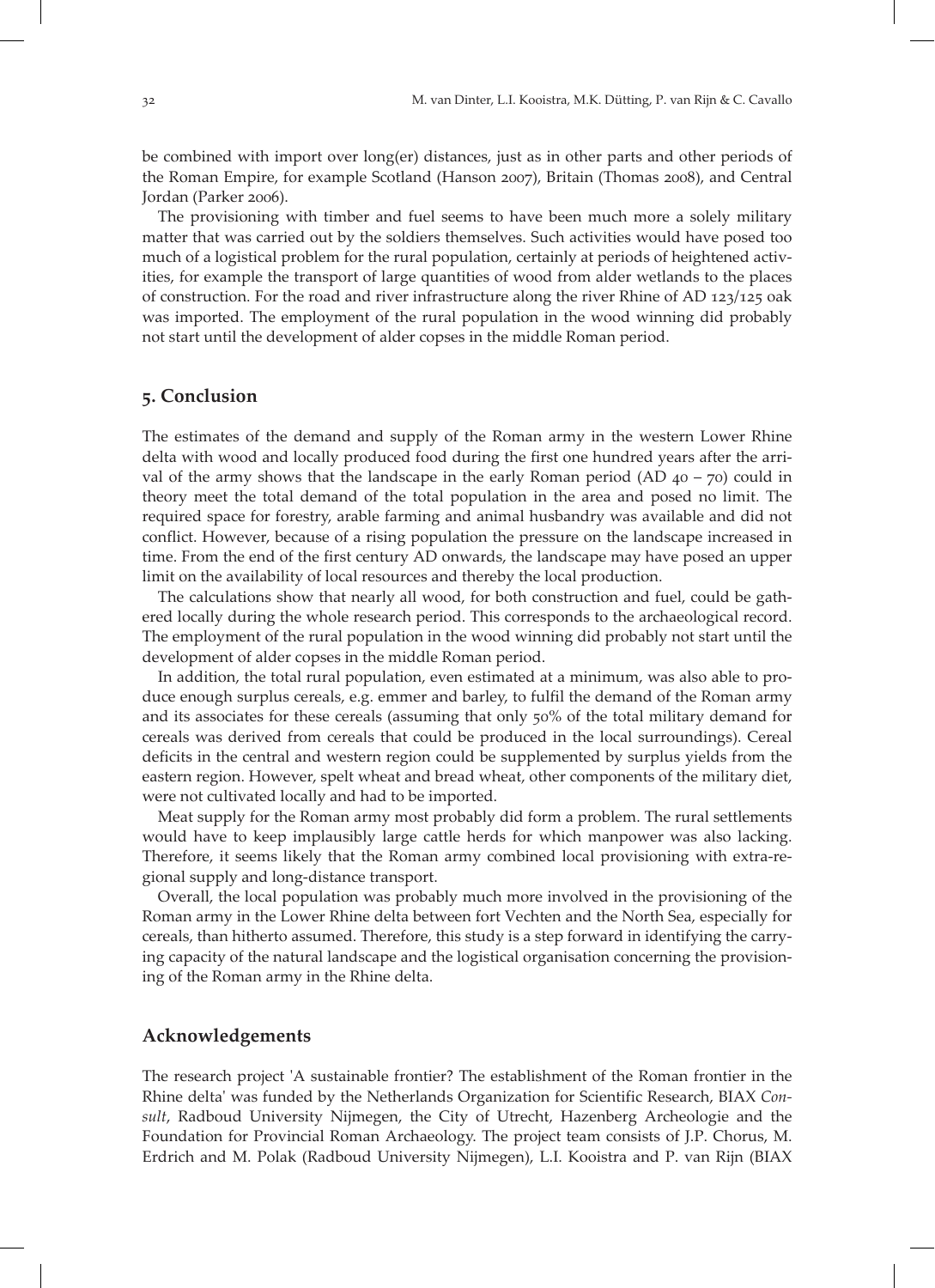Consult), C. Cavallo (University of Amsterdam), M. van Dinter (ADC Archeoprojecten/ Utrecht University), M.K. Dütting (HazenbergArcheologie Leiden) and E.P. Graafstal (City of Utrecht). Furthermore, we would like to thank W. Groenman-Van Waateringe, M. Polak, E. Jansma for giving valuable comments on an earlier version of the manuscript and M. Groot for text translation and corrections. In addition, we would like to thank the journals reviewers, S. Sommer (Bavarian State Conservation Office) and S. Deschler-Erb (Basel University), for their constructive reviews of the final manuscript. Finally, M. van Dinter especially thanks her promoter H. Middelkoop (Utrecht University) for his enduring support during the writing process, his stimulating ideas and comments on earlier versions of the manuscript which improved the text considerably.

M. van Dinter

Faculty of Geosciences, Department Physical Geography, Utrecht University, Heidelberglaan 2, 3508 TC Utrecht, the Netherlands, m.vandinter@uu.nl, m.van.dinter@archeologie.nl (corresponding author)

L.I. Kooistra, P van Rijn BIAX Consult, Hogendijk 134, 1506 AL Zaandam, the Netherlands kooistra@biax.nl; rijn@biax.nl

M.K. Dütting mkdutting@gmail.com

C. Cavallo

Faculty of Humanities, Department of History, Archaeology and Regional studies, Amsterdams Archeologisch Centrum, University of Amsterdam c.cavallo@uva.nl

#### Note

1. This is also suggested to Van Giffen in a letter from January  $g<sup>th</sup>$  1943 by the palynologist F. Florschűtz, University of Utrecht, who performed the first pollen analysis for fort Valkenburg.

# References

#### Classical sources

Polybius, The histories, W.R. Paton 1999, Cambridge (Harvard University Press). Tacitus, Germania, transl. M. Hutton 1963, London (Heinemann). Tacitus, Historiae (Historiën), transl. J.W. Meijer 1991, Baarn (Ambo).

#### Modern literature

- Bakels, C.C. & M. Stronkhorst 2004, Wonen in het duin vóórdat er sprake was van Holland's Duinen, Holland's Duinen 45, 3-9.
- Bechert, T. 1983, De Romeinen tussen Rijn en Maas, Dieren (idem Römisches Germanien zwischen Rhein und Maas: die Provinz Germania Inferior, München).
- Berendsen, H.J.A. 1982, De genese van het landschap in het zuiden van de provincie Utrecht, een fysisch geografische studie. PhD thesis Utrecht University/ Netherlands Geographical Studies 25.
- Berendsen, H.J.A. & E. Stouthamer 2001, Palaeogeographic development of the Rhine-Meuse delta, the Netherland, Assen (Van Gorcum).
- Beunder, P.C. 1990, Castella en havens, kapellen en hoven van Albaniana tot Laurum, via Bode(lo)grave en Zwadenburg: Enkele notities over de oudste geschiedenis, de Romeinse keizertijd en de vroege Middeleeuwen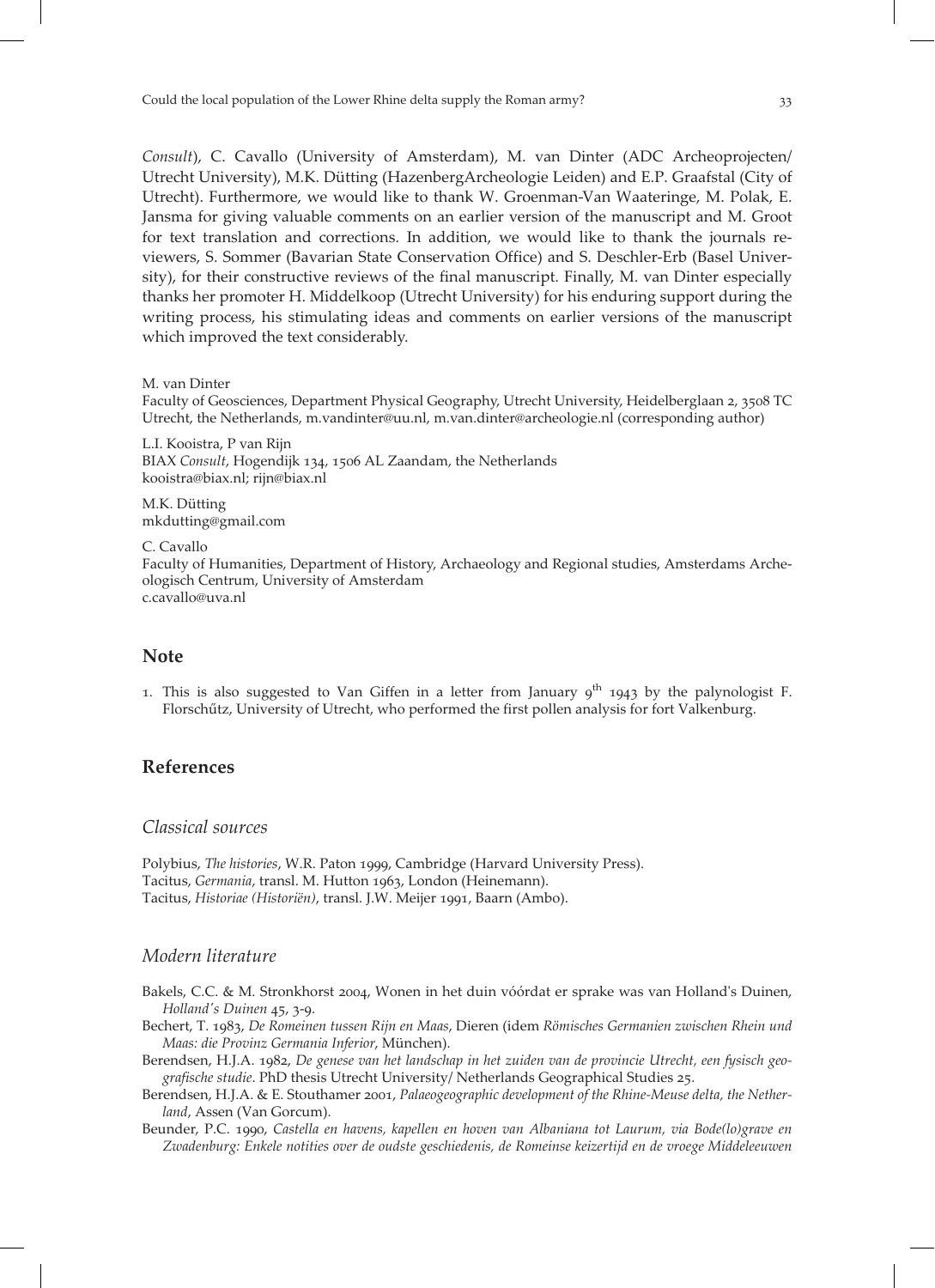in de Rijnstreek rond Alphen a/d Rijn, Zwammerdam, Bodegraven en Woerden, Nieuwkoop (Historische Kring Bodegraven).

- Bloemers, J.H.F. 1978, Rijswijk (Z.-H.), 'De Bult': Eine Siedlung der Cananefaten, Amersfoort (Nederlandse Oudheden 8).
- Bloemers, J.H.F. 1983, Acculturation in the Rhine/Meuse Basin in the Roman Period: a preliminary survey. In: R.W. Brandt & J. Slofstra (eds), Roman and native in the Low Countries, Spheres of interaction, Oxford (BAR Int. Series 184), 159-209.
- Blom, E. & W.K. Vos (eds) 2008, Woerden-Hoochwoert. De opgravingen 2002-2004 in het Romeinse Castellum Laurium, de vicus en van het schip de 'Woerden 7', Amersfoort (ADC monografie 2).
- Bokdam, J. 2003, Nature conservation and grazing management. Free-ranging cattle as a driving force for cycling succession. PhD thesis Wageningen University.
- Bosman, A.V.A.J. 1997, Het culturele vondstmateriaal van de vroeg-romeinse versterking Velsen I, PhD thesis, Amsterdam University.
- Bowman, A.K. 2003, Life and Letters on the Roman Frontier. Vindolanda and its People, London (British Museum Press).
- Brandenburgh, C.R. & W.A.M. Hessing 2005, Matilo Rodenburg Roomburg. De Roomburgpolder: van Romeins castellum tot moderne woonwijk, Leiden (Bodemschatten en bouwgeheimen ).
- Bult, E.J. & D.P. Hallewas (eds) 1987, Graven bij Valkenburg, II: Het archeologisch onderzoek in 1986, Delft (Eburon).
- Casparie, W.A. 1982, The Neolithic wooden track-way XXI (Bou) in the raised bog at Nieuw-Dordrecht (The Netherlands), Palaeohistoria, Acta et Communicationes Instituti Bio-Archaeologici Universitatis Groninganae, 115-164.
- Cavallo, C., L.I. Kooistra & M. Dütting, 2008a, Food supply to the Roman army in the Rhine delta in the first century A.D. In: S. Stallibrass & R. Thomas (eds) Feeding the Roman Army. The Archaeology of Production and Supply in NW Europe, Oxford, 69-82.
- Cavallo, C., M. van der Heiden & Th. van Kolfschoten b. Paleo-ecologie: dierlijke resten uit de Romeinse tijd en Vroege Middeleeuwen in het noordelijke deel. In: H.M. van der Velde (ed.), Cananefaten en Friezen aan de monding van de Rijn. Tien jaar archeologisch onderzoek op de Zanderij-Westerbaan te Katwijk (1996-2006), Amersfoort (ADC Monografie 5), 353 -371.
- Chorus, J.P., in press. Binnenbebouwing van het Romeinse castellum in Utrecht. Opgravingen in de Pandhof van de Dom in 1956 en 1964, Utrecht (Basis rapportage Archeologie Gemeente Utrecht 93).
- Chorus, J.P. in prep., Timber forts along the Lower Rhine in the West Netherlands in the first and early second centuries AD, PhD thesis Radboud University Nijmegen.
- Clerckx, A.P.P.M., K.W. van Dort, P.W.F.M. Hommel, A.H.F. Stortelder, J.G. Vrielink, R.W. de Waal & R.J.A.M. Wolf 1994, Broekbossen van Nederland, Wageningen (IBN-rapport 096).
- Daamen, W.P. 2010, Forest biomass Stocks. Deelrapportage 1. Berekeningswijze, Netherlands' National Com $m$ *unication, 1990-1996*, Wageningen (IPPC).
- Davison, D. 1989, The Barracks of the Roman Army from the 1st to 3rd Centuries A.D., Oxford (BAR Int. Series 472 I, II and III).
- De Hingh, A.E. & Vos, W.K. 2005, Romeinen in Valkenburg (ZH), de opgravingsgeschiedenis en het archeologische onderzoek van Praetorium Agrippinae, Leiden (Hazenberg Archeologie).
- Den Hartog, C. 2009, Sportpark Terweide 2; LR 41-42, Archeologisch onderzoek op Sportpark Terweide, Utrecht (Basis rapportage Archeologie Gemeente Utrecht 18).
- De Vries, C., A.H.F. Stortelder, H.P.J. Huiskes, J. Kruit, A.J.M. Jansen, J.G. Vrielink & J.L.M. Bruinsma 2011, Bedrijfsopzet natuurgericht landbouwbedrijf Ernst-Zuid, Wageningen (Alterra-rapport 2174).
- De Weerd, M.D. 2006, Repressie op afstand in een voorland zonder grenzen; De Romeinse limes in Nederland voor de opstand van de Bataven, Westerheem 55/1, 5-26.
- Erdkamp, P. 1998, Hunger and the Swort. Warfare and Food Supply in Roman Republican Wars ( $264 30 B$ . C.), Amsterdam (Gieben).
- Esser, E., B. Beerenhout & W. Kuijper 2007, Dierlijk bot, visresten en schelpen; de wacht aan tafel. In: J. S. van der Kamp (ed.), Werk aan de weg. LR31 Zandweg: Archeologisch onderzoek aan een verspoelde sectie van de limesweg, Utrecht (Basisrapportage archeologie Gemeente Utrecht 21), 144 - 157.
- Flamman, J.P. & T.A. Goossens 2006, Schipluiden, 'Harnaschpolder'. De inrichting en bewoning van het landschap in de Romeinse tijd (125 -270 na Chr.), Amersfoort (ADC Archeoprojecten Rapport 625).
- Fokma, A. 1998, Paleo-oecologisch onderzoek van een Laat-Holoceen moerasbos met eiken ten zuidoosten van Diemen, unpublished MA thesis University of Amsterdam.
- Glasbergen, W. 1972, De Romeinse castella te Valkenburg Z.H. De opgravingen in de dorpsheuvel in 1962, Groningen (Cingula ).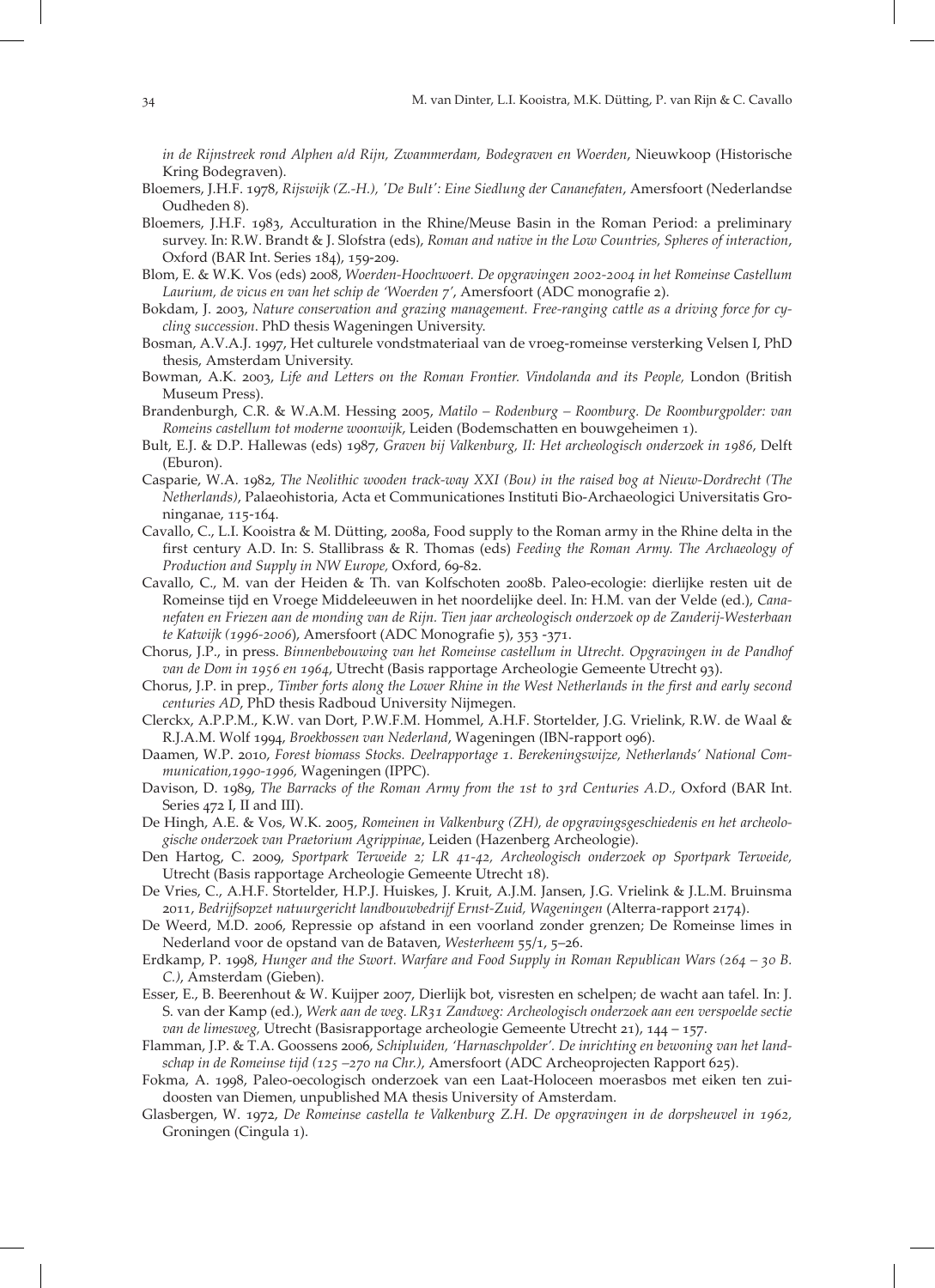- Glasbergen, W. & W. Groenman-van Waateringe 1974, The Pre-Flavian garrisons of Valkenburg Z.H.: fabriculae and bipartite barracks, Amsterdam/London (Cingula ).
- Goossens, T.A., 2010, Archeologisch onderzoek op het Haagwegterrein tussen de Hoflaan en de spoorlijn te Leiden, Leiden (Bodemonderzoek in Leiden 29).
- Graafstal, E.P., in press, River frontiers or fortified corridors?' In: Roman frontier studies 2009, Proceedings of the XXIth International Congress of Roman Frontier Studies, Newcastle.
- Gregg, S.A. 1988, Foragers and farmers: population, interaction and agricultural expansion in prehistoric Europe, Chicago (University of Chicago Press).
- Groenman-van Waateringe, W. 1977, Grain storage and supply in Valkenburg, Groningen (Cingula 4), 226 -240.
- Groenman-van Waateringe, W. 1988, Lokale bosbestanden en houtgebruik in West-Nederland in IJzertijd, Romeinse Tijd en Middeleeuwen. In: J.H.F. Bloemers (ed.), Archeologie en oecologie van Holland tussen Rijn en Vlie, Amsterdam (SPP 2), 133-153.
- Groenman-van Waateringe, W. 1989, Food for soldiers, food for thought. In: J.C. Barret, A.P. Fitzpatrick & L. Macinnes (eds), Integrating the subsistence economy, Oxford (BAR Int. Series 181), 135-162
- Groenman-van Waateringe, W. & L. van Wijngaarden-Bakker 1987, Farm Life in a Carolingian Village, Assen (Studies in Prae-Protohistorie ).
- Groot, M. 2008, Animals in ritual and economy in a Roman frontier community. Excavations in Tiel-Passewaaij, PhD thesis Amsterdam Free University.
- Groot, M. 2009, Dierlijk bot en speciale deposities met dierlijk bot. In: J. van Renswoude & J. van Kerckhove (eds), Opgravingen in Geldermalsen-Hondsgemet. Een inheemse nederzettinguit de Late IJzertijd en Romeinse tijd, Amsterdam (Zuidnederlandse ArcheologischeRapporten 35), 355-409.
- Groot, M., S. Heeren, L.I. Kooistra & W.K. Vos 2009, Surplus production for the market? The agrarian economy in the non-villa landscapes of Lower Germany, Journal of Roman Archaeology XX, 231-252.
- Groot, M. & L.I. Kooistra 2009, Land use and agrarian economy in the Roman Dutch River Area, Internet Archaeology 27.
- Haalebos, J.K. 1977, Zwammerdam-Nigrum Pullum; ein Auxiliarkastell am niedergermanischen Limes, Amsterdam (Caligula 3).
- Haalebos, J.K. 1997, Een Romeins graanschip in Woerden, Jaarboek Oud-Utrecht, Utrecht (Casparie) 67-96. Hallewas, P., R.M. van Dierendonck & K.E. Waugh 1993, The Valkenburg-Marktveld and Valkenburg-
- the Woerd excavations, 1985 1988: a pre liminary report. In: R.M. van Dierendonck, D.P. Hallewas & K.E. Waugh (eds), The Valkenburg Project I: Introduction and details studies, Amersfoort (Nederlandse Oudheden  $15$ ,  $11-46$ .
- Hanson, W.S. 2007, Elginhaugh. A Flavian Fort and its Annexe, London (Brittania Monograph Series 23).
- Hazenberg, T. 2000, Leiden-Roomburg 1995 1997: Archeologisch onderzoek naar het kanaal van Corbulo en de vicus van het castellum Matilo, Amersfoort (Rapportage Archeologische Monumentenzorg 77).
- Heeren, S. 2009, Romanisering van rurale gemeenschappen in de civitas Batavorum. De casus Tiel-Passewaaij, PhD thesis Amsterdam Free University / Amersfoort (Nederlandse Archeologische Rappor $ten$   $36$ ).
- Hessing, W.A.M., M. Polak, W.K. Vos & S.L. Wynia (eds) 1997, Romeinen langs de snelweg: Bouwstenen voor Vechtens verleden, Abcoude.
- IJzereef, G.F. 1981, Bronze Age Animals bones from Bovenkarspel. The excavations at Het Valkje, Amersfoort (Nederlandse Oudheden 10).
- Jansen, J.J., J. Sevenster & P.J. Faber (eds) 1996, Opbrengsttabellen voor belangrijke boomsoorten in Nederland, Wageningen (IBN-rapport 221/ Hinkeloord Report 17).
- Jansma, E. 1995, RemembeRings. The Development and Application of Local and Regional Tree-Ring Chronologies of Oak for the Purposes of Archaeological and Historical Research in the Netherlands, PhD thesis Amsterdam University / Amersfoort (Nederlandse Archeologische Rapporten 19).
- Jobse-Van Putten, J. 1995, Eenvoudig maar voedzaam, Nijmegen.
- Kok, R.S. 1999, Archeologische inventarisatie stadshart, gemeente Alphen aan den Rijn, Alphen aan den Rijn (Gemeente Alphen aan den Rijn).
- Kooistra, L.I. 1996, Borderland Farming. Possibilities and Limitations of Farming in the Roman Period and Early Middle Ages between the Rhine and Meuse, Assen / PhD thesis Leiden University.
- Kooistra, L.I. 2009, The provenance of cereals for the Roman Army in the Rhine delta based on archaeobotanical evidence, Beihefte der Bonner Jahrbücher 58-1, 219-237.
- Kooistra, L.I. 2012, Die pfanzlichen Grundnahrungsmittel der Rheinarmee vor und nach der Gründung der Germania inferior. In: A. Stobbe & U. Tegtmeijer (eds), Verzweigungen, Eine Würdigung für A. J. Kalis und J. Meurers-Balke, Bonn (Frankfurter Archäologische Schriften 18), 171-188.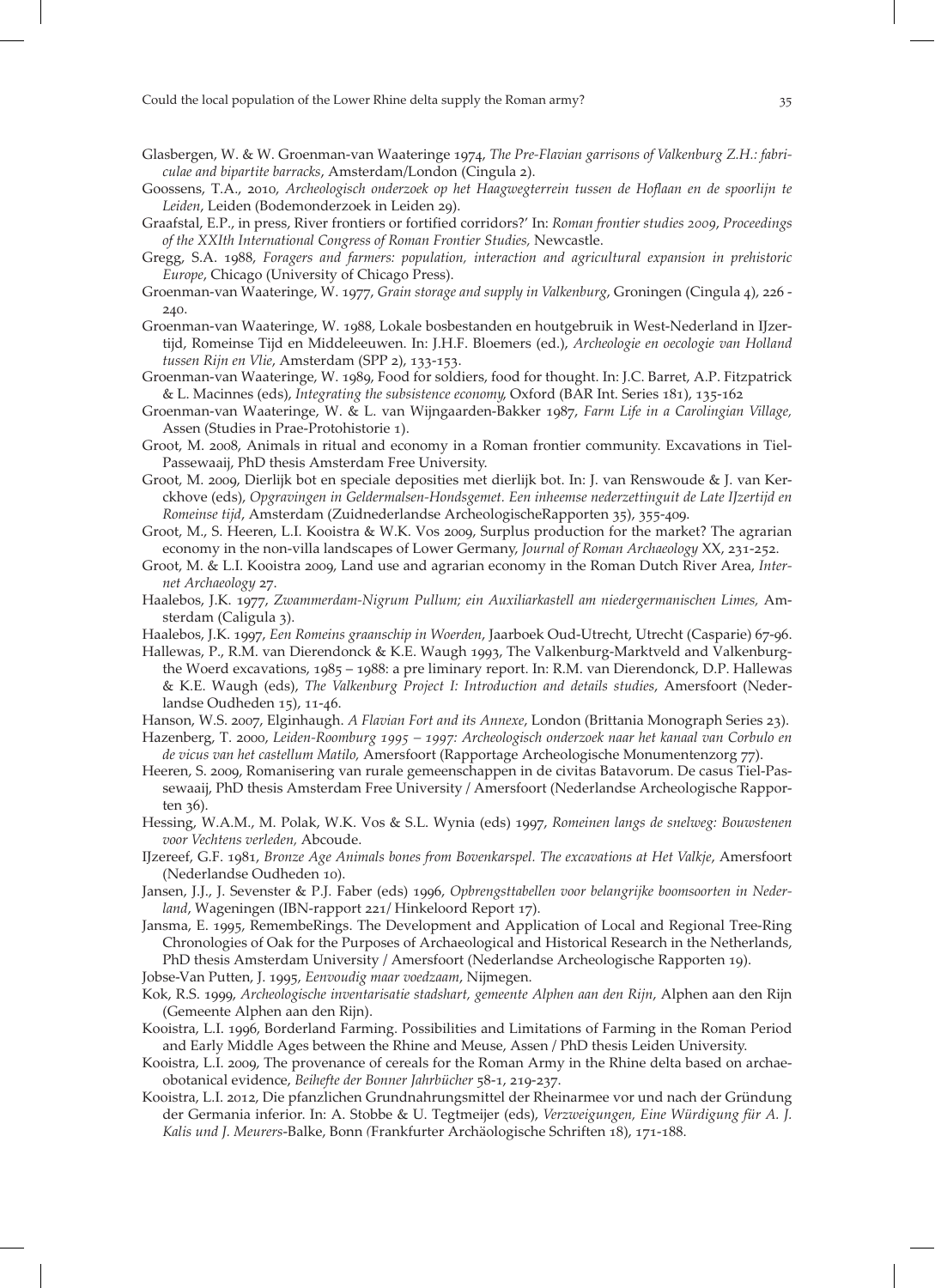- Kooistra, L.I., M. van Dinter, M.K. Dütting, P. van Rijn & C. Cavallo 2013, Could the local population of the Lower Rhine delta supply the Roman army? Part 1: The archaeological and historical framework, Journal of Archaeology in the Low Countries 4-2, 5-23.
- Kooistra, M.J., L.I. Kooistra, P. van Rijn & U. Sass-Klaassen 2006, Woodlands of the past. The excavation of wetland woods at Zwolle-Stadshagen (the Netherlands): Reconstruction of the wetland wood in its environmental context, Netherlands Journal of Geosciences - Geologie en Mijnbouw 85-1, 37-60.
- Kuitert, A.T. 2004, Ontwikkeling van mozaïeklandschappen onder invloed van begrazing; Een drietal case-studies, Wageningen (Alterrarapport 1105).
- Kreuz, A. 1995, Landwirtschaft und ihre ökologischen Grundlagen in den Jahrhunderten um Christi Geburt: zum Stand der naturwissenschaftlichen Untersuchungen in Hesse, Rahden/Westf. (Berichte der Kommission für Archäologische Landesforschung in Hessen 3), 59-91.
- Lange, S. 2007, Houtgebruik, de hoekpalen en de staken. In: J. van der Kamp (ed.) 2007, Vroege Wacht. LR Zandweg: Archeologisch onderzoek van twee eerste eeuwse houten wachttorens in Leidsche Rijn, Utrecht (Basisrapportage archeologie Gemeente Utrecht  $16$ ),  $102 - 113$ .
- Lange, S. 2009, Hout. In: A. Luksen- IJtsma (ed.), Ouderijnseweg; Archeologisch onderzoek van een inheems-Romeinse nederzetting uit de eerste eeuw na Chr. en een vlasrootcomplex uit de twaalfde eeuw na Chr. in De Meern, gemeente Utrecht, Utrecht (Basisrapportage Archeologie Gemeente Utrecht 25), 57 - 61. Lange, S. 2010, Houtspecialistisch onderzoek aan Romeins bouwhout. In: M.C.M. Langeveld & A. Luksen-IJtsma (eds), Wegens Wateroverlast. LR39. De Balije II: rivierdynamiek, wachttorens en infrastructuur in de romeinse tijd in een rivierbocht, Utrecht (Basisrapportage Archeologie Gemeente Utrecht 11), 181 - 190.
- Lange, S. 2010, Houtspecialistisch onderzoek aan Romeins bouwhout. In: M.C.M. Langeveld & A. Luksen-IJtsma (eds.), Wegens Wateroverlast. LR39. De Balije II: rivierdynamiek, wachttorens en infrastructuur in de romeinse tijd in een rivierbocht, Utrecht (Basisrapportage Archeologie Gemeente Utrecht 11), 181  $-190.$
- Lange, S. 2012, Houtspecialistisch onderzoek, fuik. In: A.C. Aarts (ed.), Scherven, schepen en schoeiingen; Archeologisch onderzoek in een fossiele rivierbedding bij het castellum van De Meern, Utrecht (Basisrapportage archeologie Gemeente Utrecht  $43$ ),  $161 - 184$ .
- Langeveld M.C.M. & A. Luksen-IJtsma (eds) 2010, Wegens Wateroverlast. LR39. De Balije II: rivierdynamiek, wachttorens en infrastructuur in de romeinse tijd in een rivierbocht, Utrecht (Basisrapportage Archeologie Gemeente Utrecht 11).
- Langeveld, M.C.M. in prep., Vicuslaan (LR58), Utrecht (Basisrapportage Archeologie Gemeente Utrecht  $32)$ .
- Lauwerier, R.C.G.M. 1988, Animals in Roman Times in the Dutch Eastern River Area, Amersfoort (Nederlandse Oudheden 12).
- Luksen-IJtsma, A. 2010, De limesweg in West-Nederland. Inventarisatie, analyse en synthese van archeologisch onderzoek naar de Romeinse weg tussen Vechten en Katwijk, Utrecht (Basisrapportage Archeologie Gemeente Utrecht 40).
- Malanima, P. 2009a, Pre-Modern European Economy. One Thousand Years (10th-19th Centuries), Leiden (Global Economic History Series 56).
- Malanima, P. 2009b, The long ancient growth, Paper for the Istituto per la Storia Antica de Roma, april 22nd 2009.
- Meffert, M. 1998, Ruimtelijke Relaties in het Oer-IJ-Estuarium in de Romeinse IJzertijd met nadruk op de Assendelver Polders. PhD thesis Amsterdam University.
- Montforts, M.J.G. Th. 1995, Romeins Utrecht, Utrecht (Matrijs).
- Morel, J. 1988, De vroeg-Romeinse versterking te Velsen 1: fort en haven. PhD thesis Amsterdam University.
- Ozinga, L.R.P., T.J. Hoekstra, M.D. de Weerd & S.L. Wynia (eds) 1989, Het Romeinse Castellum te Utrecht, Utrecht (Broese Kemink).
- Parker, T.S. 2006, The Roman Frontier in Central Jordan. Final report on the Limes Arabicus Project, 1980 -1989, Washington D.C (Dumbarton Oaks Studies 40).
- Ploegaert, P.H.J.I. 2006, Zwammerdam 'De Hooge Burch' en 'De Bruggen', Amersfoort (ADC-rapport 540).
- Polak, M. 2009, The Roman military presence in the Rhine delta in the period c. AD  $40 140$ . In: A. Morillo, N. Hanel & E. Martín (eds), Limes XX, XXth International Congress of Roman Frontiers studies, Leon, (España), Septiembre 2006, Madrid (Anejos de Gladius, 13-2), 945 - 953.
- Polak, M. in press, The Roman military presence in the Rhine delta in the pre-Flavian period. In: Roman frontier studies 2009, Proceedings of the XXIth International Congress of Roman Frontier Studies, Newcastle.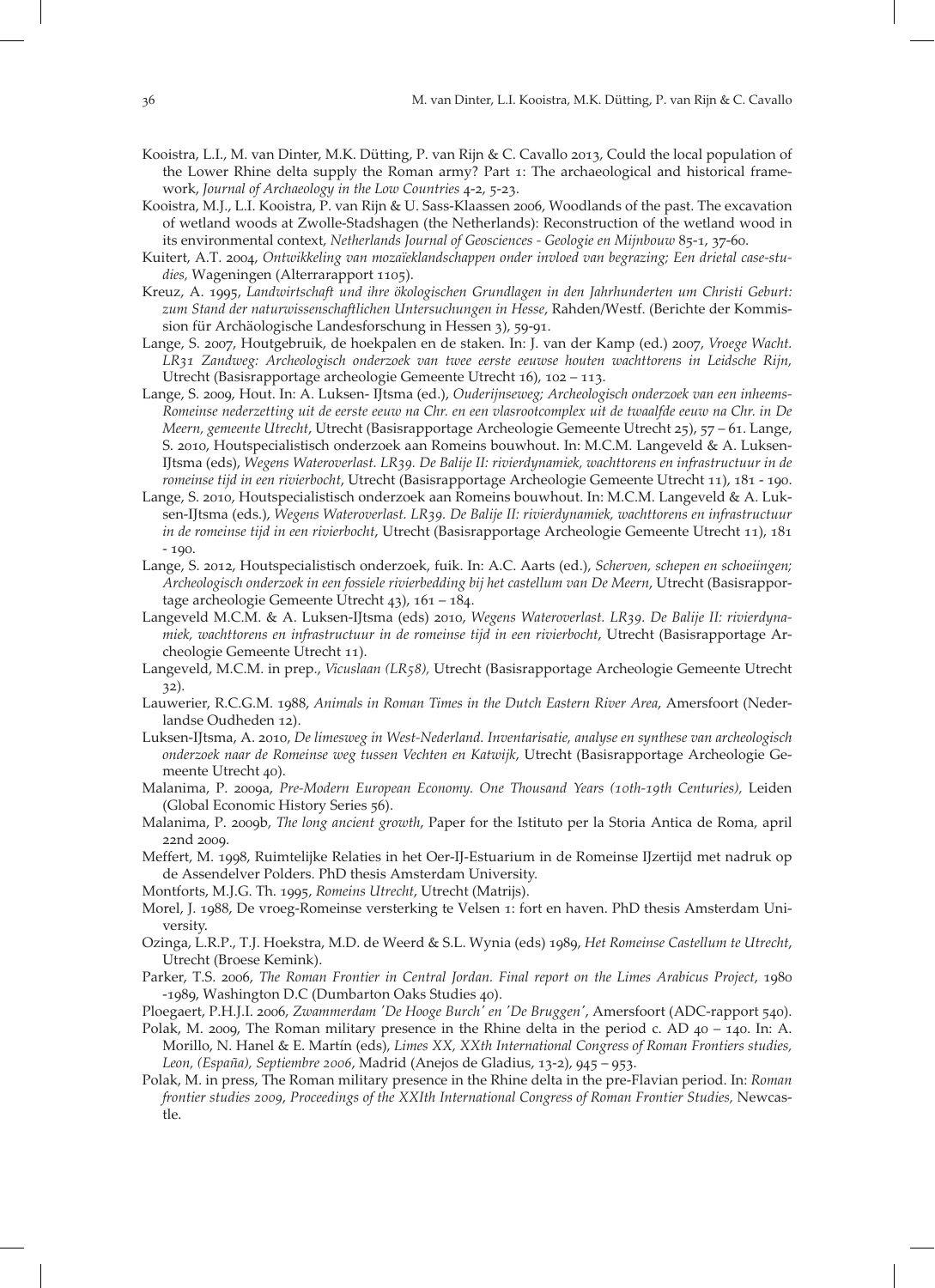- Polak, M., R.P.J. Kloosterman & R.A.J. Niemeijer (eds) 2004, Alphen aan den Rijn. Albaniana 2001–2002. Opgravingen Tussen de Castellumstraat, het Omloopkanaal en de Oude Rijn, Nijmegen (Libelli Noviomagenses 7).
- Roth, J.P. 1999, The logistics of the Roman army at war: (264 B.C. A.D. 235), Leiden-Boston-Köln (Columbia studies in the classical tradition 23).
- Roymans, N. 2004, Ethnic identity and imperial power. The Batavians in the Early-Roman empire, Amsterdam (Amsterdam University Press).
- Sass-Klaassen, U. & E. Hanraets 2006, Woodlands of the past The excavation of wetland woods at Zwolle-Stadshagen (the Netherlands): Growth pattern and population dynamics of oak and ash, Netherlands Journal of Geosciences - Geologie en Mijnbouw 85-1, 61-71.
- Siemons, H. & J.J. Lanzing 2009, Bewoningssporen uit de Romeinse tijd in het Wateringse Veld, Den Haag, Den Haag (Haagse Oudheidkundige Publicaties 11).
- Sommer, C.S. 1984, The military vici in Roman Britain Aspects of their origins, their location and layout, administration, function and end, Oxford (BAR Int. Series 129).
- Sommer, C.S. 1991, Life beyond the ditches: Housing and planning of the military vici in Upper Germany and Raetia. In: V.A. Maxfield & M.J. Dobson (eds), Roman frontier studies 1989, Proceedings of the XVth International Congress of Roman Frontier Studies, Exeter, 472-476.
- Staring, W.C.H. 1983, De wording van kienhout. Het ontstaan en de vindplaatsen van kienhout met een voorwoord van F.H. Steenhuis Kzn., Wildervank (Dekker & Huisman).
- Stuijts, I.L.M. 1988, Houtdeterminatie. In: J.H.F. Bloemers (ed.), Archeologie en ecologie tussen Rijn en Vlie, Assen-Maastricht, 89 - 92.
- Thomas, R. 2008, Supply-chain networks and the Roman invasion of Britain: a case study from Alchester, Oxfordshire. In: S. Stallibrass & R. Thomas (eds), Feeding the Roman Army the Archaeology of Production and Supply in NW Europe, Oxford, 31-51.
- Van der Kamp, J. (ed.) 2007, Vroege Wacht. LR31 Zandweg: Archeologisch onderzoek van twee eerste eeuwse houten wachttorens in Leidsche Rijn, Utrecht (Basisrapportage archeologie Gemeente Utrecht 16).
- Van der Kamp, J. (ed.) 2009, Werk aan de weg; LR31 Zandweg: Archeologisch onderzoek aan de verspoelde sectie van de limesweg, Utrecht (Basisrapportage archeologie Gemeente Utrecht 21).
- Van der Mark, R. 2001, Eligenstraat; 2000 jaar bewoning in het zuiden van de Utrechtse binnenstad, Utrecht (Basisrapportage Archeologie Gemeente Utrecht ).
- Van der Velde, H.M. (ed.) 2008. Cananefaten en Friezen aan de monding van de Rijn. Tien jaar archeologisch onderzoek op de Zanderij-Westerbaan te Katwijk (1996-2006), Amersfoort (ADC Monografie 5).
- Van Dierendonck, R.M. 2004, Five Postholes and a Ditch: The Valkenburg-Marktveld Timber Watch and Signal Tower. In: F. Vermeulen, K. Sas & W. Dhaeze (eds): Archaeology in Confrontation. Aspects of Roman Military Presence in the Northwest. Studies in honour of prof. Em. Hugo Thoen, Gent (Archaeological Reports Ghent Univ. 2), 73-102.
- Van Dijk, J. 2008a, Archeozoölogie. In: E. Blom & W.K. Vos (eds), Woerden-Hoochwoert. De opgravingen 2002-2004 in het romeinse castellum Laurium, de vicus en van het schip de 'Woerden 7', Amersfoort (ADC monografie 2), 301-324.
- Van Dijk, J. 2008b, Archeozoölogisch onderzoek. In: E. Blom & W. Roessingh, Aan de rand van het Romeinse Rijk, archeologisch onderzoek in de Munnikenpolder te Leiderdorp, Amersfoort (ADC-rapport 802).
- Van Dinter, M. 2013. The Roman Limes in the Netherlands: how a delta landscape determined the location of the military structures, Netherlands Journal of Geosciences 92-1, 11-32.
- Van Dockum, S.G. 1995, Inheems romeinse nederzetting aan de Rijksstraatweg?, Utrecht, (Historische Vereniging Vleuten de Meern Haarzuilens 15), 72-73.
- Van Enckevort, H. 1987, Een barak en andere houten structuren: Romeinse vondsten uit Alphen aan den Rijn en Woerden, unpublished master thesis University of Amsterdam.
- Van Es, W.A. 1981, Romeinen in Nederland, Bussum (Unieboek).
- Van Grinsven, P.F.A. & Dijkstra, M.F.P., 2005. De vroeg-middeleeuwse nederzetting te Koudekerk aan den Rijn: een bijna vergeten opgraving in de Lagewaardse Polder, Leiden (Renus reeks ).
- Van Londen, H. 2006, Midden-Delfland: the Roman Native Landscape Past and Present, PhD thesis Amsterdam University.
- Van Regteren Altena, H.H. & H. Sarfatij 1994a, De verdwenen Rijnloop (I): Waarnemingen in de bouwput van V & D Achter Klarenburg. In: M.H. Stafleu, T.J. Hoekstra & J.E.A.L. Struick (eds), Archeologische en Bouwhistorische Kroniek van de Gemeente Utrecht  $1926 - 1972$ , Utrecht,  $22 - 24$ .
- Van Regteren Altena, H.H. & H. Sarfatij 1994b, De verdwenen Rijnloop (II): Waarnemingen in de bouwput van V & D Achter Klarenburg. In: M.H. Stafleu, T.J. Hoekstra & J.E.A.L. Struick (eds), Archeologische en Bouwhistorische Kroniek van de Gemeente Utrecht  $1926 - 1972$ , Utrecht,  $24 - 27$ .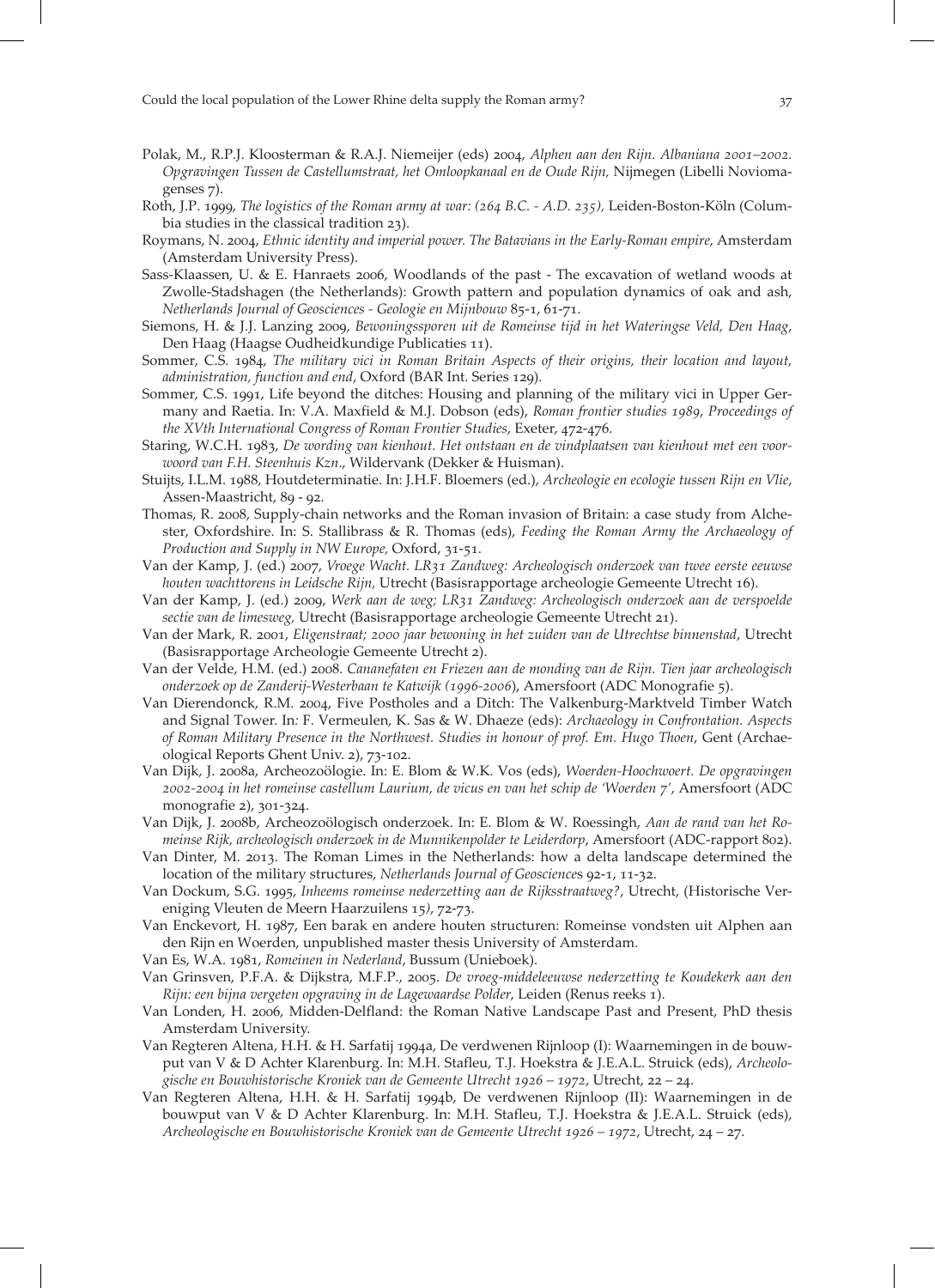- Van Rijn, P. 1990, Hout van Romeins Valkenburg. Een aanzet voor onderzoek naar houtgebruik, -exploitatie en -bevoorrading van Praetorium Agrippinae. Unpublished master thesis University of Amsterdam.
- Van Rijn, P. 1993, Wooden Artefacts. In: R.M. van Dierendonck, D.P. Hallewas, and K.E. Waugh (eds), The Valkenburg Project I: Introduction and details studies, Amersfoort (Nederlandse Oudheden 15), 146-216.
- Van Rijn, P. 1995, Bouwen in het veen. Houtonderzoek van de vindplaats 21-23, gem. Schipluiden, Midden-Delfland, Zaandam (BIAXiaal 12).
- Van Rijn, P. 2000, Hout. In: J.K. Haalebos & P.F.J. Franzen (eds), Alphen aan den Rijn Albaniana 1998- $1999$ , Nijmegen (Libelli Noviomagenses 6),  $167-178$ .
- Van Rijn, P. 2003, Het hout. In: M. Sier (ed.): *Ellewoutsdijk in de Romeinse tijd*, Bunschoten (ADC-Rapport 200), 104-138.
- Van Rijn, P. 2004, Hout. In: M. Polak, R.P.J. Kloosterman & R.A.J. Niemeijer (eds), Alphen aan den Rijn Albaniana 2001-2002, Opgravingen tussen de Castellumstraat, het Omloopkanaal en de Oude Rijn. Nijmegen (Libelli Noviomagenses 7), 216 - 236.
- Van Rijn, P. 2013, Fuiken. In: L. Dielemans (ed.), Wacht aan het water. VLEN3-00: archeologisch onderzoek naar sporen en vondstassemblages uit de Romeinse tijd in Vleuterweide, Utrecht (Basisrapportage Archeologie  $52$ ,  $135 - 145$ .
- Van Rijn, P. in prep. The timber supply for the Roman army in the western Lower Rhine from AD . PhD thesis Radboud University Nijmegen.
- Van Tent, W.J. 1978, A native settlement at Jutphaas municipality of Nieuwegein, Amersfoort (BROB 28), 199-239.
- Van Wijngaarden-Bakker, L.H. 1988, Zoöarcheologisch onderzoek in de west-Nederlandse delta 1983-1987. In: J.H.F. Bloemers (ed.), Archeologie en ecologie tussen Rijn en Vlie, Assen-Maastricht, 154 – 185.
- Visser, R.M. & E. Jansma 2009, Dendrochronologische analyse van het hout van de limesweg in Leidsche Rijn. In: J. S. van der Kamp (ed.). Werk aan de weg. LR 31 Zandweg. Archeologisch onderzoek aan een verspoelde sectie van de weg, Utrecht (Basisrapportage archeologie Gemeente Utrecht 21), 77-86.
- Vollgraff, C. & G. van Hoorn 1941, Verslag van ene proefopgraving op de HogeWoerd bij De Meern, Amsterdam (Mededelingen der Nederlandsche Akademie van Wetenschappen  $\frac{4}{6}$ , 171 – 200.
- Vorst, Y. & K. Hanninen 2005, Naaldwijk-Midddelbroekweg, houtstructuren uit de Romeinse tijd, Zaandam  $(BIAXiaal 235).$
- Vos, W.K. 1997, Sporenzoeken in de vicus. In: W.A.M. Hessing, M. Polak, W.K. Vos & S.L. Wynia (eds), Romeinen langs de snelweg: Bouwstenen voor Vechtens verleden, Abcoude, 35 - 51.
- Vos, W.K. 2009, Bataafs platteland. Het Romeinse nederzettingslandschap in het Nederlandse Kromme-Rijngebied. PhD thesis Amsterdam University / Amersfoort (Nederlandse Archeologische Rapporten 3).
- Vos, W.K. & E. Blom 2004, Definitief Archeologisch Onderzoek (DAO) in Alphen aan den Rijn langs het Goudse Rijpad, Bunschoten (ADC rapport 226).
- Vos, W.K. & J.J. Lanzing 2000, De opgravingen in Valkenburg-Veldzicht 1994 1997, Amersfoort (Rapportage Archeologische Monumentenzorg 78).
- Vos, W., E. van der Linden, E. & B. Voormolen. 2012. Rondom Romeinse Rijtjeshuizen Reconstructie van een woonwijk op grond van een vergeten opgraving in Valkenburg (ZH), Leiden (HazenbergArcheologie).
- Vossen, I.M.J 2003, The possibilities and limitations of demographic calculations in the Batavian area. In: Th. Grünewald & S. Seibel (eds), Kontinuität und Diskontinuität. Germania inferior am Beginn und am Ende der römischen Herrschaft, Berlin/New York (Reallexikon der Germanischen Altertumskunde Ergänzungsband  $35$ ),  $414 - 435$ .
- Vossen, I. & M. Groot 2009, Barley and Horses, Surplus and Demand in the Civitas Batavorum. In: M. Driessen, S. Heeren, J. Hendriks, F. Kemmers & R. Visser (eds.), TRAC 2008, Proceedings of the Eighteenths Annual, Oxford (Oxbow Books 2009), 85-100.
- Whittacker, C.R. 1994, Frontiers of the Roman Empire, a social and economical study, Baltimore (Johns Hopkins University Press).
- Willems, W.J.H. 1986, Roman and Batavians; a regional study in the Dutch Eastern River Area II, Amersfoort (BROB 34), 39 - 331.
- Wolf, R.J.A.M. 1995, Geschiedenis en beheer van de Nederlandse ooibossen, Wageningen (IBN-rapport 179).
- Zandstra, M.J.M. & M. Polak 2012, De Romeinse versterkingen in Vechten-Fectio. Het archeologisch onderzoek in 1946-1947, Nijmegen (Auxiliaria 11).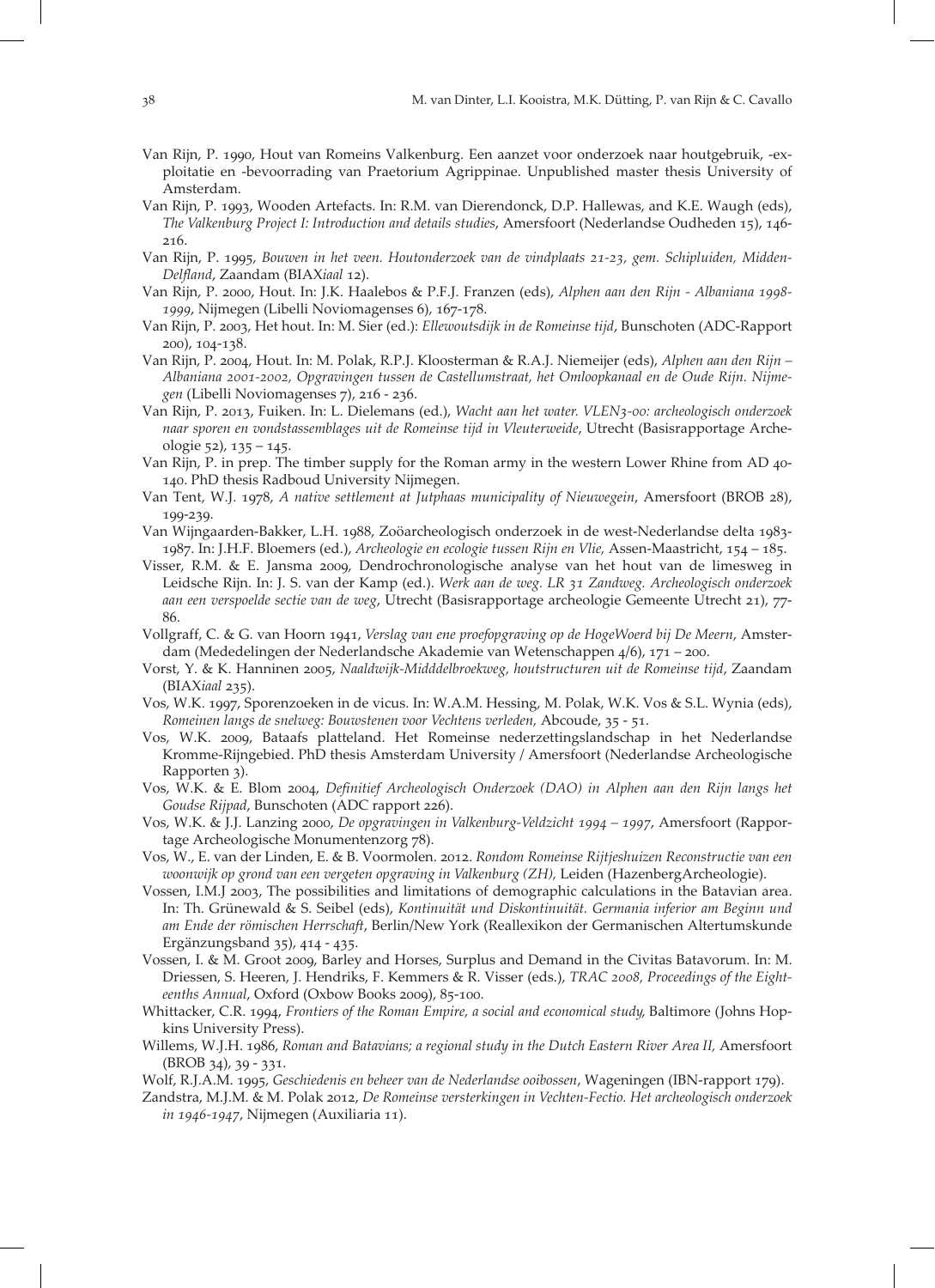# Appendix 1. Parameter values and underlying assumptions used in the modelling of the carrying capacity of the Lower Rhine delta

# Population size

# 2.2.1 Landscape module

- The areas occupied by the military constructions include  $3-4$  ha for forts incl. ditches and a construction-free zone, less than  $1$  ha for watchtowers,  $10$  ha on average for *vici* and  $c$ .  $20$  m broad zone for the military road. The total area occupied is relatively small are therefore not accounted for in our calculations for land use.
- The area that the farm yards occupied in the Rhine-Meuse delta varied between  $0.5$  to  $2$  ha (Bakels & Stronkhorst 2004; Heeren, 2009; Van der Velde 2008; Van Londen 2006; Vos, ) and is not considered in our calculations for land use, because it turned out to be insignificant (less than  $1\%$  resp.  $5\%$  in Early and Middle Roman period).

# 3.2.1 Military population

- With minimum estimates of c. 250 soldiers per fort (Glasbergen & Groenman-van Waateringe  $1974$ ) and a maximum of c.  $480$ -500 (one cohort, cohors quingenaria equitata), we assume in our calculations that  $350$  soldiers were stationed in each of the small castella downstream of fort Vechten (best guess). Vechten is counted as a double fort with 700 soldiers.
- The garrisons of the watchtowers are assumed to be derived from the fort garrisons (Van der Kamp 2007).
- The military installations are permanently occupied.
- The size of the army does not change during the research period, A.D.  $40 140$ .
- Only fort Vechten had a *vicus* in the early Roman period  $(AD\ 40 69)$ ; Hessing *et al.* 1997).
- In the middle Roman period (AD  $70 140$ ), all forts had a vicus (Blom & Vos 2008; Brandenburgh & Hessing 2005; De Hingh & Vos 2005; Hazenberg 2000; Haalebos 1977; Kok 1999; Langeveld in prep.; Montforts 1995; Ploegaert 2006; Vos 1997; Vos & Lanzing 2000).
- The number of people living in the vicus was equal to that of the garrison in the adjacent fort (Sommer 1984; idem 1991), implying 350 vicus-inhabitants per fort downstream of fort Vechten in the middle Roman period. In our calculations the vicus of Vechten contains 700 inhabitants in both the early and middle Roman period.

# 3.2.2 Rural population

- It is assumed that the number of settlements south of the river Rhine doubled in the middle Roman period compared to their number in the early Roman period.
- It is assumed that the number of settlements north of the river Rhine was equal in the early and middle Roman period.
- To account for eroded and non-discovered settlements, a correction factor of  $15\%$  was applied to the number of reconstructed rural settlements (Vos 2009).
- Excavation data in the research area show that the majority of the settlements comprised one or two farmsteads in both the early and middle Roman period (Bakels & Stronkhorst 2004; Den Hartog 2009; Van der Mark 2001; Van der Velde 2008; Van Dockum 1995; Van Grinsven & Dijkstra 2005; Van Tent 1978; Vos 2009; Vos & Blom 2004). Therefore, an average - referred to as settlement-unit - has been used in the calculations. Large settlements reconstructed in the Kromme Rijn area with a minimum of  $3 - 4$  farmsteads are counted  $double$  (Vos 2009).
- Previous research indicates that one household in prehistoric times consisted of  $5$  to 8 people (Bloemers 1978, 55; Willems 1986, 236). Hence, one settlement-unit is inhabited by c. 10 people. In our calculations, a figure of  $9.75$  ( $(5+8) \times 1.5$ )/2) people is used, equally distribu-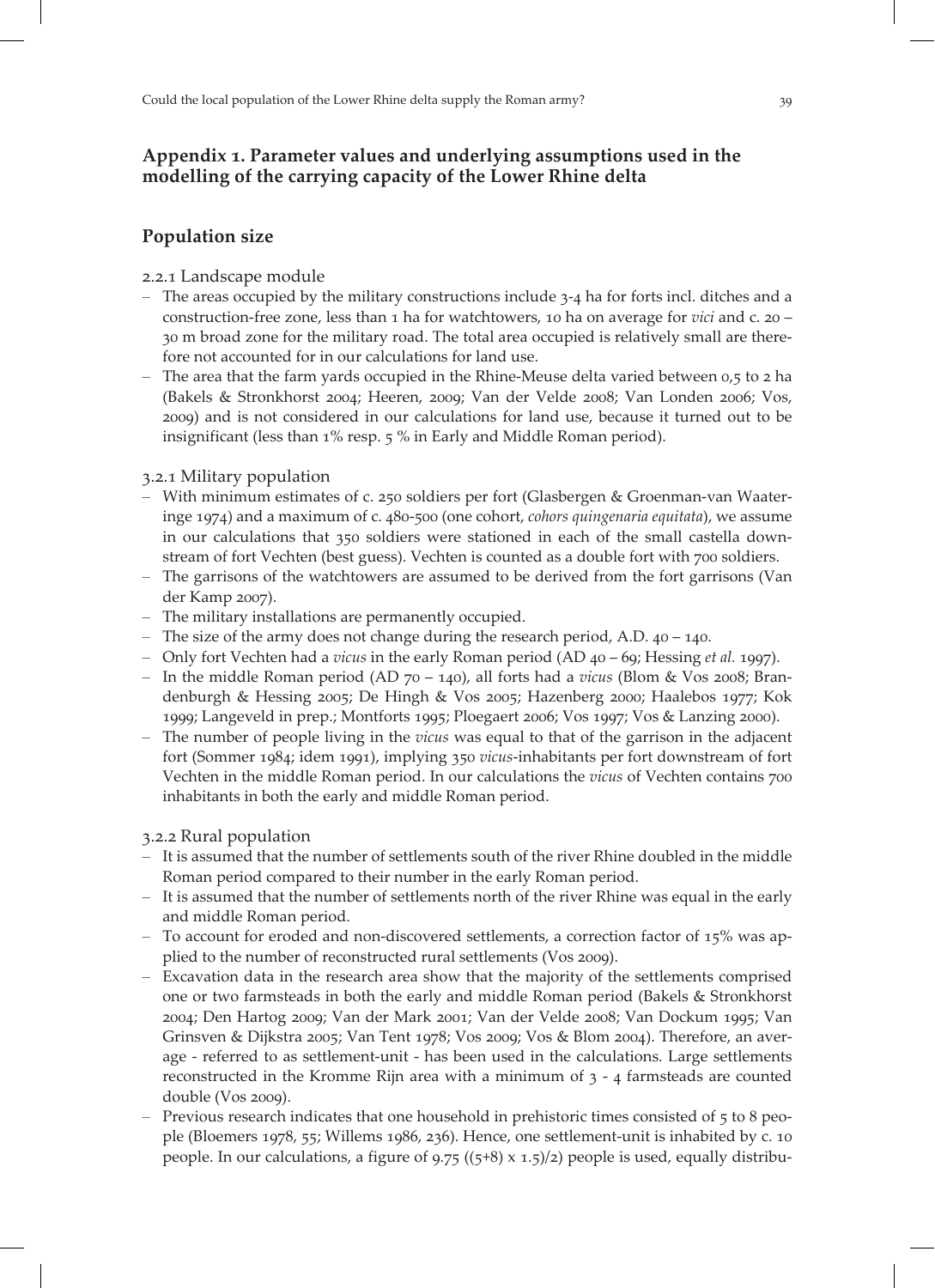ted over the different age categories, i.e. children, young adults (10-14 year), adults and old adults, being c. 2.5 (2.4375 =  $9.75/4$ ).

|                             | West | Central | East | Total |
|-----------------------------|------|---------|------|-------|
| Early & Middle Roman Period |      |         |      |       |
| Northern dunes              | 17   | -       | -    | 17    |
| Northern levees             | 16   | 15      | 18   | 49    |
| Southern dunes              |      | -       | -    |       |
| Southern levees             |      | 18      | 110  | 137   |
| Total                       |      |         |      | 210   |

Table A1. Reconstructed rural settlements according to original ARCHIS-data (jan 2009).

|                                   | West | Central | East                     | Total |
|-----------------------------------|------|---------|--------------------------|-------|
| Early Roman Period (AD 40 - 70)   |      |         |                          |       |
| Northern dunes                    | 8.5  | -       |                          | 8.5   |
| Northern levees                   | 8    | 7.5     | 9                        | 24.5  |
| Southern dunes                    | 3.5  | ۰       | $\overline{\phantom{a}}$ | 3.5   |
| Southern levees                   | 4.5  | 9       | 55                       | 68.5  |
| Total                             |      |         |                          | 105   |
| Middle Roman Period (AD 70 - 140) |      |         |                          |       |
| Northern dunes                    | 8.5  |         |                          | 8.5   |
| Northern levees                   | 8    | 7.5     | 9                        | 24.5  |
| Southern dunes                    | ⇁    |         |                          | 7     |
| Southern levees                   | 9    | 18      | 110                      | 137   |
| Total                             |      |         |                          | 177   |

Table A2. Reconstructed rural settlement-units divided over early Roman and middle Roman period according to first two assumptions in paragraph 3.3.2.

|                                    | West  | Central                  | East                     | Total  |
|------------------------------------|-------|--------------------------|--------------------------|--------|
| Early Roman Period (AD $40 - 70$ ) |       |                          |                          |        |
| Northern dunes                     | 9.775 | ۰                        | $\overline{\phantom{0}}$ | 9.775  |
| Northern levees                    | 9.2   | 8.625                    | 10.35                    | 28.175 |
| Southern dunes                     | 4.025 | ۰                        | $\overline{\phantom{0}}$ | 4.025  |
| Southern levees                    | 5.175 | 10.35                    | 63.25                    | 78.775 |
| Total                              |       |                          |                          | 120.75 |
| Middle Roman Period (AD 70 - 140)  |       |                          |                          |        |
| Northern dunes                     | 9.775 | $\overline{\phantom{0}}$ |                          | 9.775  |
| Northern levees                    | 9.2   | 8.625                    | 10.35                    | 28.175 |
| Southern dunes                     | 8.05  | ۰                        | $\overline{\phantom{0}}$ | 8.05   |
| Southern levees                    | 10.35 | 20.7                     | 126.5                    | 157.55 |
| Total                              |       |                          |                          | 203.55 |

Table A3. Reconstructed rural settlement-units divided over early Roman and middle Roman period corrected for eroded and non-discovered settlements  $(15\%).$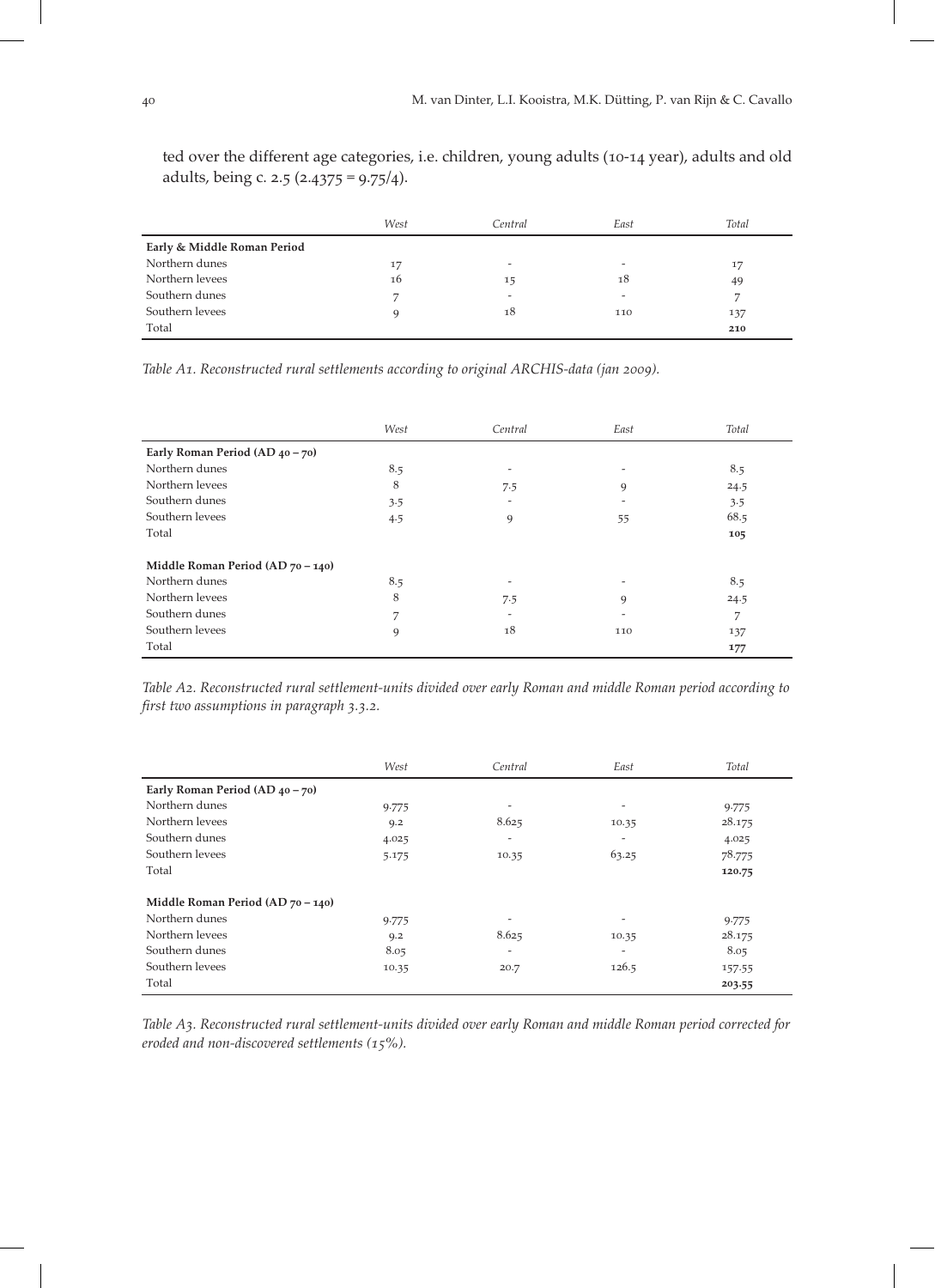# 3.3 Military module

#### 3.3.1. Wood demand

#### Assumptions for wood demand:

Forts:

– To reconstruct the timber needed to built the forts, a  $3D$  fort-wood model was constructed (Van Rijn in prep). Firstly, a model was established for the earliest fort of Alphen aan den Rijn because the excavation of this fort provided the most detailed information on lay-out and dimensions of its structures and timber (Van Enckevort 1987; Van Rijn 2000; idem ; Chorus in prep.). Missing information on upper structures and roof constructions was provided through reconstructions (e.g. Davison 1989). The total volume of timber used for this earliest fort Alphen - phase  $1a - is 1,751$  m<sup>3</sup>, varying from  $513$  m<sup>3</sup> for the rampart including gates and towers (1295 m<sup>2</sup> x 0.37 m<sup>3</sup>/m<sup>2</sup> + 130 m<sup>2</sup> x 0.27 m<sup>3</sup>/m<sup>2</sup>), 324 m<sup>3</sup>  $(=(551 + 130 \text{ m}^2) \times 0.33 \text{ m}^3/\text{m}^2)$  for principia and praetorium, 408 m<sup>3</sup> (1890 m<sup>2</sup> x 0.22 m<sup>3</sup>/m<sup>2</sup>) for the barracks, 131 m<sup>3</sup> (608 m<sup>2</sup> x 0.22 m<sup>3</sup>/m<sup>2</sup>) for the fabrica, 43 m<sup>3</sup> (138 m<sup>2</sup> x 0.31 m<sup>3</sup>/m<sup>2</sup>) for the granary and for a structure of unknown function 59 m<sup>3</sup> (275 m<sup>2</sup> x 0.22 m<sup>3</sup>/m<sup>2</sup>). Paving of the open spaces required  $273 \text{ m}^3$  (40 m<sup>2</sup> x 0.08 m<sup>3</sup>/m<sup>2</sup>). Based on the assumption of similar ground plans of the other forts, but with varying perimeters and division of builtup against open space depending on the fort's size, the volumes of timber needed for each of the other forts were calculated. The total volume for one time construction of all forts in the early Roman period came to  $27,088$  m<sup>3</sup>, and in the middle Roman period to  $29,533$  m<sup>3</sup> for AD  $70$  (Tabel A4 and A5).

| Early Roman period   |        | Middle Roman period                |        |
|----------------------|--------|------------------------------------|--------|
| Katwijk*             | 2229   | Katwijk***                         | 2488   |
| (Valkenburg 1-1a)    | (2697) | (Valkenburg 4, Flavian)            | (2927) |
| (Valkenburg 2-3)     | (2906) | (Valkenburg 5, Trajanic/Hadrianic) | (2971) |
| Valkenburg average   | 2802   | Valkenburg average                 | 2949   |
| Roomburg             | 1910   | Roomburg***                        | 2488   |
| Alphen 1             | 1751   | Alphen, Flavian                    | 2163   |
| Bodegraven           | 2020   | Bodegraven***                      | 2488   |
| Zwammerdam 1*        | 2229   | Zwammerdam 2, Flavian              | 2232   |
| Woerden, pre-Flavian | 2020   | Woerden, Flavian                   | 2020   |
| De Meern             | 1910   | De Meern***                        | 2488   |
| Utrecht 1,2          | 2618   | Utrecht 3,4, Flavian               | 2618   |
| Vechten 1**          | 7599   | Vechten 2                          | 7599   |
| Total                | 27088  | Total                              | 29533  |

\* ground plan unknown, m3 = average taken from  $7$  known forts; \*\* assumed to be as large as Vechten  $2$ ; \*\*\* ground plan unknown,  $m_3$  = average taken from 6 known forts

Table A4. Reconstructed wood consumption for timber  $(m^3)$  for one time construction of the Roman forts in the early and middle Roman period (Numbering of the various phases after Chorus in prep.).

#### Other military complexes:

- Volumes of timber for these structures are calculated with a 3D-model based on the field drawings and the dimensions of the excavated features.
- Assuming that the river was completely over watched in between the forts, the number of reconstructed watchtower complexes is estimated at  $20$  (= resp. 6, 8 and 6 for the three regions). A watchtower covers c. 20 m<sup>2</sup> (Langeveld & Luksen-IJtsma 2010; Van der Kamp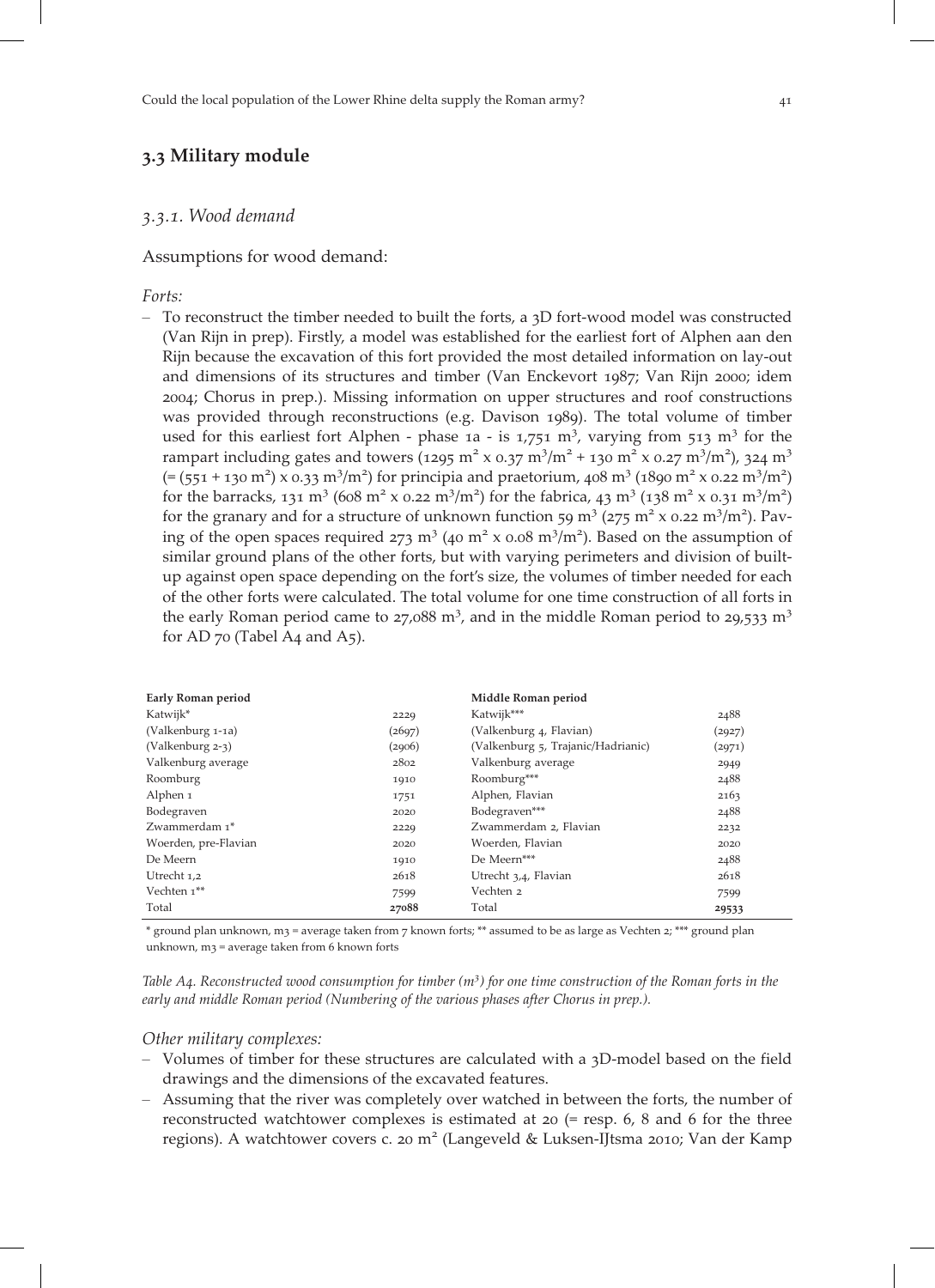2007; Van Dierendonck 2004). When  $0.37 \text{ m}^2/\text{m}^3$  is used (for similar structures within the forts), c.  $7.5 \text{ m}^3$  of wood is assumed to be needed for the one time construction of a watchtower complex.

– The number of granaries outside each fort is estimated at two (Hallewas et al. 1993) and based on similar structures within the forts (Glasbergen 1972, fig. 51; Groenman-Van Wateringe 1977, 233; Polak *et al.* 2004; 97) - 43  $m<sup>3</sup>$  of wood was needed to built a granary (for one time construction).

Vici:

- Hardly anything is known about the size or number of houses in vici in this area. Therefore, these figures are estimated.
- A vicus house is estimated to cover an average of  $180 \text{ m}^2 (8 \times 20 25 \text{ m})$ ; Langeveld in prep.).
- A vicus is assumed to include 60 houses. Using 0.19  $m^2/m^3$  for simple structures, the total volume of timber needed for a one time construction of one vicus is  $2,052$  m<sup>3</sup>.

#### Infrastructural works:

- $-$  For paths in the early and middle Roman period, it is assumed that  $8500$  trunks/km were used consisting of alder poles with diameter of 0.06 m and a length of 3 m (based on field drawings of Valkenburg-Marktveld 1986; Hallewas et al. 1993). The total path length of 33 km is equally divided over the regions (11 km per region), resulting in a total of  $2,379$  m<sup>3</sup> wood for a one time construction or  $793 \text{ m}^3$  per region.
- The first archaeologically traceable Roman road connecting the forts only appeared at the end of the first century AD (Luksen-IJtsma 2010). The track of the road of AD 99/100 mostly consists of a parallel row of posts on either side of the raised roadbed, mainly oak. It is assumed that  $6300$  trunks were used for  $1 \text{ km}$  path consisting of poles with diameter of 0.13 m and a length of 3 m, resulting in 250.86 m<sup>3</sup>/km. Reconstruction over a total distance of 66 km (Luksen-IJtsma 2010) results in  $16,557$  m<sup>3</sup> of wood for a one time construction over 66 km or  $5.515$  m<sup>3</sup> per region (22 km).
- In AD  $123/125$  the road and river infrastructure was drastically renewed (Luksen-IJtsma 2010). The road of AD  $123/125$  shows two different types of wood construction, a lighter and a heavier one. Although part of the timber (mainly oak) for this road was imported (Visser & Jansma 2009), local repairs were conducted with alder which was most likely locally retrieved (Luksen-IJtsma 2010, 97). We calculate the total amount of wood needed for a one time construction. Estimates of the lengths of the two differently constructed segments are based on their position in the palaeo landscape, and set at 33 km each and equally divided over the regions. The lighter construction is similar to that of the road from AD 99/ , except that the posts are larger and set closer together. The heavy construction is a dike-like structure of sods and earth within two parallel rows of posts, enforced by tie beams and cladding against the inside of the posts, and wooden reinforcement of the road ditches. In our calculations, 336.8  $m<sup>3</sup>$  wood was needed per km for the lighter construction, resulting in a total of  $11,115$  m<sup>3</sup> wood for one time construction or  $3,705$  m<sup>3</sup> per region (11) km), and for the heavier construction 419.2  $m<sup>3</sup>$  was needed per km, resulting in a total of 13,834 m<sup>3</sup> wood for a one time construction or  $4,611$  m<sup>3</sup> per region (11 km).
- Waterfront installations, such as revetments, are estimated at 33 km length per region. In our calculations,  $3,455$  poles with a diameter of 0.10 m and  $3$  m length were used, resulting in 81.41 m<sup>3</sup>/m<sup>2</sup> and 2,687 m<sup>3</sup> per region in the early Roman period. These figures are also used for the first 30 years of the middle Roman period. After AD 99/100, the wood needed is included in the road- and river infrastructure of AD  $99/100$  and  $123/125$  (both lasting 20 years in our calculations).
- $-$  In the western region, the Corbulo canal is included, measuring 10 km in length, with revetments on both sides. Assuming that these revetments were similar as the revetments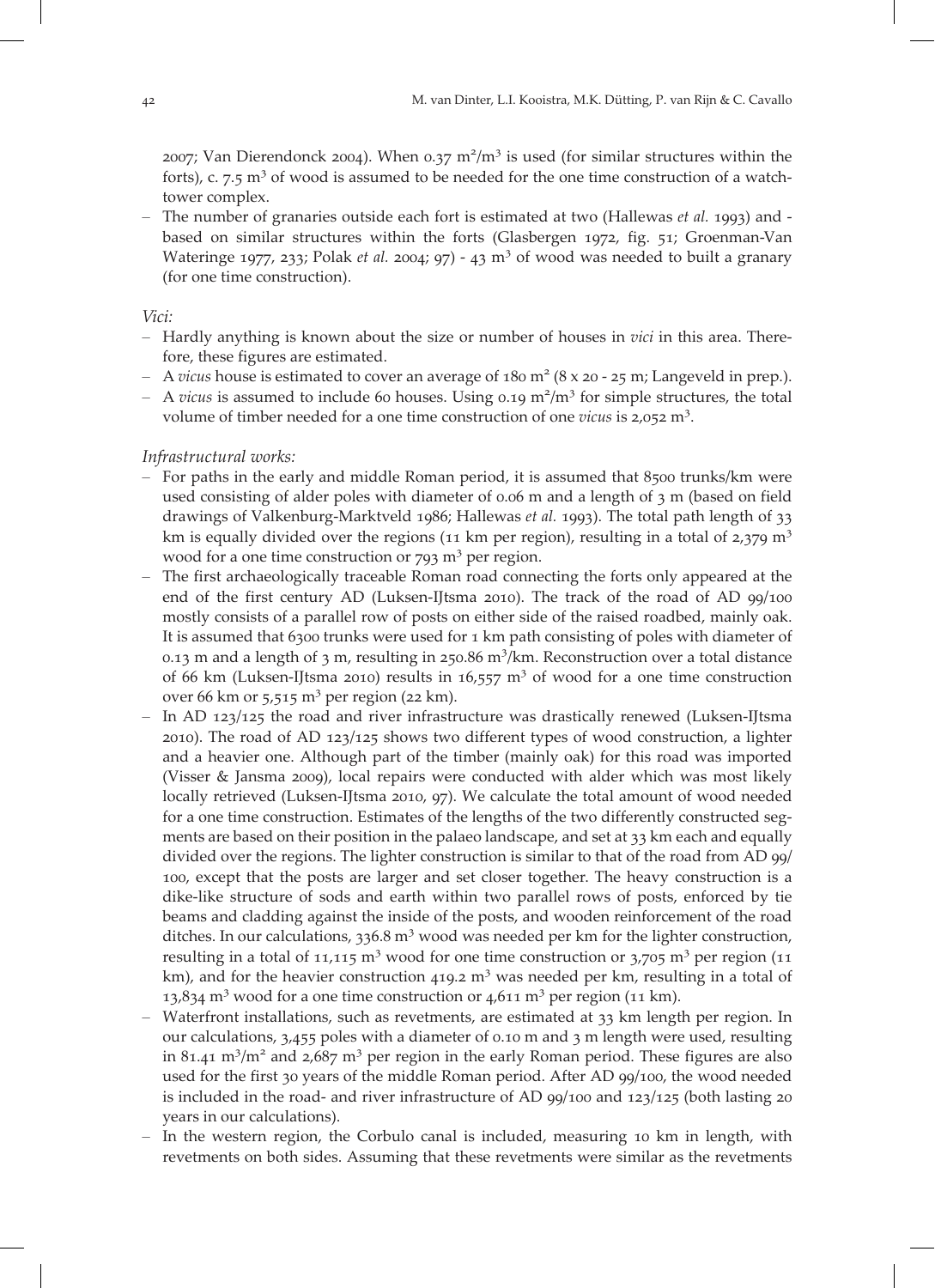along the river Rhine,  $81.4 \text{ m}^3/\text{m}^2$  wood was used, resulting in a total of  $1,628 \text{ m}^3$  wood for a one time construction.

- Furthermore, quays are added per fort each measuring 1,125 m<sup>2</sup>. In Valkenburg-Marktveld – northern gully (nr. 164/165) 15.35  $m^3$  wood was needed for 81  $m^2$  (based on field drawings). For 1,125 m<sup>2</sup>, an equivalent of 231.26 m<sup>3</sup> wood was needed for one time construction (= per fort).

# Renovation and repair of all structures:

– Every 10 years the initial amount of timber for first construction of all structures is assumed to have been used for renovation and repair of all structures, due to the necessity of constant repair in view of (i) the use of less robust wood taxa (alder, ash and elm), (ii) the archaeologically attested problems with repeated flooding, (iii) the various adaptations observed in the forts. Therefore, the initial amounts of all structures in the Early Roman period is multiplied by a factor  $\frac{1}{3}$  resp.  $\frac{1}{7}$  in the Middle Roman period, with the exception of both roads of which the repair has been calculated over 20 years (AD 99/100 till c. AD 120, and AD 123/125 till AD 140).

# Total timber:

– According to our calculations, 135,220  $m<sup>3</sup>$  of timber was needed for the military population in the early Roman period and  $509,226$  m<sup>3</sup> in the middle Roman period (Table A5).

# Firewood:

- The watchtower garrisons are assumed to be derived from the fort garrisons (section 3.2.1; Van der Kamp 2007). So, their fuel consumption is not calculated separately.
- The calculations of the consumption of firewood are based on a study of pre-modern agrarian societies relating to Europe's different climatic zones, and is for this region set at 14.000 kCal per person a day (Malanima 2009a and b). As mostly alder is (most likely) used for firewood and  $1 \text{ kg}$  of alder provides in heat value 7.6 GJ/kg, this amounts to 3,9 kg per person a day. Taking into account small-scale fuel consuming industries such as workshops for the manufacturing and repair of iron ware for the army, and cremation practices, etc, a daily consumption of 6 kg of firewood per person for the people in the forts and *vici* is assumed.
- Alder with a moisture content of  $15\%$  has a specific weight of 500kg/m<sup>3</sup>.
- The presence of bath houses has not been established in our area till c. AD 15 (Vollgraff  $\&$ Van Hoorn 1941; Haalebos 1977, 65; Polak et al. 2004, 20), so their fuel consumption has not been taken into account.
- According to these assumptions,  $597.870$  m<sup>3</sup> firewood was needed for the military population in the early Roman period and  $2,360,820$  m<sup>3</sup> in the middle Roman period (table A5).

# Assumptions for wood yields/supply:

- Yields of the Roman woodlands can only be estimated. The estimates are based on certain components that determine the yields of modern woodlands, such as taxon, age and diameter of trunks at breast height. The first two components can relatively easily be determined on unearthed Roman wood remains, whereas the diameter of trunks at breast height can only is estimated.
- The ages of the trees felled in Roman times were provided through dendrochronological research.
- The original diameters of the Roman tree trunks were reconstructed from the dimensions of the timber and the conversion methods employed (Van Rijn in prep.). This made it possible to compare the relation between trunk diameter and age in yield tables of modern wood with those from the Roman remains and to estimate the yields of various types of Roman woodlands.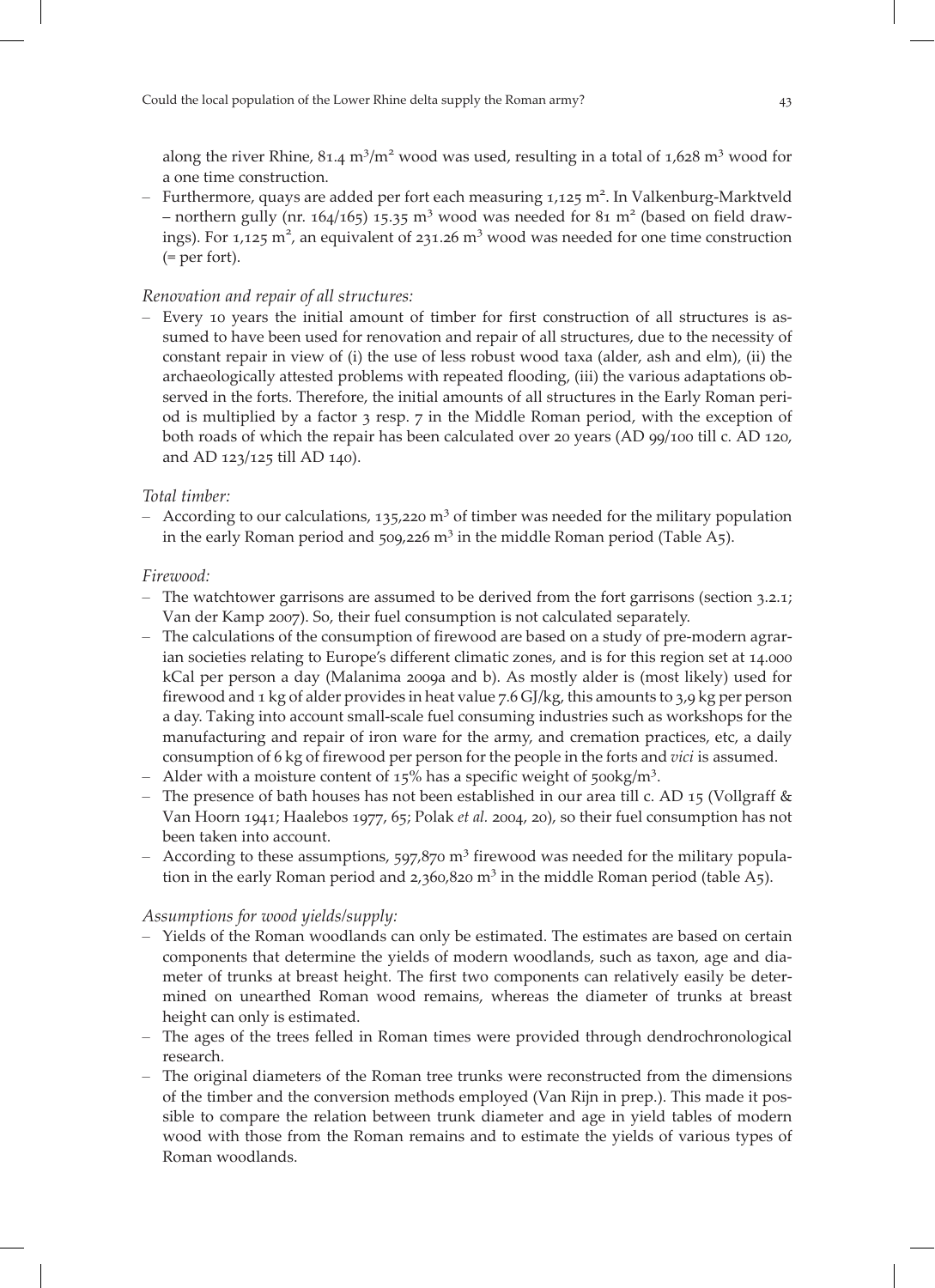|                                          | West    | Central      | East    | Total   |
|------------------------------------------|---------|--------------|---------|---------|
| Early Roman Period (AD 40 - 70)          |         |              |         |         |
| Forts                                    | 6941    | 8020         | 12128   | 27089   |
| Watchtowers                              | 45      | 60           | 45      | 150     |
| Granaries                                | 258     | 344          | 344     | 946     |
| Vici                                     | $\circ$ | $\mathcal O$ | 4104    | 4104    |
| Path                                     | 793     | 793          | 793     | 2379    |
| Revetments                               | 2687    | 2687         | 2687    | 8061    |
| Quays                                    | 640     | 853          | 853     | 2346    |
| Corbulo Canal                            | 1628    | $\circ$      | $\circ$ | 1628    |
| Total timber (for one time construction) | 12992   | 12757        | 20953   | 46702   |
| Total timber in 30 years                 | 34090   | 38270        | 62860   | 135220  |
| Firewood forts in 30 years               | 137970  | 183960       | 183960  | 505890  |
| Firewood vici in 30 years                | $\circ$ | $\circ$      | 91980   | 91980   |
| Total firewood in 30 years               | 137970  | 183960       | 275940  | 597870  |
| Total in 30 years                        | 172060  | 222230       | 338800  | 733090  |
| Middle Roman Period (AD 70 - 140)        |         |              |         |         |
| Forts                                    | 7925    | 8903         | 12705   | 29533   |
| Watchtowers                              | 45      | 60           | 45      | 150     |
| Granaries                                | 258     | 344          | 344     | 946     |
| Vici                                     | 6165    | 8208         | 8208    | 22581   |
| Path                                     | 793     | 793          | 793     | 2379    |
| Road AD 99/100                           | 5515    | 5515         | 5515    | 16545   |
| Road AD123/125 light construction        | 3705    | 3705         | 3705    | 11115   |
| Road AD 123/125 heavy construction       | 4611    | 4611         | 4611    | 13833   |
| Revetments                               | 2687    | 2687         | 2687    | 8061    |
| Quays                                    | 640     | 853          | 853     | 2346    |
| Corbulo Canal                            | 1628    | $\circ$      | $\circ$ | 1628    |
| Total timber (for one time construction) | 33963   | 35678        | 39466   | 109107  |
| Total timber in 70 years                 | 157837  | 162438       | 188951  | 509226  |
| Firewood forts in 70 years               | 321930  | 429240       | 429240  | 1180410 |
| Firewood vici in 70 years                | 321930  | 429240       | 429240  | 1180410 |
| Total firewood in 70 years               | 643860  | 858480       | 858480  | 2360820 |
| Total in 70 years                        | 801697  | 1020918      | 1047431 | 2870046 |

Table  $A_5$ . Reconstructed wood consumption for timber and fuel  $(m^3)$  for military population per region including reparation and repair, and regeneration of the various forests.

- The estimated yields of the 'bog fringing forest' are deduced from Casparie  $1982, 155$ .
- The total wood volume of the whole tree is  $120\%$  of the volume of timber from the tree (Daamen 2010,  $\overline{5}$ ). The surplus comes in the form of branch wood. This wood can be used for fuel, but has also been used to solidify the wet subsoil. Therefore, the surplus is not taken into account in the calculations of woodland area used.
- Regeneration of woodlands has been taken into account (regeneration factor = RF). In early Roman period, the woodland on the high and low levees close to the forts were probably not allowed to regenerate for safety reasons and can only have been felled once. The surrounding terrain will have been used for other purposes, such as cemeteries, roads, paths etc. However, the woodlands on the low levees, the high flood plains and the barrier plains, which were used for fuel both by the Roman army and rural settlements, are assumed to regenerate in 10 years. The system of alder coppicing in the Middle Roman period aimed at a constant production of wood for poles and fuel. The rotation cycles for the production of timber in the coppices were set at 12 years and for firewood at 8 years (based on ring counts of Roman material (Van Rijn 2004; Lange 2010) and information from coppice experts). The woodlands on the low levees and the high flood plains which delivered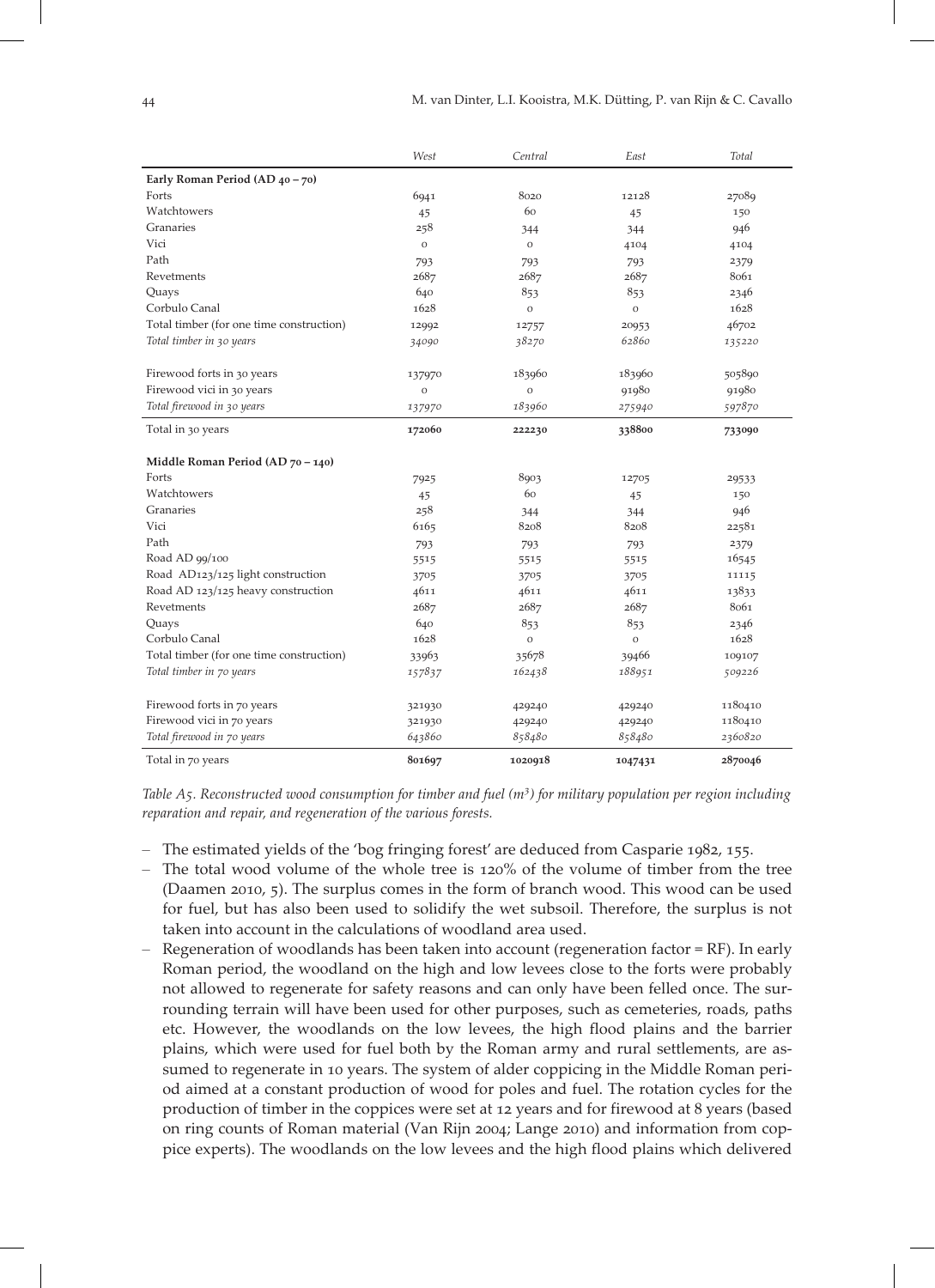timber to the rural settlements are assumed to regenerate in 15 years, while the forest for fuel which were situated on the low levees, the high flood plains and in the barrier plains are assumed to regenerate in 10 years.

- The proportion of the various woodlands most probably supplying the wood was estimated (used ratios:  $1/4$ ,  $1/3$ ,  $1/2$ , 1).
- We assume that the wood for the Roman army and vici was retrieved from areas south as well as north of the river in both the early and the middle Roman period, especially the peat areas with fen woodland.

# 3.3.2 Demand of vegetable food

# Common food assumptions:

- A 30-year-old legionary soldier with a height of 1.70 metres needs  $3 \times 10^3$  kCal of energy a day (Roth 1999).
- The diet of soldiers does not differ substantially from one another's although there may have been a difference in ethnic background (and thereby maybe in initial food preference or taboos) and in the composition of the garrisons (De Weerd 2006; Polak 2009; idem in press).
- The population of the vici consisted of men, woman and children. We assume that the composition of the vicus population is comparable to those of the rural settlements and therefore the diet and calorie-intake in our calculations are assumed to be equal to that of the rural settlements. As one settlement-unit requires c.  $22 \times 10^3$  kCal (section 3.4.2; 9.75) persons; Gregg 1988, 143), the energy requirements for a vicus with 350 people equals that for c.  $36$  settlement-units and is c.  $80 \times 10^4$  kCal per day.

# Demand:

- It is assumed that  $90\%$  of the energy requirements of both the soldiers and the *vici* inhabitants was derived from cereals and products derived from cattle. The remaining  $10\%$  was derived from other plant-based categories or other animal products (Kooistra 1996,  $67$ ).
- It is assumed that  $75\%$  of this 90%, so 67.5 % in total, can be attributed to cereals both for the soldiers and the *vici* inhabitants (Jobse-Van Putten 1995,  $48$ ; Kooistra 1996, 70-73).
- Hence, a soldier needed c. 2.0  $x10^3$  kCal from cereals per day (67.5% of 3 x  $10^3$  kCal) and a vicus with  $350$  people c.  $53.5 \times 10^4$  kCal.
- It is assumed that  $50\%$  of the cereal needs of the military and the population of the *vici* was fulfilled by imported cereals. The other half was fulfilled by emmer and barley, which could be produced locally. Our calculations are only based on the demand of the cereals that could be derived from the immediate surroundings.

# Production - arable farming :

- It is assumed that one kg of emmer wheat (Triticum dicoccon) and barley (Hordeum) produced in the Rhine - Meuse delta in Roman times provided  $3.1 \times 10^3$  kCal (Kooistra 1996, 67).
- Botanical research has shown that crop rotation was used in the Roman period (Kooistra 1996, 306-322). In this model calculations are made for a two-course rotation system whereby a field would be cultivated one year and lay fallow the next.
- For sowing seed, 200 kg of cereals per ha is assumed. The yield is estimated at  $1,000$  kg of grain per ha (see discussion in Kooistra 1996, 67).
- It is assumed that in the early Roman period, cereals for the army came from both sides of the river Rhine. In the middle Roman period, cereals for the army and vici were no longer derived from land located north of the river Rhine (Kooistra 2009).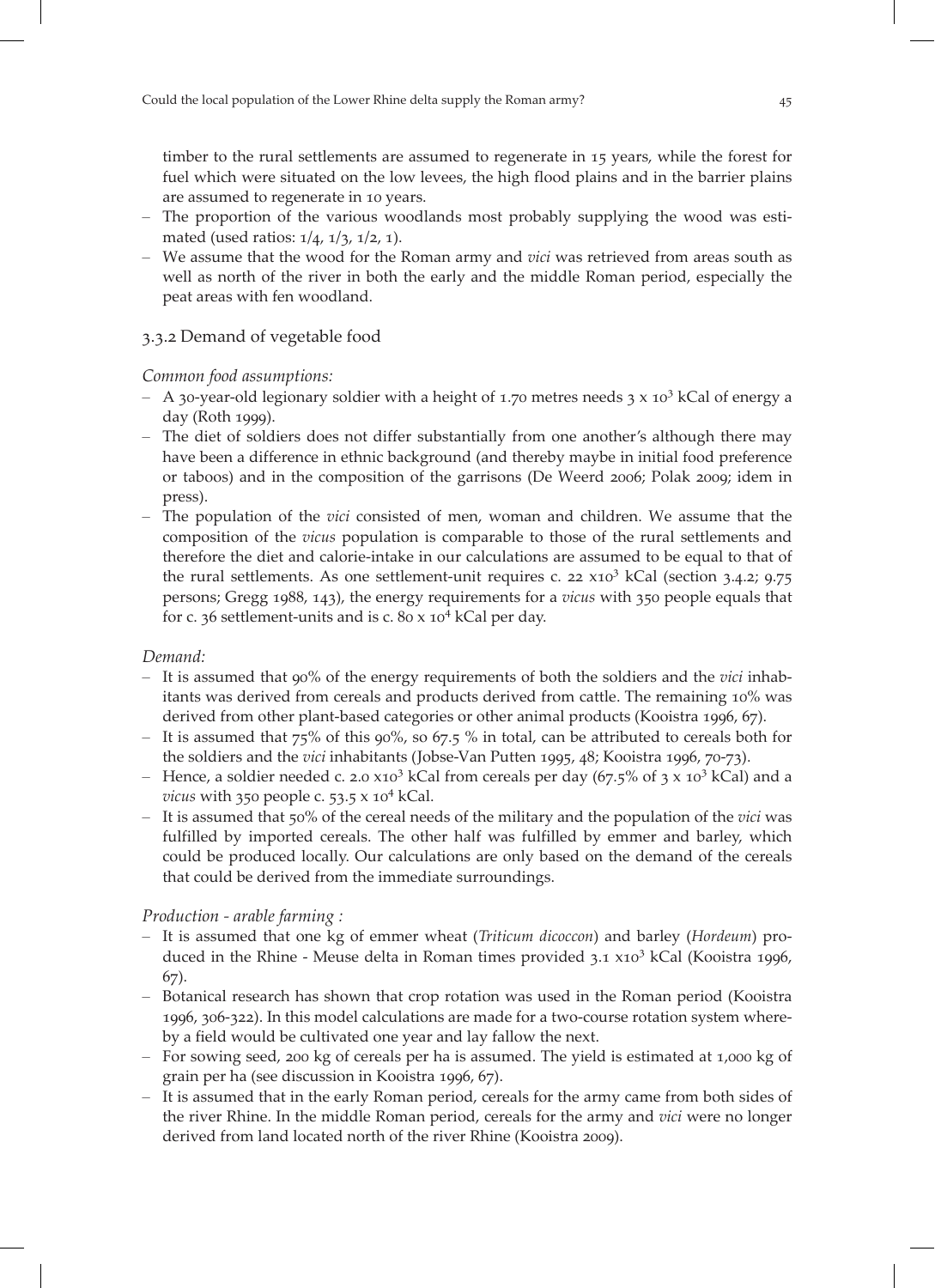# 3.3.3 Demand of animal food

# Demand:

- $-$  It is assumed that 90% of the energy requirements of the military population was derived from cereals and products derived from cattle. It is assumed that  $25\%$  of this  $90\%$ , so  $22.5\%$ of total diet, can be attributed to meat products both for soldiers and vici inhabitants (Jobse-Van Putten 1995, 48; Kooistra 1996, 70-73).
- Hence, the needs of calories per soldier, in terms of meat and meat products, are calculated to have been 675kCal per day (22.5% of  $3 \times 10^3$  kCal) and those of a vicus with  $350$  people c.  $18 \times 10^4$  kCal per day.

# Production – Animal husbandry:

- Bone material in the archaeological record shows that cattle from the Late Iron Age and Roman Period in the research area is relatively small and that its size is comparable with cattle from the Bronze Age (Lauwerier 1988). No data are available on the caloric value of herds kept by the farmers in the Roman period in the Rhine-Meuse delta. Therefore, we use figures from a study on cattle from the Bronze Age (IJzereef 1981).
- In order to assess the herd size needed to sustain one indigenous settlement-unit, calculations were made by combining data on herd size, composition and slaughter patterns (Gregg 1988), and the calorific value of Bronze Age cattle as reconstructed for this area  $(I|zereef 1981)$ .
- Cattle was kept for both milk and meat production as attested by the bone material in the archaeological record.
- $-$  Assumptions from Gregg (1988) on sex ratio by birth (1:1) and on herd size (stable, no growth) are applied.
- Gregg ( $1988$ ) assumes a loss of  $40\%$  of the annual meat production due to disease, loss, predators and inability to recapture the dead animal. Because of deforestation in the study area, presumably fewer predators were present in comparison to Gregg's study. Therefore, the assumed loss in this study is taken to be  $30\%$ .
- Figures on calories from slaughtered cattle in various stages of life are taken from IJzereef (1981): an adult cow/oxen/bull weighs 200 kg - equal to c.  $48 \times 10^4$  kCal - and a calf weighs 35 kg - equal to c.  $5.5 \times 10^4$  kCal (IJzereef 1981).
- As IJzereef (1981) gives no data on heifers, we assume for heifers a weight of around  $75\%$ of mature cows/bulls, but with the same ratio of meat ( $30\%$ ), fat ( $20\%$ ) and other ( $10\%$ ) as cows. The remaining 40% of weight is bones, skin and other non-edible parts.
- Numbers of heads in this publication always indicates the herd size in winter time when it is at its smallest.
- The size of a viable herd for reproduction would be at least 30 heads in winter time (Gregg 1988).
- A herd with 30 heads in winter yields in total c. 2.3 x  $10^6$  kCal of meat per year (Table A6) and a herd with 50 heads c.  $3.8 \times 10^6$  kCal (Table A7).

# Feeding cattle:

- The food needs for the herds have been calculated for both meadows (hay) and pasture.
- The regular flooding of the river Rhine certainly contributed to a rich vegetation in the flood basins. Nowadays, naturally managed landscapes are able to provide c. one large herbivore per ha expressed in AU (AU = animal unit; 1 AU means a herbivore with an estimated weight of  $450 \text{ kg}$ ; Bokdam 2003, 18; De Vries et al. 2011, 13; Kuitert 2004, 76). Cattle in the Late Iron Age and Roman period are assumed to have been smaller than nowadays: c. 1.15 m wither height and c. 200-250 kg in weight (IJzereef 1981; Lauwerier 1988, 168). Therefore, the assumption is made that during the Roman period two to three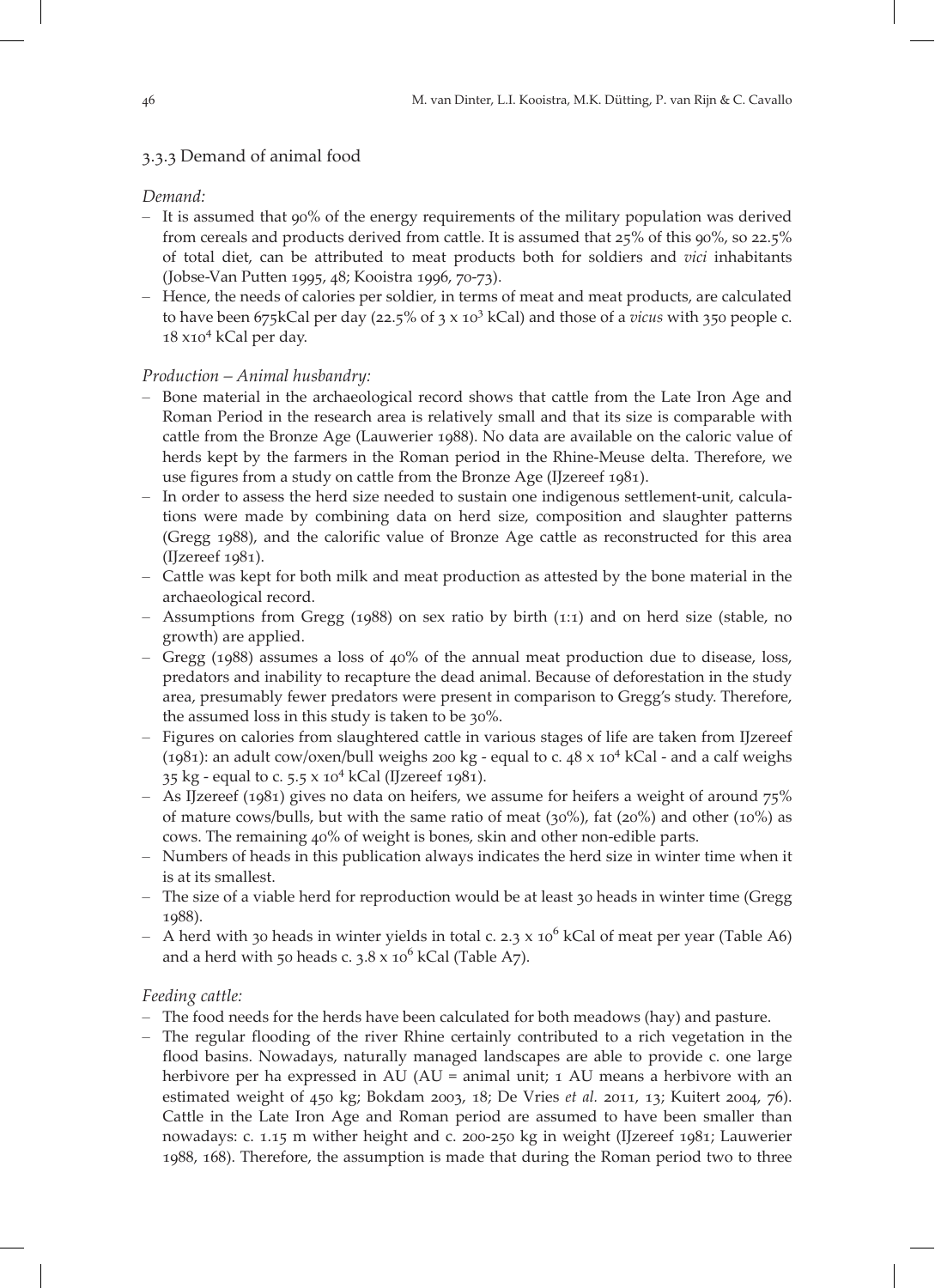bovines could graze on one ha of meadow. In order to calculate the minimum number of ha needed in Roman times, we calculate with three bovines per ha.

- The food needs for the herds have been calculated for both hay and pasture, assuming that a suckling calf eats  $15\%$  of mature animals and heifers 80%. Cows, bulls and oxen are assumed to have the same intake of fodder  $(100\%)$ ; see also Gregg, 1988, 107).
- A limiting factor for animal husbandry must have been the high groundwater level and the regular flooding of the river Rhine. Due to winter flooding the grazing area would have been severely limited during four months a year. Therefore the assumption is made that cattle were fed with hay during four months a year. This hay might have been stored in the oversized horrea (Heeren 2009, 189). In an early Roman rural settlement near Utrecht a 1,27 m long scythe was unearthed that might have been used to hay in the meadows (Den Hartog 2009, 71).
- $-$  A mature Iron Age cow would consume around  $189$  kg of hay per month (Groenman-Van Waateringe & Van Wijngaarden-Bakker 1987). So, this would amount to  $756 \text{ kg} (= 189 \text{ x } 4)$ of hay per mature cow per year.
- It is assumed that the grasses were of the slow-growing natural varieties that would contain more dry matter than the present-day commercial meadows. The weight loss from grass to hay as a result of loss of moisture is assumed to have been  $40\%$ .
- The yield of one ha of meadow in the Late Iron Age Rhine basin is assumed to have been  $3,000 \text{ kg}$  of hay. This assumption is based on the hay yields cited by Kreuz (1995, 81) and those of unmanured meadows in the Netherlands (unpublished data Natuurmonumenten). In order to calculate with optima and thus to arrive at the minimum number of ha needed in Roman times, calculations with an annual yield of  $3,400$  kg of hay have been carried out.
- Grazing on the stubble left on the fields after harvesting and on fallow land respectively 3.3 ha per settlement-unit - has been taken into account.

|                              | In winter $(N)$ | $\nu$ <i>ing</i> $(N)$ | In spring after cal- Dead or slaughtered<br>(N) | Calorie output<br>per animal (Cal) | Total per category<br>(Cal) |
|------------------------------|-----------------|------------------------|-------------------------------------------------|------------------------------------|-----------------------------|
| Calves                       | $\circ$         | 9                      | $\overline{2}$                                  | 55580                              | 111160                      |
| Yearling                     |                 | $\Omega$               | $\circ$                                         | $\circ$                            | $\mathbf{O}$                |
| Heifers                      | 8               | 15                     | 2                                               | 359850                             | 719700                      |
| Oxen                         | $\overline{2}$  | $\overline{2}$         | $\circ$                                         | $\circ$                            | $\mathbf{O}$                |
| Cows                         | 11              | 11                     |                                                 | 479800                             | 1439400                     |
| Bulls                        | $\overline{2}$  | $\overline{2}$         | $\overline{2}$                                  | 479800                             | 959600                      |
| Total                        | 30              | 39                     |                                                 | 1375030                            | 3229860                     |
| After loss (only 70% usable) |                 |                        |                                                 |                                    | 2260902                     |

Table A6. Yields of meat (in cal) from a herd with 30 heads in winter.

|                              | In winter $(N)$ | In spring,<br>after calving $(N)$ | Dead or<br>slaughtered (N) | Calorie output<br>per animal (Cal) | Total per category<br>(Cal) |
|------------------------------|-----------------|-----------------------------------|----------------------------|------------------------------------|-----------------------------|
| Calves                       | O               | 15                                |                            | 55580                              | 166740                      |
| Yearling                     | 12              | $\Omega$                          | $\circ$                    | O                                  | $\mathbf{O}$                |
| Heifers                      | 10              | 22                                | 4                          | 359850                             | 1439400                     |
| Oxen                         | 7               |                                   | $\circ$                    | $\circ$                            | $\mathbf{O}$                |
| Cows                         | 19              | 19                                | 4                          | 479800                             | 1919200                     |
| Bulls                        | $\overline{2}$  | $\overline{2}$                    | 4                          | 479800                             | 1919200                     |
| Total                        | 50              | 65                                | 15                         | 1375030                            | 5444540                     |
| After loss (only 70% usable) |                 |                                   |                            |                                    | 3811178                     |

Table  $A_7$ . Yields of meat (in cal) from a herd with  $50$  heads in winter.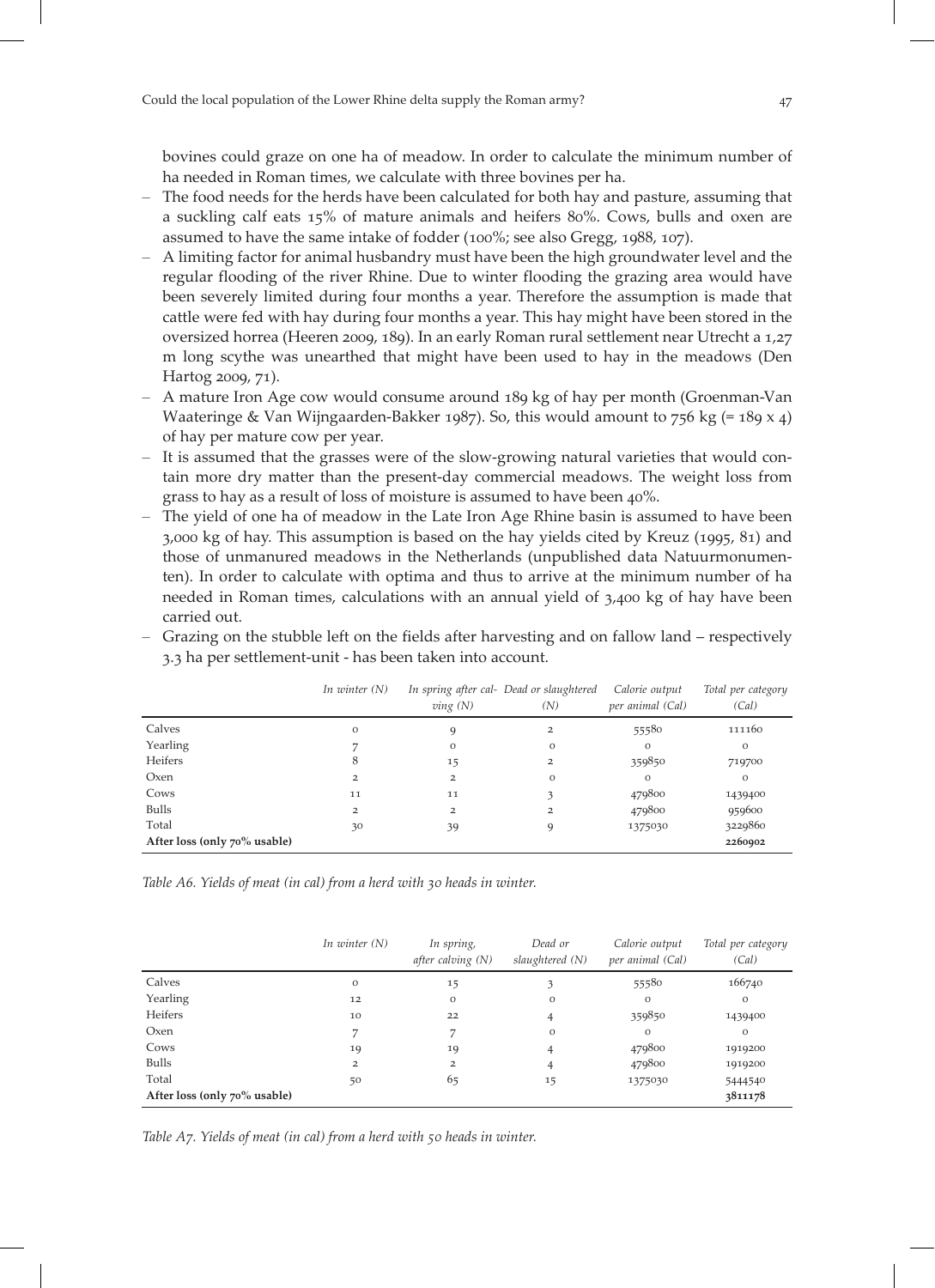# 3.4 Rural demand and supply

# 3.4.1 Wood demand

#### The assumptions for the wood demand of the rural settlements:

- The calculations for timber of the settlements are based on the archaeologically attested surface area (Van der Velde 2008; Bult & Hallewas 1987). In the early Roman period the average surface of farm stead and storage facilities is c.  $82 \text{ m}^2$  and in the middle Roman period c. 103 m<sup>2</sup>. With 1.5 farms per settlement and 0.21 m<sup>3</sup> /m<sup>2</sup> for the buildings, a total of  $28.5 \text{ m}^3$  wood is needed per settlement-unit.
- Every 10 years the initial amount of timber for first construction is assumed to have been used for renovation and repair of all the structures in the settlement, due to the use of less robust taxa (alder, ash and elm).
- The calculations of the consumption of firewood are equal to the based on a study of premodern agrarian societies relating to Europe's different climatic zones, and is for this region set at 14.000 kCal per person a day (Malanima 2009a and b). As mostly alder is used for firewood, this amounts to  $3.9$  kg per person a day. For the rural settlements the daily consumption per person, including the local production of pottery, is raised to  $5$  kgs, taking into account that there is less of industrial activity than in the forts and the vici (Personal comment P. Malanima, University of Naples, Italy, 1-5-2010).
- It is assumed that the wood was retrieved in the settlement's surroundings.
- The total rural demand for timber is  $9.402 \text{ m}^3$  in early Roman period and  $46.267 \text{ m}^3$  in the middle Roman period and for fire wood resp.  $114,236$  m<sup>3</sup> and  $467,833$  m<sup>3</sup> (table A8).

|                                   | West  | Central | East   | Total  |
|-----------------------------------|-------|---------|--------|--------|
| Early Roman Period (AD 40 - 70)   |       |         |        |        |
| Timber rural settlements N        | 1476  | 699     | 777    | 2953   |
| Timber rural settlements S        | 699   | 855     | 4895   | 6449   |
| Total timber                      | 2176  | 1554    | 5672   | 9402   |
| Firewood rural settlements N      | 9609  | 9609    | 10676  | 29894  |
| Firewood rural settlements S      | 5338  | 11744   | 67260  | 84342  |
| Total firewood                    | 14947 | 21353   | 77937  | 114236 |
| Total wood                        | 17122 | 22907   | 83609  | 123638 |
| Middle Roman Period (AD 70 - 140) |       |         |        |        |
| Timber rural settlements N        | 4309  | 2041    | 2268   | 8618   |
| Timber rural settlements S        | 4082  | 4763    | 28804  | 37649  |
| Total timber                      | 8392  | 6804    | 31072  | 46267  |
| Firewood rural settlements N      | 26904 | 22420   | 24911  | 74236  |
| Firewood rural settlements S      | 24911 | 52314   | 316373 | 393598 |
| Total firewood                    | 51815 | 74734   | 341284 | 467833 |
| Total wood                        | 60207 | 81538   | 372356 | 514100 |

Table A8. Reconstructed wood consumption for timber and fuel  $(m<sup>3</sup>)$  for rural settlements per region including reparation and repair;  $N =$  north of the river Rhine;  $S =$  south of the river Rhine.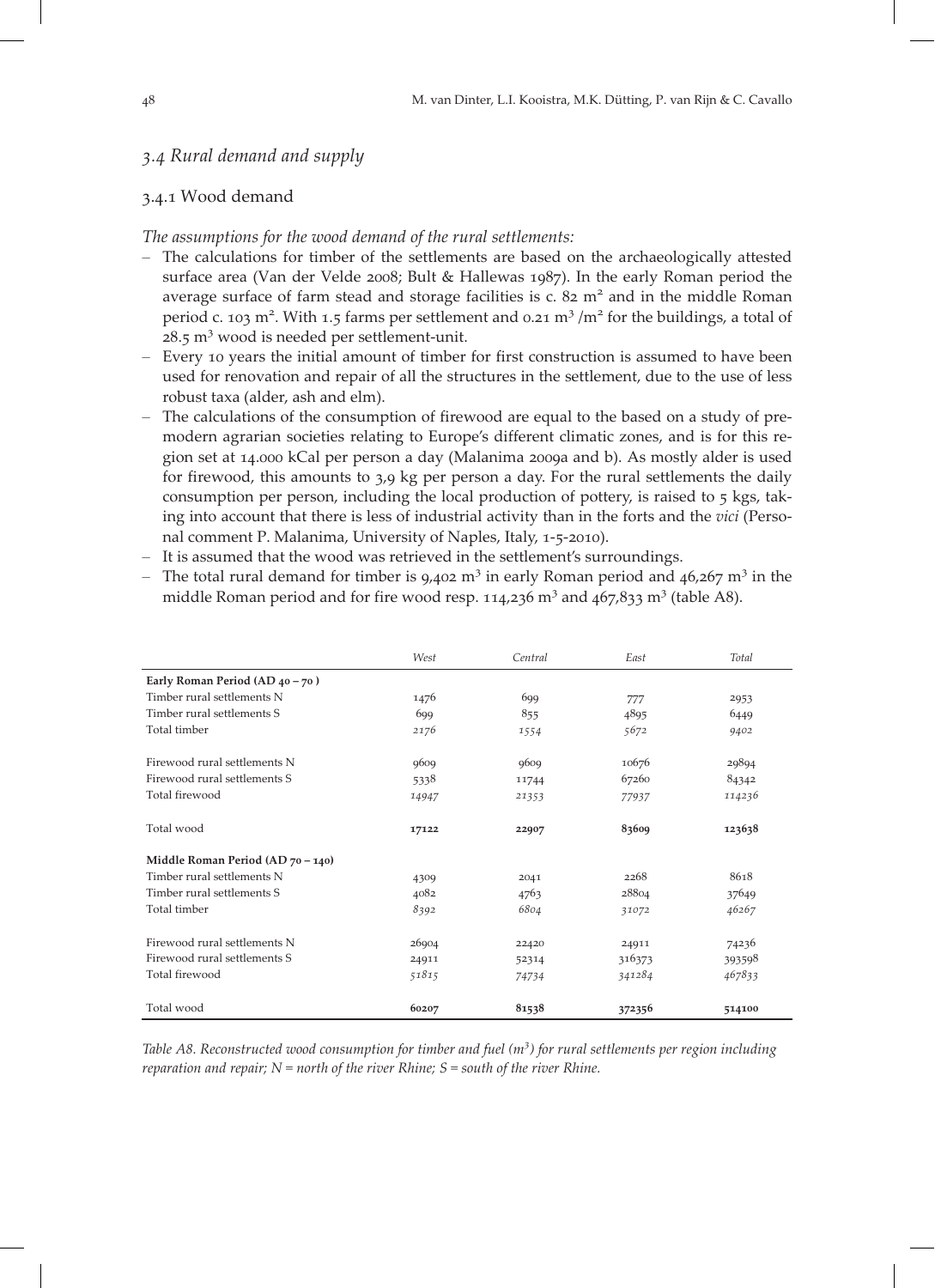# 3.4.2 Arable farming

# Demand:

- The energy requirement of the inhabitants of one settlement-unit is c.  $22 \times 10^3$  kCal per day  $(Gregg 1988, 143)$ , which they produced themselves.
- It is assumed that  $90\%$  of the energy requirements of the agrarian population was derived from cereals and products derived from cattle. The remaining 10% was derived from other plant-based categories or other animal products (Kooistra 1996, 67).
- It is assumed that  $75\%$  of this 90% can be attributed to cereals (Jobse-Van Putten 1995, 48; Kooistra 1996, 70-73).
- Hence, a settlement-unit needed c.  $15 \times 10^3$  kCal from cereals per day.
- We assume that the agrarian population of the Limes zone mainly cultivated and consumed emmer wheat (*Triticum dicoccon*) and barley (*Hordeum*) (Kooistra 2009).
- Hardly any imported food plants have been found in the agrarian settlements (Kooistra et  $al.$  in 2013).

# Production:

- It is assumed that one kg of cereals produced in the Rhine Meuse delta in Roman times (emmer wheat (Triticum dicoccon) and barley (Hordeum) provided  $3.1 \times 10^3$  kCal (section 3.3.2; Kooistra 1996, 67).
- In this model, calculations are made for a two-course rotation system whereby a field would be cultivated one year and lay fallow the next (section 3.3.2).
- In the Roman period, a field of cereals would have been sown using a method of broad casting by hand (Kooistra 1996, 67). For sowing seed, 200 kg of cereals per ha is assumed. The yield is estimated at  $1,000$  kg of grain per ha (section  $3.3.2$ ).
- It is assumed that farmers kept some cereals in reserve for their own use. In this model, the total amount of cereals needed per settlement (surplus excluded) comprises the amount of food needed annually plus half of that amount kept in reserve  $(50\%)$  plus the amount of cereals necessary for sowing.
- The harvest period would have lasted  $14$  days and one man could harvest 0.25 ha per day or 3.5 ha in total in two weeks (Gregg 1988). The rest of the family would have carried out the transport, drying and threshing of the crop.
- $-$  Based on these assumptions, a settlement-unit needed 3.3 ha. of cultivated arable land to satisfy their own needs for cereal food = ((kCal settlement-unit from cereals per day / kCal one kilo of cereals)  $x$  365 days) + (half of that amount of cereals which will be kept in reserve) / (yield of cereals per ha – sowing seed) =  $((15x10^3 / 3.1x10^3) \times 365) + ((15x10^3 / 3.1x10^3)$ 3.1×10<sup>3</sup>) x 365) / 2) / (1000 – 200). Including fallow land (the same amount), 6.6 ha land would be needed every year for cereal production.
- It is assumed that cereals were cultivated as a summer crop, with sowing in early spring and harvesting at the end of July or beginning of August. Therefore, the fields had to be situated in locations that were dry from March through the summer, e.g. on the high levees and the dunes (Table 1; Kooistra 1996).

# 3.4.3 Animal husbandry

The assumptions made for production and consumption of meat and meat products are listed below.

– The energy requirement of the inhabitants of one settlement-unit is c. 22  $\times$  x10<sup>3</sup> kCal per day (Gregg  $1988,143$ ), which they produced themselves.